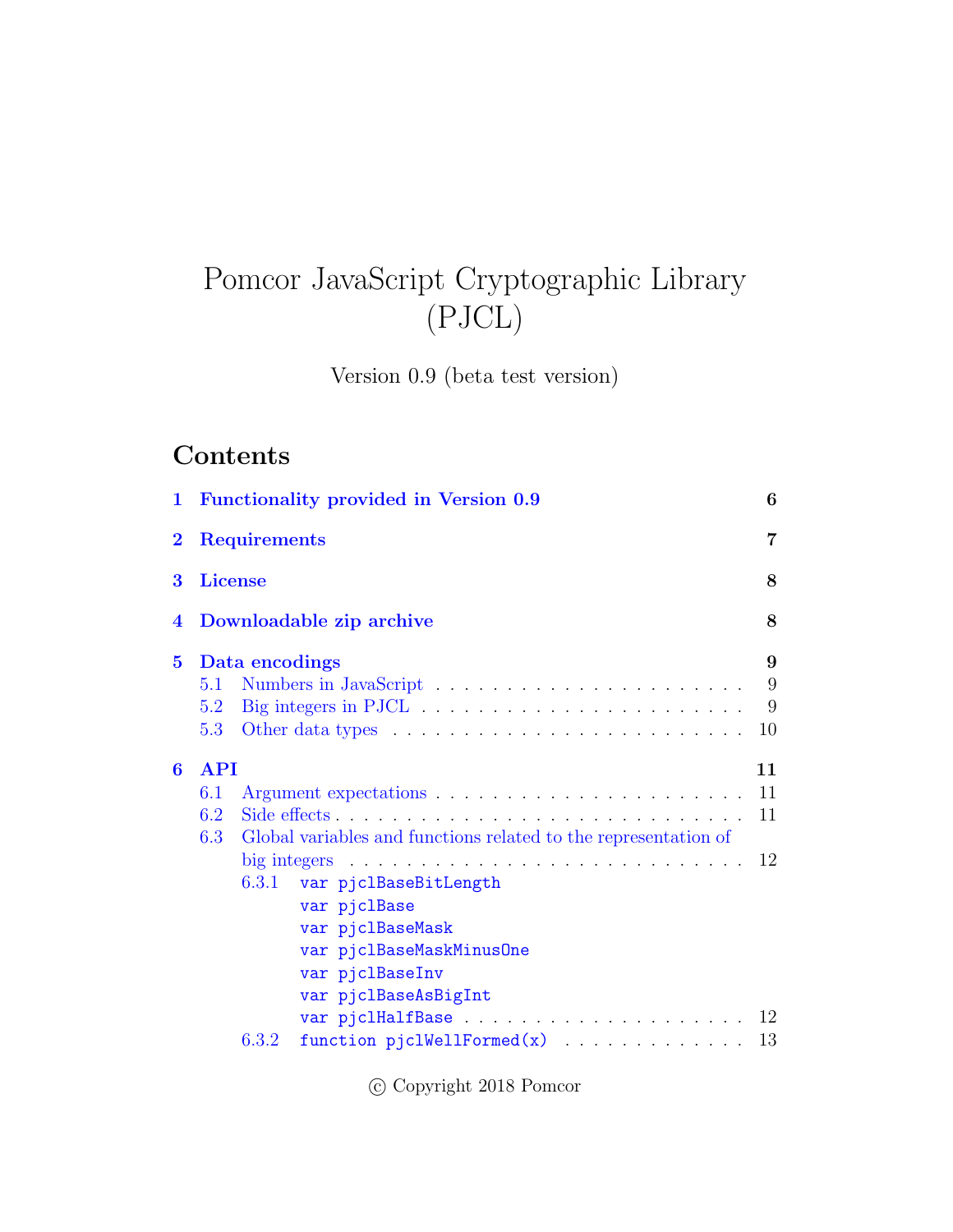| 6.4 |        |                      |                                                      |  | 13 |
|-----|--------|----------------------|------------------------------------------------------|--|----|
|     | 6.4.1  |                      | function pjclHex2BitArray(s)                         |  | 13 |
|     | 6.4.2  |                      | function pjclASCII2BitArray(s)                       |  | 13 |
|     | 6.4.3  |                      | function pjclUTF16toBitArray(s)                      |  | 13 |
|     | 6.4.4  |                      | function pjclByte2BitArray(byte)                     |  | 14 |
|     | 6.4.5  |                      | function pjc1UI32toBitArray(ui32)                    |  | 14 |
|     | 6.4.6  |                      | function pjc1UI32Array2BitArray(x) $\ldots$          |  | 14 |
|     | 6.4.7  |                      | function $piclBigInt2BitArray(x)$                    |  | 14 |
|     | 6.4.8  |                      | function pjclBigInt2SizedBitArray(x,size)            |  | 14 |
|     | 6.4.9  |                      | function pjclBitLengthOfBigInt(x)                    |  | 15 |
|     | 6.4.10 |                      | function pjclBitArray2UI32Array(bitArray)            |  | 15 |
|     | 6.4.11 |                      | function pjclBitArray2BigInt(bitArray)               |  | 15 |
|     |        |                      | 6.4.12 function pjclBitArray2Hex(bitArray)           |  | 15 |
|     |        |                      | 6.4.13 function pjclHex2BigInt(s)                    |  | 15 |
|     |        |                      | $6.4.14$ function pjclBigInt2Hex(x)                  |  |    |
|     |        |                      | function pjclBigInt2Hex(x,minHexLength)              |  | 16 |
|     | 6.4.15 |                      | function $piUU132tollex(x)$                          |  | 16 |
|     |        |                      | $6.4.16$ function pjclUI32Array2Hex(x)               |  | 16 |
| 6.5 |        |                      |                                                      |  | 16 |
|     | 6.5.1  |                      | function $pjclGreaterThan(x,y)$                      |  | 16 |
|     | 6.5.2  |                      | function $pjclGreaterThankel(x,y)$                   |  | 16 |
|     | 6.5.3  |                      | function $pjclGreaterThanOrEqual(x,y) \ldots \ldots$ |  | 16 |
|     | 6.5.4  |                      | function $pjclGreaterThanOrEqualRel(x,y) \ldots$ .   |  | 17 |
|     | 6.5.5  |                      | function $pjclEqual(x,y)$                            |  | 17 |
|     | 6.5.6  |                      | function $pjclEqualRel(x,y)$                         |  | 17 |
|     | 6.5.7  |                      |                                                      |  | 17 |
|     | 6.5.8  |                      | function $pjclAddRel(x,y)$                           |  | 17 |
|     | 6.5.9  |                      |                                                      |  | 17 |
|     | 6.5.10 |                      |                                                      |  | 17 |
|     | 6.5.11 | var pjclMult         |                                                      |  |    |
|     |        |                      | function $pjclMultiLong(x, y)$                       |  |    |
|     |        |                      | function $pjclMult_Karatsuba(x,y)$                   |  | 18 |
|     |        |                      |                                                      |  | 18 |
|     |        |                      | $6.5.13$ function pjclShortMult $(x,y)$              |  | 19 |
|     |        | $6.5.14$ var pjclSqr |                                                      |  |    |
|     |        |                      | function $pjclSqr\_Long(x, y)$                       |  |    |
|     |        |                      | function $piSqr_Karatsuba(x,y)$                      |  | 19 |
|     |        |                      | $6.5.15$ function pjclShortShiftLeft(x,k)            |  | 19 |
|     |        |                      |                                                      |  |    |

 $\copyright$  Copyright 2018 Pomcor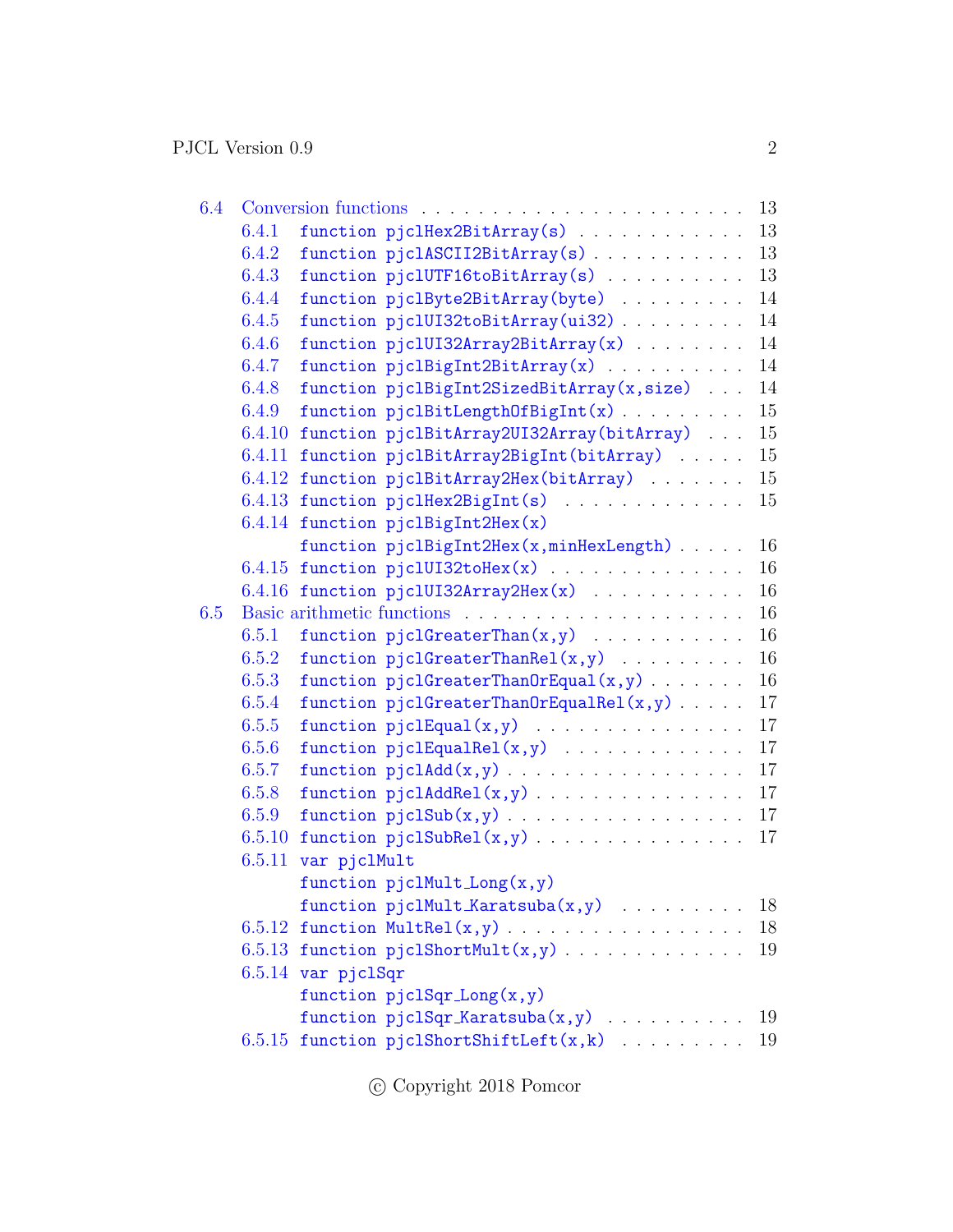|     | $6.5.16$ function pjclShiftLeft(x,k)                                   |        |
|-----|------------------------------------------------------------------------|--------|
|     | function pjclMultByPowerOf2(x,k)  20                                   |        |
|     | $6.5.17$ function pjclShortShiftRight(x,k)                             | 20     |
|     | $6.5.18$ function pjclShiftRight(x,k)                                  |        |
|     | function $pjclDivByPowerOf2(x, k)$                                     | 20     |
|     |                                                                        | 21     |
|     | $6.5.20$ function pjclDivRel(x,y)                                      | 21     |
|     |                                                                        | 21     |
|     |                                                                        | 21     |
|     | 6.5.23 function pjclTruncate $(x, t)$                                  |        |
|     | function $pjclModPowerOf2(x,t)$                                        | 22     |
|     | $6.5.24$ function pjclModLimb(x,m)                                     | 22     |
|     | $6.5.25$ function pjclEGCD $(a, b)$                                    |        |
|     | function pjclEGCD(a,b,computeBothBezoutCoeffs)                         | 22     |
|     | 6.5.26 function $pi(dInv(x,m))$                                        | 22     |
| 6.6 |                                                                        | 23     |
|     | function pjclPreMontRed(m)<br>6.6.1                                    | 23     |
|     | function $pjclMontRed(t,m,m1)$<br>6.6.2                                | 24     |
| 6.7 | Generic sliding window exponentiation in a monoid                      | 24     |
|     | 6.7.1<br>function pjc10ptimalWindowSize(1)                             |        |
|     | function pjclPreExp(slidingWindowSize, context)                        |        |
|     | function pjclExp(exponent, context)                                    | 24     |
| 6.8 |                                                                        | 25     |
|     | function $pjclPlainExp(g, x)$<br>6.8.1                                 | 25     |
| 6.9 | Modular exponentiation with ordinary reduction                         | 26     |
|     | function $pjclModExp(g, x, m)$<br>6.9.1                                | 26     |
|     | 6.10 Modular exponentiation with Montgomery reduction                  | 26     |
|     | 6.10.1 function $pjclMontExp(g, x, m)$                                 | 26     |
|     | 6.11 Generic double exponentiation in a commutative monoid $\ldots$ 27 |        |
|     | 6.11.1 function pjc10ptimalWindowSize2(1)                              |        |
|     | function pjclPreExp2(slidingWindowSize, context)                       |        |
|     | function pjclExp2(exponentG, exponentY, context)                       | 27     |
|     | 6.12 Double exponentiation with Montgomery reduction                   | 27     |
|     | 6.12.1 function pjclMontExp2(                                          |        |
|     |                                                                        | 27     |
|     | 6.13 Hash functions and message authentication codes (SHA, HMAC)       | 28     |
|     | 6.13.1 function pjc1SHA256(bitArray)                                   | 28     |
|     | 6.13.2 function pjc1SHA384(bitArray)                                   | $28\,$ |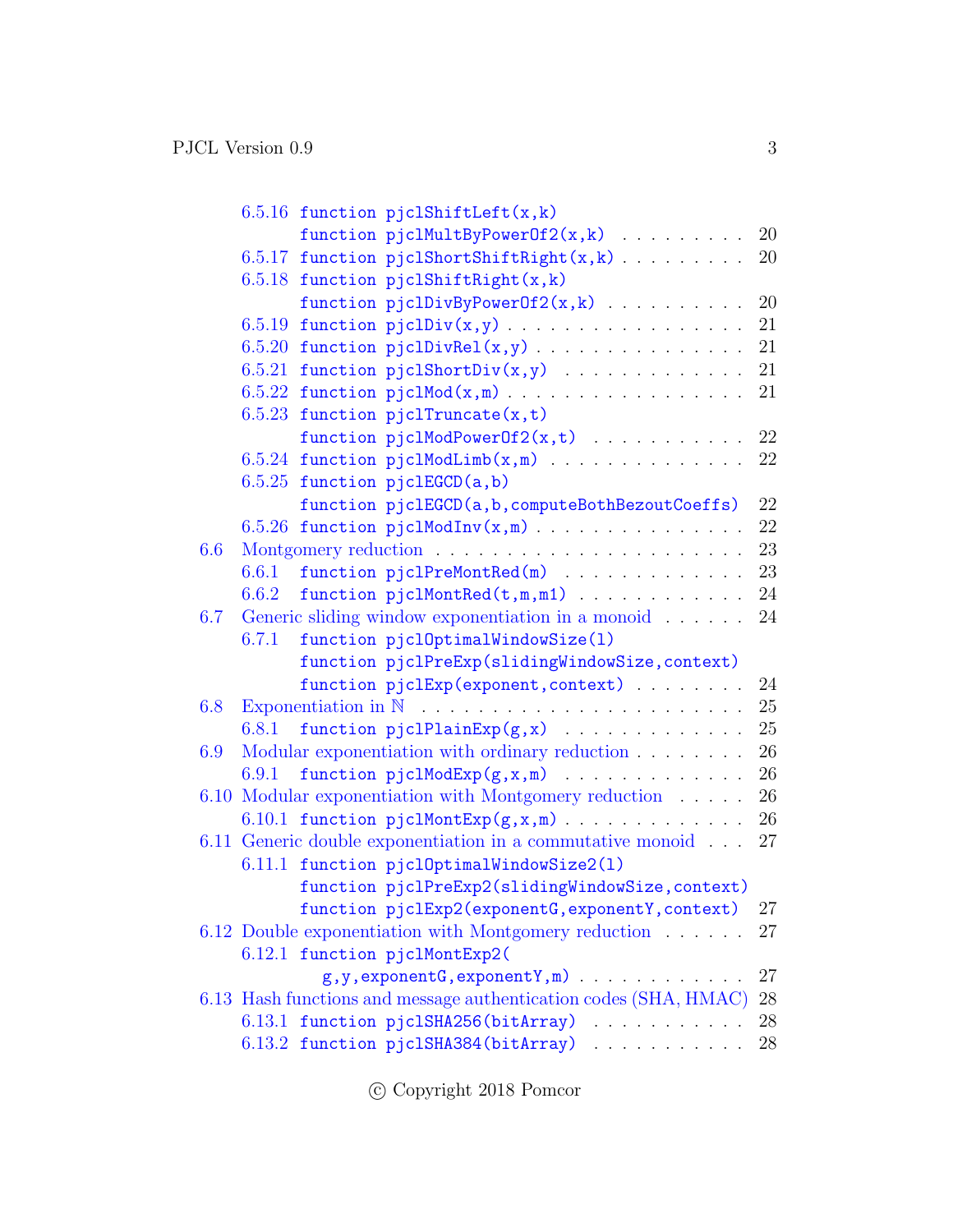|  | 6.13.3 function pjclHMAC_SHA256(key, text)                                | 28     |
|--|---------------------------------------------------------------------------|--------|
|  | 6.13.4 function pjc1HMAC_SHA384(key, text)                                | - 28   |
|  | 6.13.5 function pjclHMAC_SHA256PreComputeKeyHashes(key)                   |        |
|  | function pjc1HMAC_SHA256WithPreCompute(                                   |        |
|  | iKeyHash, oKeyHash, text)                                                 | 28     |
|  | 6.13.6 function pjc1HMAC_SHA384PreComputeKeyHashes(key)                   |        |
|  | function pjc1HMAC_SHA384WithPreCompute(                                   |        |
|  | iKeyHash, oKeyHash, text)                                                 | 29     |
|  | $6.14$ Statistically random data vs. cryptographically random data $\,$ . | 29     |
|  | 6.15 Random bit generation (RBG) vs. random number generation             |        |
|  |                                                                           | 29     |
|  | 6.16 Generation of statistically random data                              | 30     |
|  | 6.16.1 function pjc1StRndLimb()                                           | $30\,$ |
|  | 6.16.2 function pjclStRndBigInt(n)                                        | 30     |
|  | $6.16.3$ function pjclStRndHex(n)                                         | 30     |
|  | 6.16.4 function pjclStatisticalRNG(a,b)                                   | 30     |
|  | 6.17 Cryptographic random number generation                               | 30     |
|  | 6.17.1 function pjc1RBG128Instantiate(                                    |        |
|  | rbgStateStorage, entropy)                                                 |        |
|  | function pjc1RBG128Instantiate(                                           |        |
|  | rbgStateStorage, entropy, nonce)                                          | 31     |
|  | 6.17.2 function pjc1RBG128Reseed(                                         |        |
|  | rbgStateStorage, entropy)<br>.                                            | 32     |
|  | 6.17.3 function pjc1RBG128InstantiateOrReseed(                            |        |
|  | rbgStateStorage, entropy, nonce)                                          | 32     |
|  | 6.17.4 function pjcIRBG128Gen(rbgStateStorage, bitLength)                 | 32     |
|  | 6.17.5 function pjclCryptoRNG128(rbgStateStorage, a, b)                   | 33     |
|  | 6.17.6 function pjc1RBG192Instantiate(                                    |        |
|  | rbgStateStorage, entropy, nonce)                                          |        |
|  | function pjc1RBG192Reseed(                                                |        |
|  | rbgStateStorage, entropy)                                                 |        |
|  | function pjc1RBG192InstantiateOrReseed(                                   |        |
|  | rbgStateStorage, entropy, nonce)                                          |        |
|  | function pjc1RBG192Gen(                                                   |        |
|  | rbgStateStorage, bitLength)                                               |        |
|  | function pjclCryptoRNG192(rbgStateStorage, a, b)                          | 33     |
|  |                                                                           | 34     |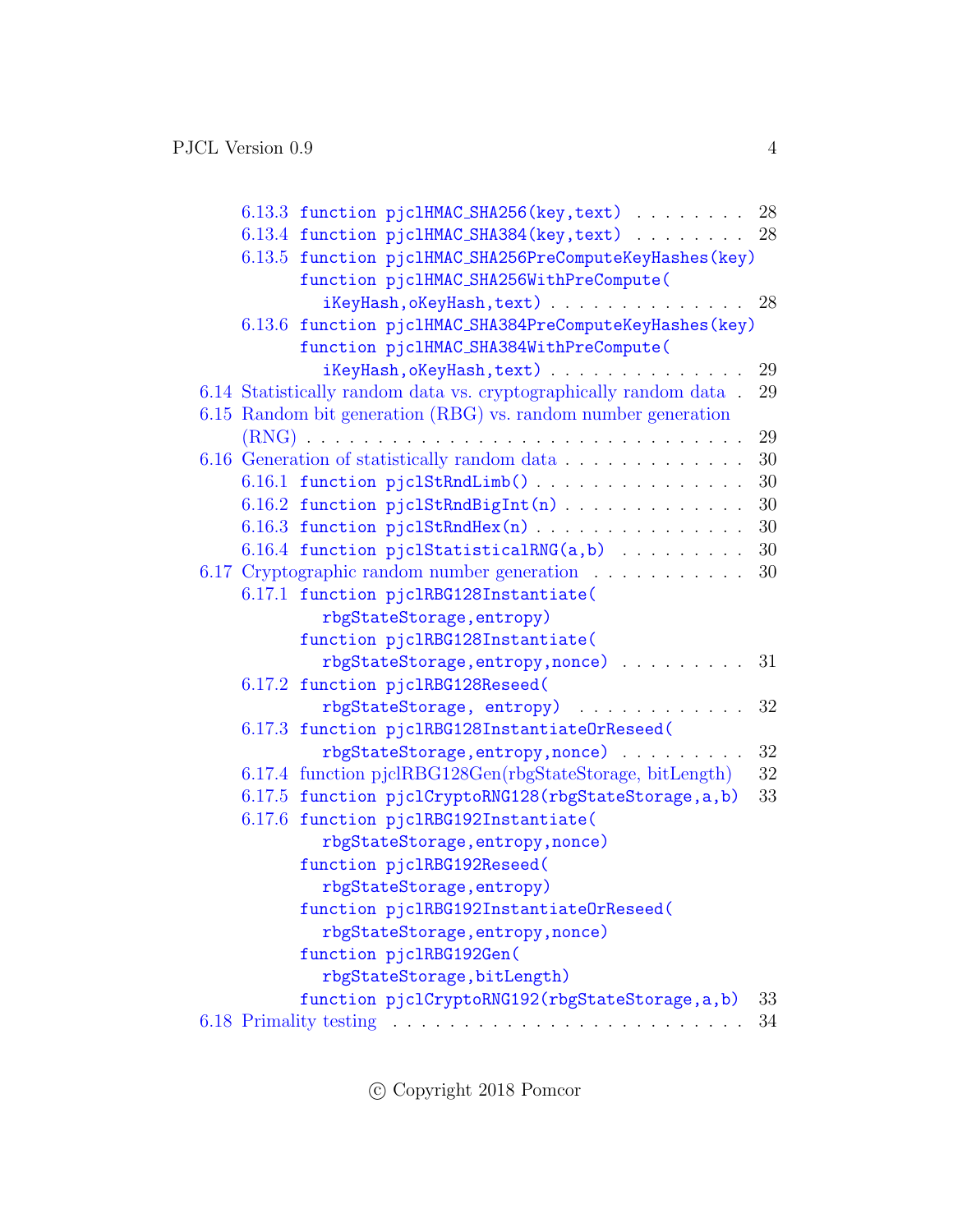| $6.18.1$ function pjclIsPrime $(n, t)$                              |    |
|---------------------------------------------------------------------|----|
| function pjclMillerRabin(n,t) 34                                    |    |
|                                                                     | 34 |
| 6.19.1 function pjc1DSAGenPQ(domainParameterSeed)                   |    |
| function pjc1DSAGenPQ()  34                                         |    |
| 6.19.2 function pjc1DSAGenG(                                        |    |
| $p,q,domainParameterSeed, index)$                                   | 35 |
| 6.19.3 function pjclDSAGenPQG(                                      |    |
| $domainParameterSeed, index)$ 35                                    |    |
| 6.19.4 function pjc1DSAGenKeyPair(rbgStateStorage, p, q, g)         |    |
| function pjc1DSAGenKeyPair(rbgStateStorage)                         | 36 |
| 6.19.5 function pjclDSASign(rbgStateStorage, p, q, g, x, msg) 36    |    |
| 6.19.6 function pjclDSAVerify $(p,q,g,y,msg,r,s)$                   | 37 |
|                                                                     | 37 |
|                                                                     | 37 |
| 6.20.2 Affine vs. projective vs. Jacobian coordinates               | 38 |
|                                                                     | 39 |
| 6.20.4 Affine representation as a special case of Jacobian rep-     |    |
|                                                                     | 39 |
| $6.20.5$ Jacobian-affine optimization of point addition $\dots$ .   | 39 |
| 6.20.6 function $pjclModSpecial(x,t,xc,m)$                          | 39 |
| 6.20.7 Pseudo-Mersenne representation of a prime                    | 40 |
|                                                                     | 40 |
|                                                                     | 41 |
| 6.20.10 function pjclJacobian2Affine(P, curve)                      | 41 |
| 6.20.11 function pjclPointAdd(P1,P2, curve)                         | 42 |
| $6.20.12$ function pjclPointDouble(P, curve)                        | 42 |
| $6.20.13$ function pjclScalarMult(P,k, curve)                       | 42 |
| 6.20.14 function pjclScalarMult2(                                   |    |
|                                                                     | 43 |
|                                                                     | 43 |
| 6.21.1 function pjclECDSA128GenKeyPair(rbgStateStorage, curve)      |    |
|                                                                     |    |
| 6.21.2 function pjclECDSA192GenKeyPair(rbgStateStorage, curve)      |    |
|                                                                     |    |
| 6.21.3 function pjclECDSAValidatePublicKey(Q, curve) . 44           |    |
| 6.21.4 function pjclECDSASign(curve,d,h,k)                          | 44 |
| 6.21.5 function pjclECDSA128Sign(rbgStateStorage, curve, d, msg) 44 |    |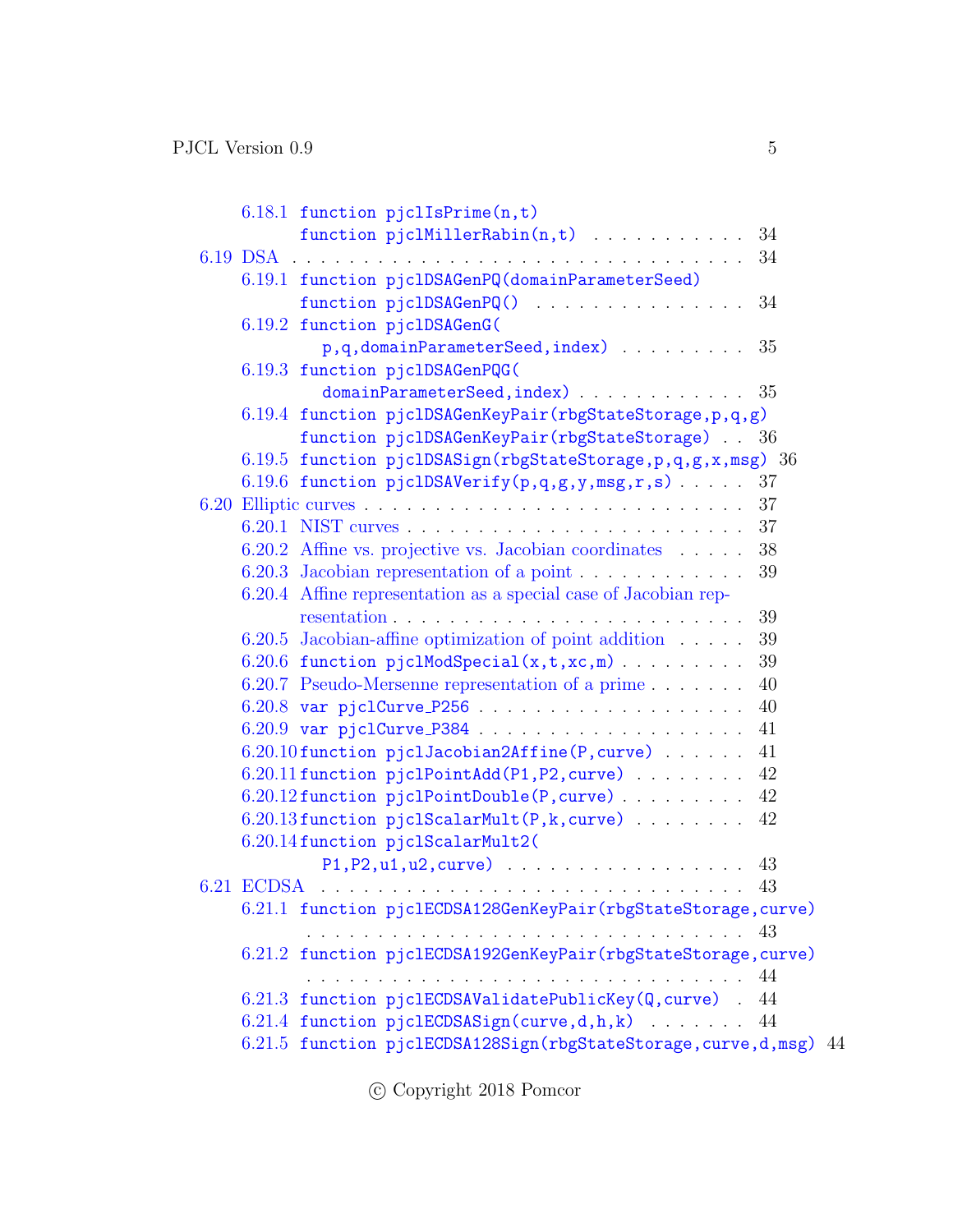| 6.21.6 function pjclECDSA192Sign(rbgStateStorage, curve, d, msg) 45 |    |  |
|---------------------------------------------------------------------|----|--|
| 6.21.7 function pjclECDSAVerify(curve, $Q$ , msg, r, s) 45          |    |  |
| 6.21.8 function pjclECDSA128Verify(curve, $Q$ , msg, r, s) 45       |    |  |
| 6.21.9 function pjclECDSA192Verify(curve, $Q$ , msg, r, s) 45       |    |  |
| 7 Estimation of the Karatsuba thresholds                            | 46 |  |
| 8 Performance testing                                               | 47 |  |
| 8.1 Testing the performance of modular exponentiation 47            |    |  |
| 8.2 Testing the performance of DSA 47                               |    |  |

# <span id="page-5-0"></span>1 Functionality provided in Version 0.9

The primary goal of this version of the library is to support the implementation of cryptographic authentication and remote identity proofing. To that purpose it provides:

- Big integer arithmetic, including:
	- Long multiplication and Karatsuba multiplication [\[1,](#page-49-0) § 15.1.2].
	- Montgomery reduction  $[2, \S 14.3.2]$  $[2, \S 14.3.2]$ .
	- Sliding window exponentiation [\[2,](#page-49-1) Algorithm 14.85] in a generic monoid, with specializations including modular exponentiation with Montgomery reduction and scalar multiplication of a point of an elliptic curve. (The latter may be implemented differently in a future version.) Our implementation of modular exponentiation with Montgomery reduction is several times faster than the one in the Stanford JavaScript Cryptographic Library (SJCL) [\[3\]](#page-49-2) according to the performance testing described below in Section [8.1.](#page-46-1)
- Elliptic curve group operations, in the NIST curves P-256  $[4, \S$  $[4, \S$  D.2.3] and P-384 [\[4,](#page-49-3) § D.2.4]. Other curves may be supported in the future.
- The following hash functions and message authentication codes:
	- $-$  SHA-256 and SHA-384 [\[5\]](#page-49-4).
	- $-$  HMAC-SHA256 and HMAC-SHA384 [\[6,](#page-49-5) [7\]](#page-49-6).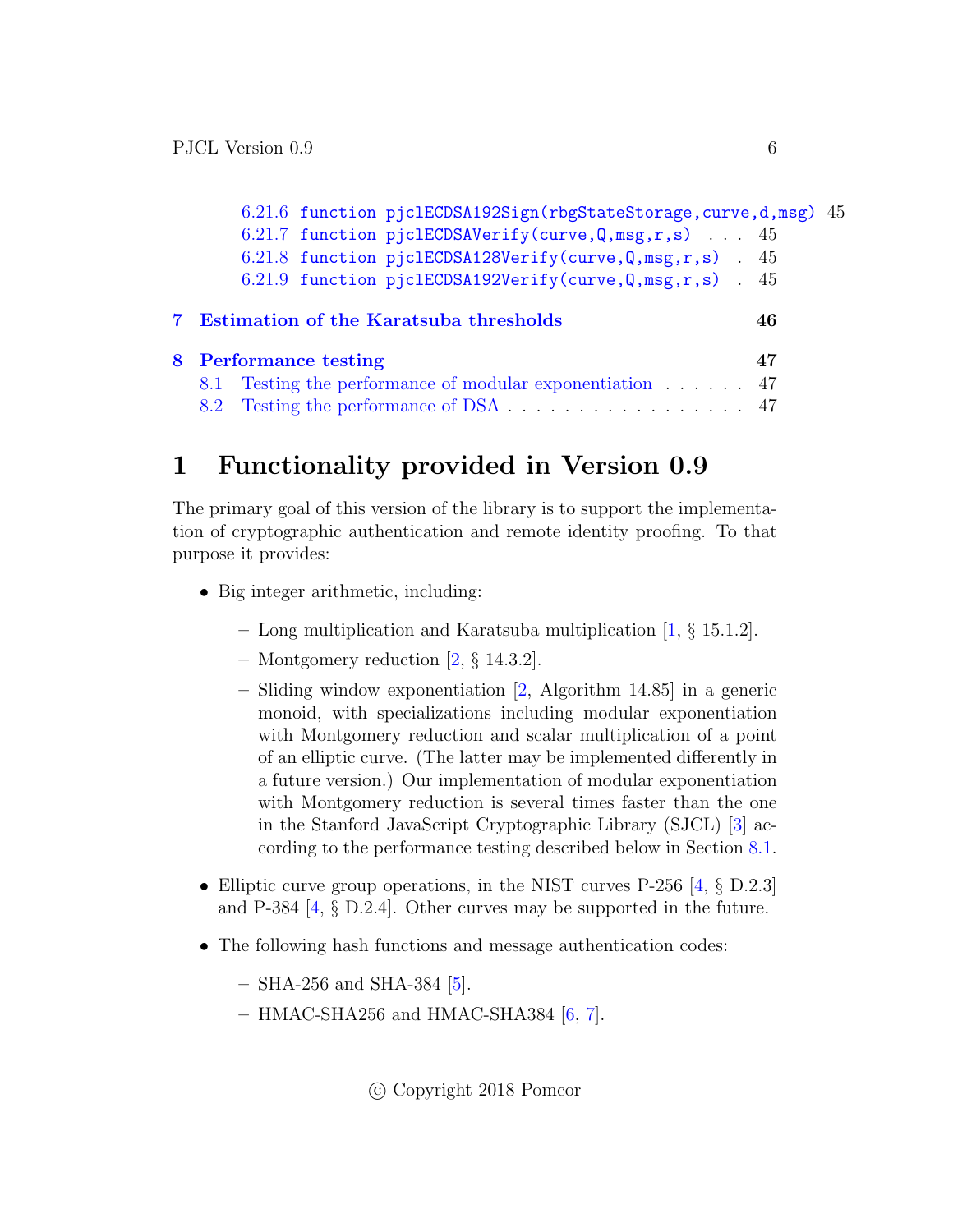- Pseudo-random number generation based on the NIST Hash-Based Deterministic Random Bit Generator (Hash DRBG) [\[8\]](#page-49-7) with hash functions SHA-256 and SHA-384.
- Prime number generation using the Miller-Rabin algorithm.
- DSA [\[4\]](#page-49-3) with 128 bits of security strength, which requires a 256-bit private key and a 3072-bit public key [\[9,](#page-49-8) Table 2], including:
	- Generation of domain parameters.
	- Key pair generation.
	- Signature generation.
	- Signature verification.
- ECDSA  $[10]$ ,  $[11, \S 2.6.2]$  $[11, \S 2.6.2]$  with NIST curves P-256 and P-384, which provide 128 and 196 bits of security strength respectively [\[9,](#page-49-8) Table 2], including:
	- Key pair generation.
	- Public key validation  $[10, \S 6.2]$  $[10, \S 6.2]$ .
	- Signature generation.
	- Signature verification.

Future versions of the PJCL may support secure messaging and data protection at rest, and to that purpose may provide encryption and key agreement functionality.

# <span id="page-6-0"></span>2 Requirements

PJCL does not require any recent features of JavaScript, nor any particular JavaScript engine, runtime environment or framework. The PJCL API is a collection of global functions and variables whose names are all prefixed by pjcl to avoid name conflicts. (The PJCL acronym and the pjcl prefix are trademarks of Pomcor.) Therefore PJCL can be used wherever JavaScript is used. It can be used in a browser, in a native app (e.g. using React Native  $[12]$ , or in a server (e.g. using node.js  $[13]$ ).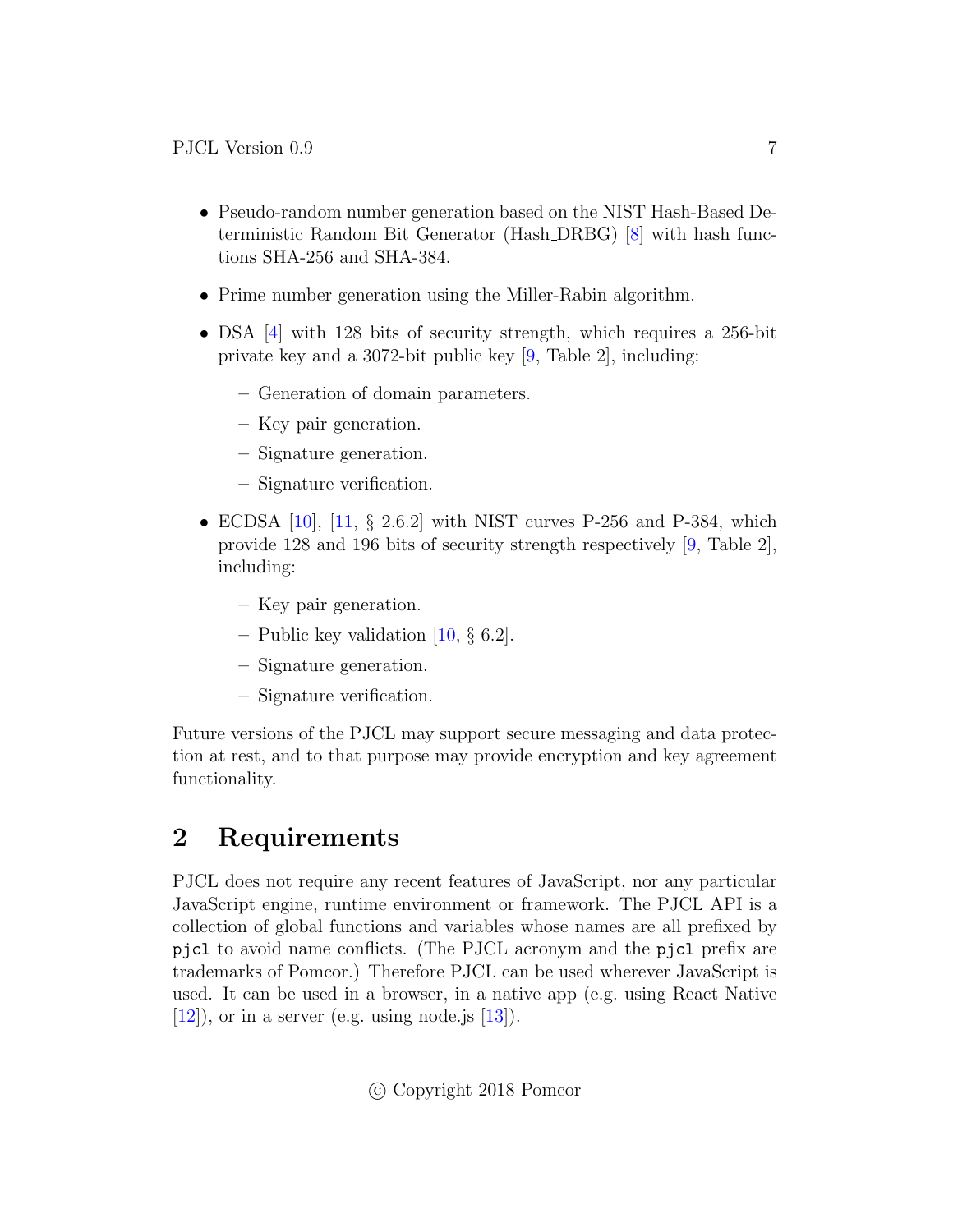The PJCL pseudo-random bit generator must be seeded with random bits with sufficient entropy obtained from a true random source. It may be reseeded before generating random bits for the sake of prediction resistance [\[8,](#page-49-7) § 8.8]. You are responsible for providing the random bits used for seeding or reseeding. Methods for obtaining entropy are discussed below in Section [6.17.1.](#page-30-0) Math.random does not provide entropy.

# <span id="page-7-0"></span>3 License

The PJCL library can be used subject to the terms of the PJCL license, which can be found at <https://pomcor.com/pjcl/pjcl-license.txt>.

# <span id="page-7-1"></span>4 Downloadable zip archive

The current version of the PJCL library can be downloaded as a zip archive that can be found at <https://pomcor.com/pjcl/pjcl-090.zip>. The archive contains a pjcl directory, which itself contains the following files:

- The file pjcl.js contains the PJCL library.
- The file pjcl-withArgChecking.js differs from pjcl.js in that most of the API functions include code that checks the validity of their arguments. This may be useful for debugging applications that use the library, and as a precise specification of the properties of the arguments expected by the functions.
- The directory KaratsubaThresholds contains files that let you estimate optimal thresholds for Karatsuba multiplication and Karatsuba squaring in a particular JavaScript environment, as described below in Section [7.](#page-45-0)
- The file browserEntropy. js contains examples of how to generate random bits in browsers that support the Web Crypto API.
- The directory ModExpPerfTesting contains files that allow you to test the performance of modular exponentiation on a browser using long multiplication or Karatsuba multiplication and compare it to the performance of SJCL, as described below in Section [8.1.](#page-46-1)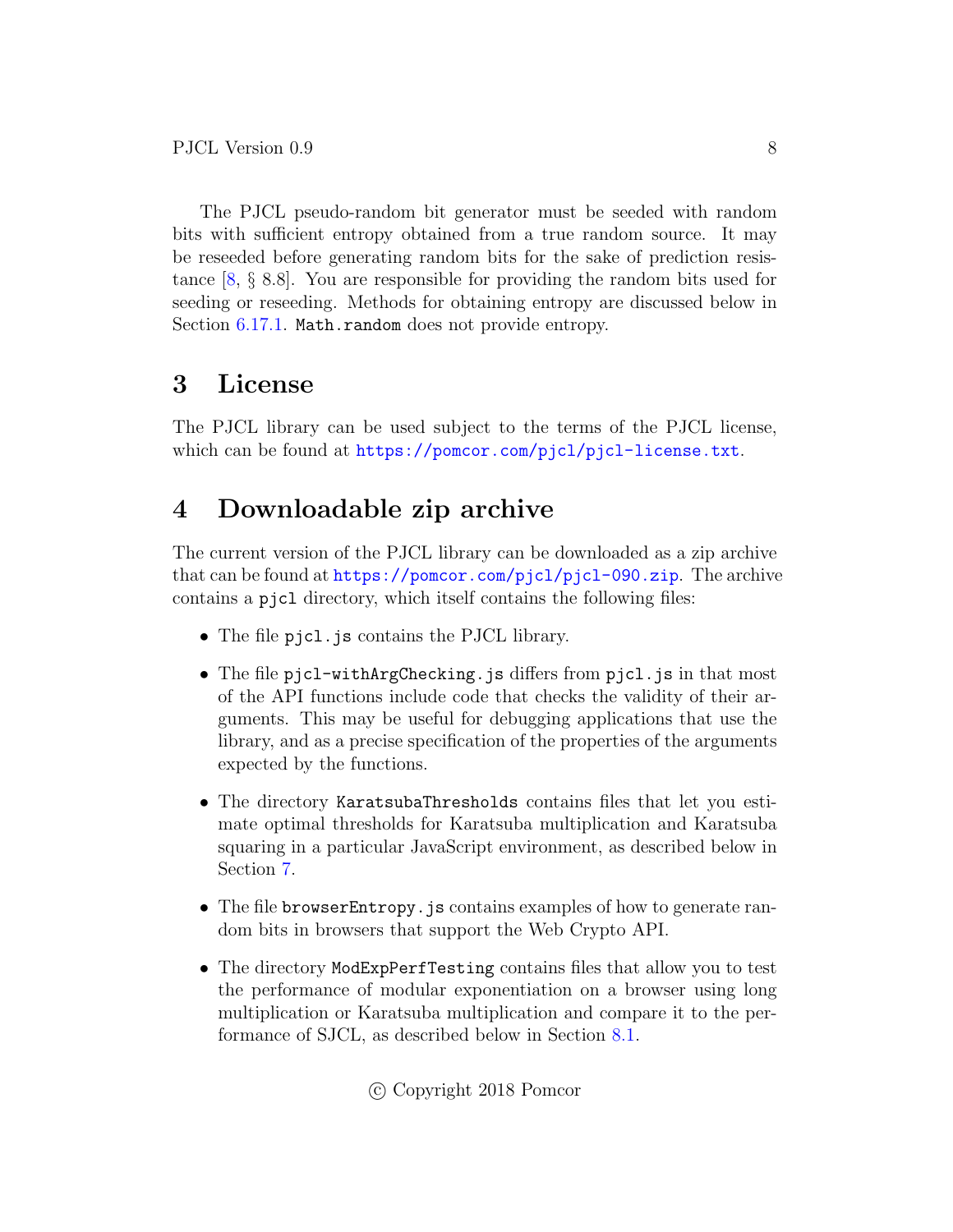• The directory DSAPerfTesting contains files that allow you to test the performance of DSA on a browser using long multiplication or Karatsuba multiplication, as described below in Section [8.2.](#page-46-2) ECDSA performance testing may be provided in the future.

# <span id="page-8-0"></span>5 Data encodings

### <span id="page-8-1"></span>5.1 Numbers in JavaScript

With some exceptions, JavaScript numbers are represented in IEEE 754 double-precision (64-bit) floating point format [\[14\]](#page-50-3), which allows every nonnegative integer *n* in the range  $0 \le n < 2^{53}$  to be represented exactly.

### <span id="page-8-2"></span>5.2 Big integers in PJCL

PJCL represents nonnegative integers of arbitrary size in base  $B = 2^{\beta}$ , with  $\beta = 24$ . Following tradition, we refer to the digits of the base-B representation as limbs. A limb is thus a 24-bit quantity. It is unlikely but not impossible that the number of bits per limb will change in the future. Your own code should use the variables of Section [6.3.1](#page-11-1) to avoid hardcoding the number of bits per limb.

The limbs are stored in an array. For performance reasons, the least significant limb is the first element of the array, i.e. the element with index 0. Thus, the index of each limb is its weight in the base- $B$  representation: limb  $\lambda_i$  of the nonnegative integer  $N = \sum_{0 \leq i < n} \lambda_i B^i$  is stored at position i in the n-limb array that represents N.

The order in which the limbs are stored in the array only matters for understanding the implementation of the library; it should not matter to developers who use the API, and it does not affect the API-level metaphors. For example, "shifting left by one limb" shall mean shifting by one limb towards the most significant end of the array, i.e. multiplying by  $B$ , even though the most significant limb is the array element with the highest index, which is the rightmost element in an array literal; and the "leading limb" shall mean the most significant limb.

JavaScript arrays are not objects, but can have properties like objects. A negative integer is represented by encoding its absolute value as an array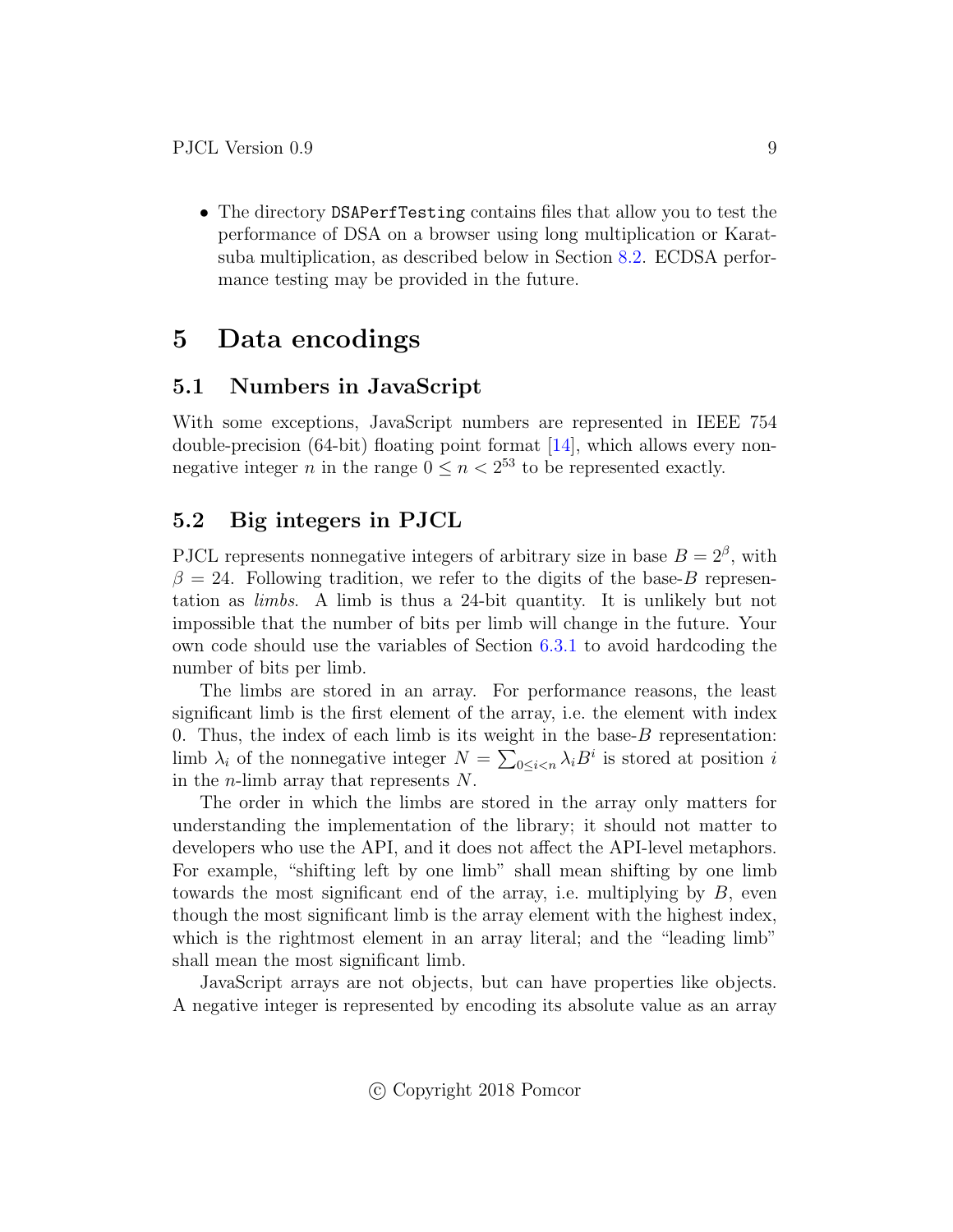of limbs, and giving the array a property negative with value true. A nonnegative integer does not have a negative property.

We use the term *big integer* to refer to an integer represented in base B as an array of limbs with an optional negative property. A big integer has a unique representation. Leading zero limbs are not allowed, i.e. the most significant limb must not be zero. The big integer zero is represented as an empty array without a negative property.

For the sake of performance and code footprint minimization, some functions ignore the negative property of big integer arguments and thus operate on the absolute values of those arguments, while other functions take the negative property into account and thus operate on their relative values. The latter functions are distinguished by the suffix Rel in their names. For example,  $p_j c1 \text{Add}(x,y)$  adds the absolute values of the parameters x and y, while pjclAddRel adds their relative values.

### <span id="page-9-0"></span>5.3 Other data types

A bit array is a JavaScript array whose elements are JavaScript floating point numbers with value 0 or 1. Bit arrays are used for encoding the inputs and outputs of hash functions and random bit generators, and sometimes for encoding a nonnegative integer or a sequence of fixed-length nonnegative integers, each integer being mapped to a sequence of bits comprising the binary representation of the integer, with the most significant bit being first, i.e. having the lowest array index.

A hex string is a JavaScript string whose characters are hexadecimal digits:  $0 \ldots 9$ ,  $A \ldots F$  or a... f. Functions that take a hex string as input accept both upper and lower case hexadecimal digits. Functions that produce a hexadecimal string as output use the JavaScript method toString(16), which may produce upper or lower hexadecimal digits depending on the JavaScript engine that interprets the function. JavaScript encodes strings in UTF-16, so each hex digit in a hex string is encoded as a 16-bit UTF-16 character.

An *ASCII string* is a JavaScript string whose characters are ASCII characters. Although ASCII characters can be encoded in 7 bits, they are stored as 16-bit UTF-16 characters in a JavaScript ASCII string.

In a function name such as, for example, pjclUTF16toBitArray, the substring UTF16 is used to refer to a JavaScript string where all 16 bits of the UTF-16 encoding of each character matter, even if all the characters in the string happen to be within the ASCII range of UTF-16 and have UTF-16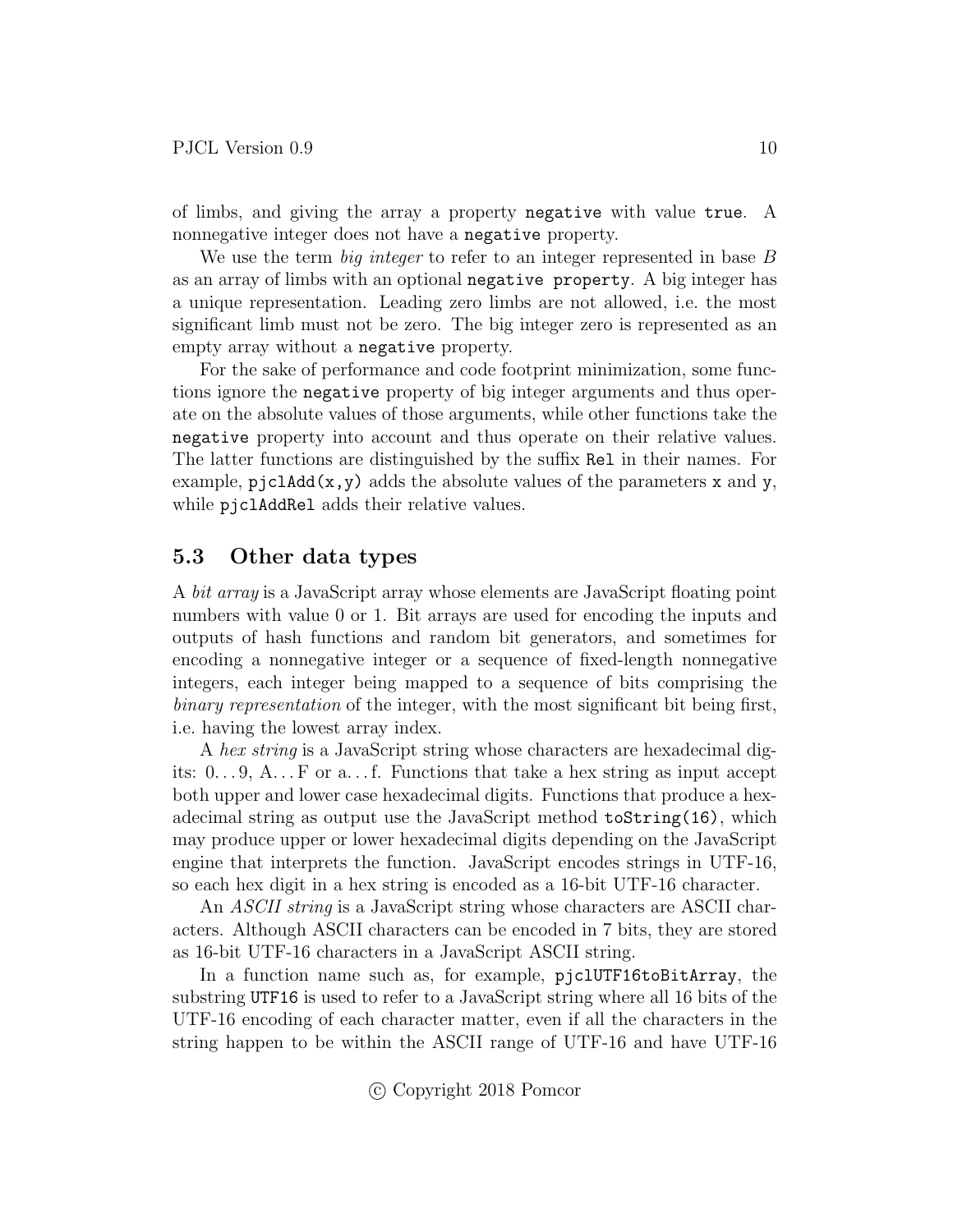encodings whose most significant 9 bits are 0.

An unsigned 32-bit integer is a nonnegative integer n in the range  $0 \leq$  $n < 2^{32}$ , represented in JavaScript as an IEEE double precision floating point number. In function names the substring UI32 refers to an unsigned 32-bit integer and the substring UI32Array to an array of unsigned 32-bit integers. Notice that UI32Array refers to an ordinary JavaScript array, not to the typed array UInt32Array. Typed arrays are not used in PJCL. However, an application that uses typed arrays may pass an argument of type UInt32Array to a PJCL function that expects an ordinary JavaScript array of 32-bit unsigned integers.

# <span id="page-10-0"></span>6 API

This section describes the global variables and functions that comprise the API in the order in which they are declared in pjcl.js.

# <span id="page-10-1"></span>6.1 Argument expectations

When a description of a function states that a parameter is *expected* to have some property, it is an error if the expectation is not met. In  $picl-withArgChecking$ . is, most of the API functions have argument checking code that throws an exception if such expectations are not met.

# <span id="page-10-2"></span>6.2 Side effects

Functions have no side effects unless otherwise indicated in their documentation. The following functions have side effects in the current version of the library: pjclShortShiftLeft, pjclShiftLeft, pjclShortShiftRight, pjclShiftRight, pjclPreExp and pjclPreExp2.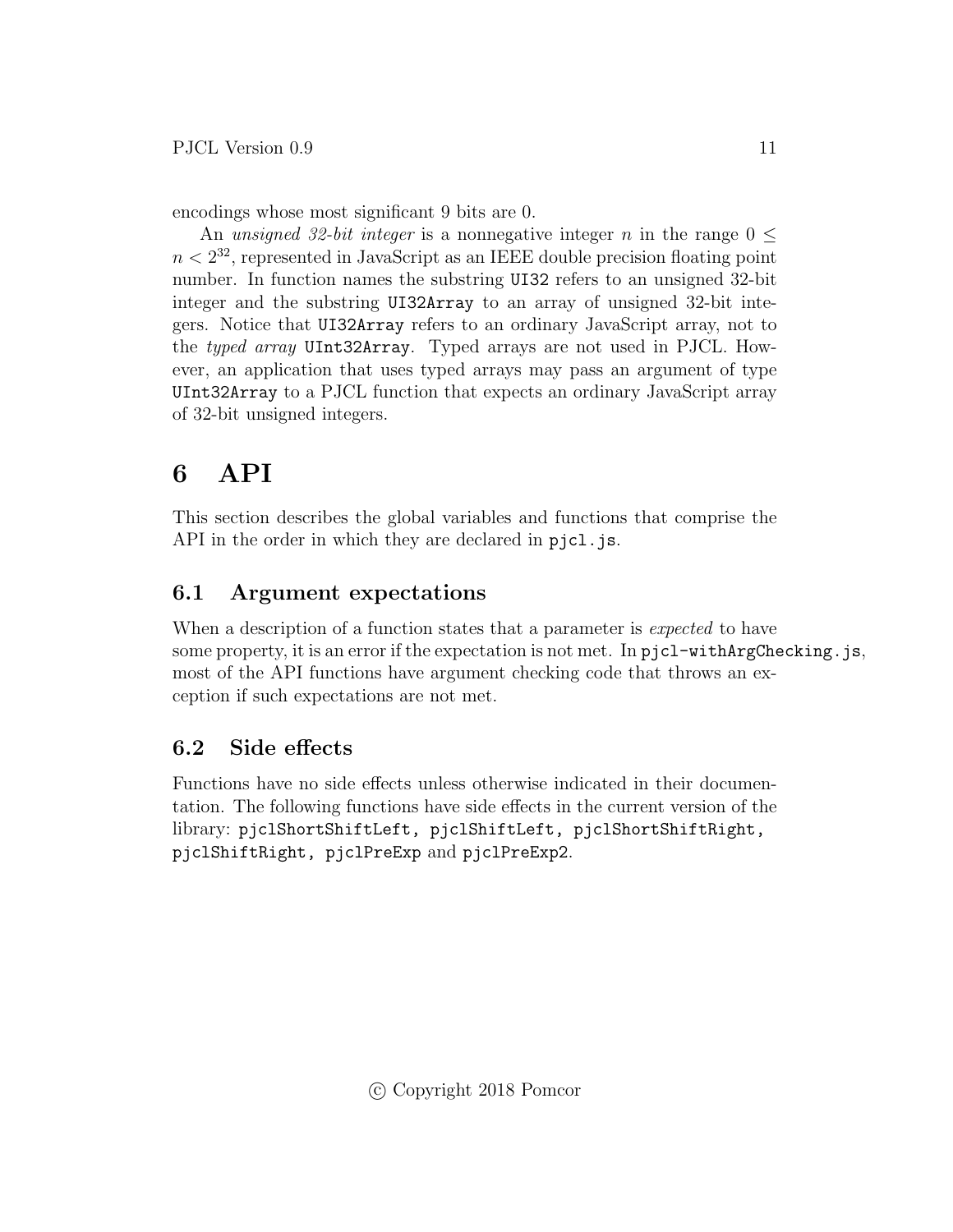# <span id="page-11-0"></span>6.3 Global variables and functions related to the representation of big integers

<span id="page-11-1"></span>6.3.1 var pjclBaseBitLength var pjclBase var pjclBaseMask var pjclBaseMaskMinusOne var pjclBaseInv var pjclBaseAsBigInt var pjclHalfBase

These global variables encapsulate most of the dependencies on the fact that a limb has 24 bits. Your code should not hardcode the fact that a limb has 24 bits.

- The value of pjclBaseBitLength is  $\beta$ , i.e. 24.
- The value of pjc1Base is  $B$ , i.e.  $2^{24}$ , encoded as a JavaScript number.
- The value of pjc1BaseMask if  $B-1$ , encoded as a JavaScript number, which is viewed as

00000000  $\overline{\phantom{a}}$ 111111111111111111111111  $\overline{\smash{24}}$ 

by JavaScript bitwise operators.

• The value of pjc1BaseMaskMinusOne is  $B-2$ , encoded as a JavaScript number, which is viewed as

$$
\underbrace{00000000}_{8} \underbrace{111111111111111111111110}_{24}
$$

by JavaScript bitwise operators.

- The value of pjclBaseInv is  $1/B$  encoded as a JavaScript (floating point) number.
- The value of pjclBaseAsBigInt is  $B$ , encoded as a big integer.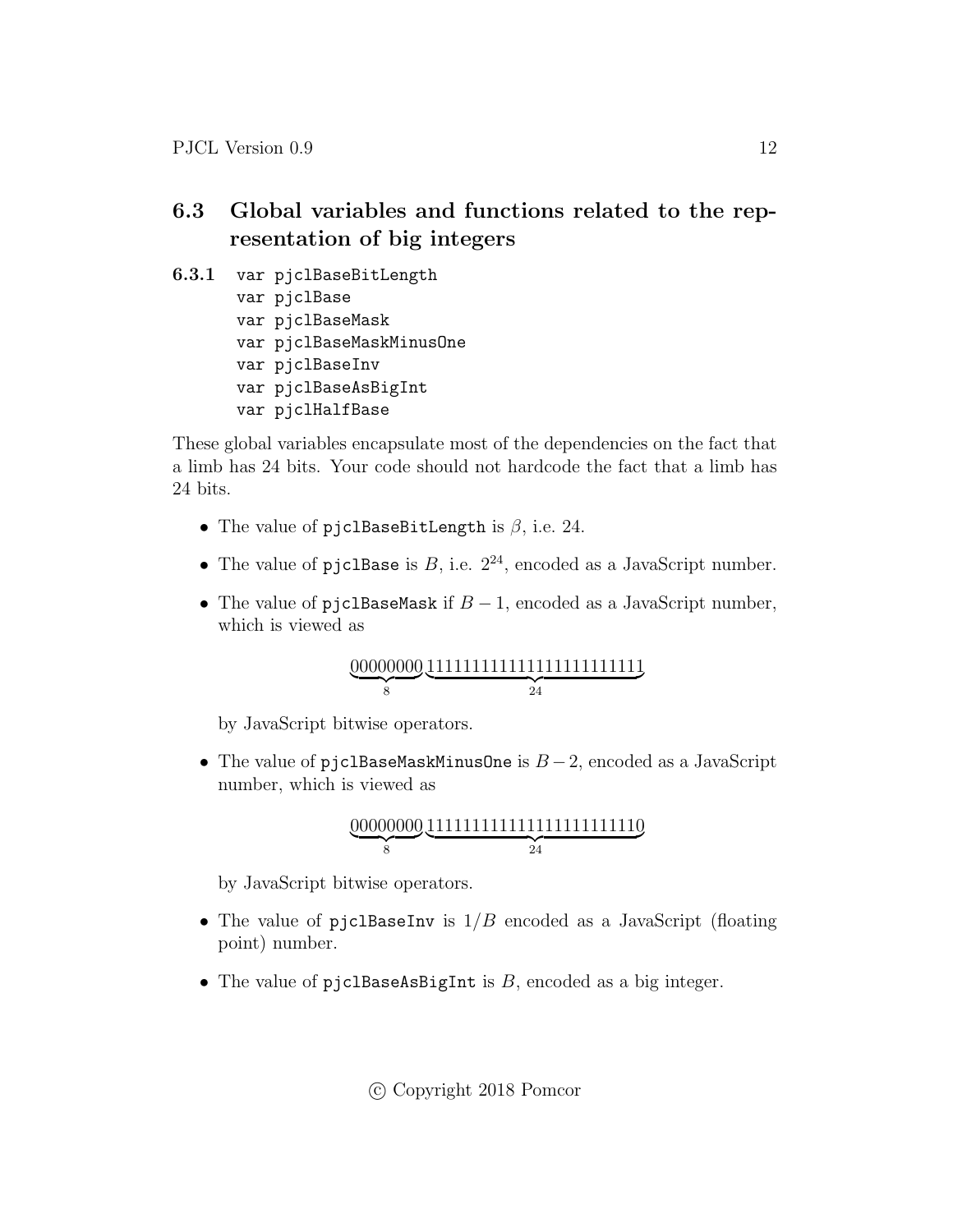• The value of pjclHalfBase is  $B/2$ , encoded as a JavaScript number, which is viewed as

00000000 | {z } 8 100000000000000000000000 | {z } 24

by JavaScript bitwise operators.

### <span id="page-12-0"></span>6.3.2 function pjclWellFormed(x)

Returns true if the parameter x is a well-formed big integer, or false otherwise. It is used for argument checking.

# <span id="page-12-1"></span>6.4 Conversion functions

### <span id="page-12-2"></span>6.4.1 function pjclHex2BitArray(s)

The parameter s is expected to be a hex string, which the function converts to a bit array by mapping each hex digit in s to the four bits comprising the binary representation of the digit.

# <span id="page-12-3"></span>6.4.2 function pjclASCII2BitArray(s)

The parameter s is expected to be an ASCII string, which the function converts to a bit array by mapping each ASCII character in s to the eight bits that comprise the 8-bit binary representation of the ASCII code of the character. Since an ASCII code is an integer in the range 0. . . 127, the first of the 8 bits is 0. Note that although each character is encoded as a 16-bit UTF character in the JavaScript string s, it is mapped to only 8 bits in the resulting bit array.

# <span id="page-12-4"></span>6.4.3 function pjclUTF16toBitArray(s)

The parameter s is expected to be a JavaScript string, which the function converts to a bit array by mapping each character to the 16-bit binary representation of its UTF-16 code.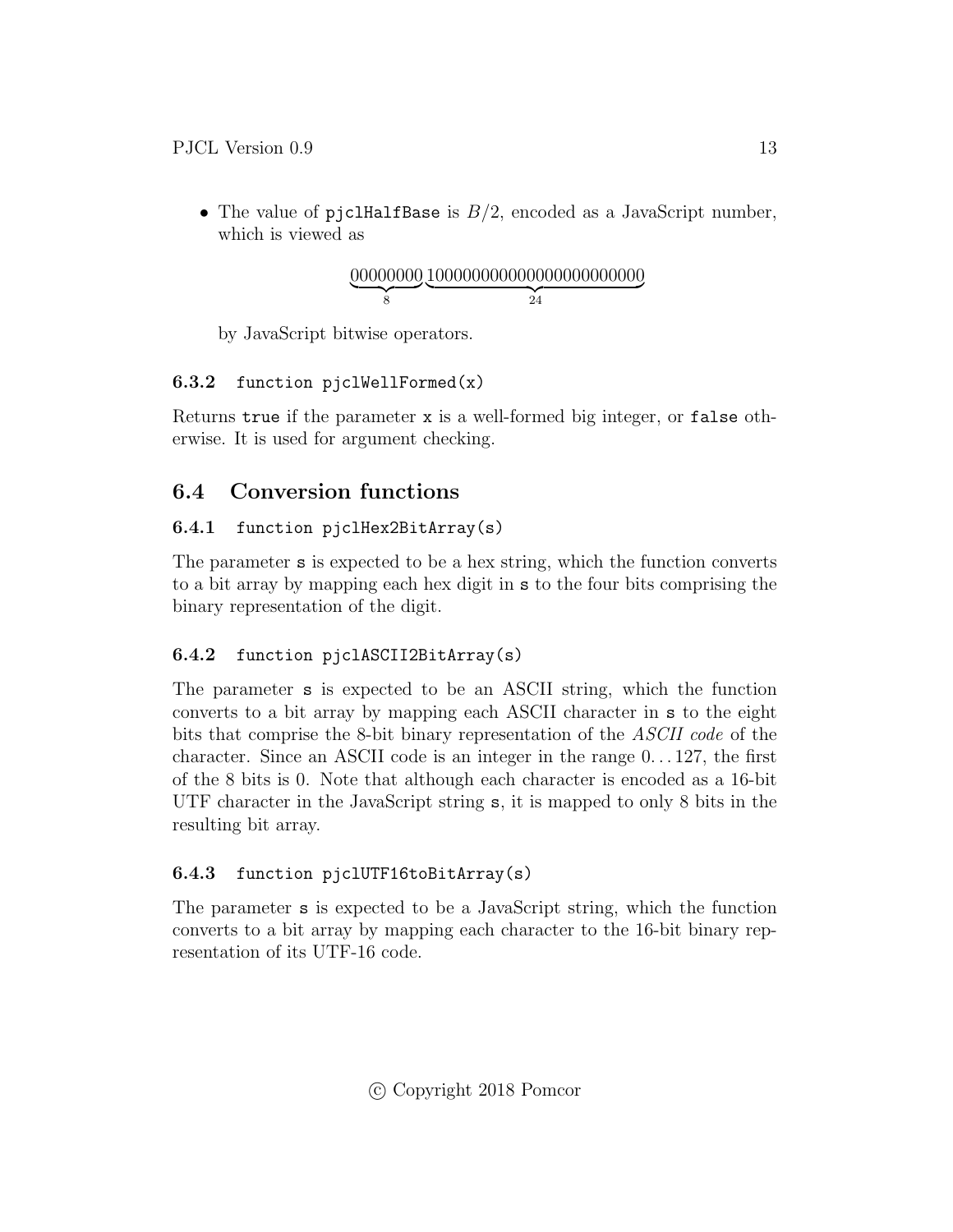### <span id="page-13-0"></span>6.4.4 function pjclByte2BitArray(byte)

The parameter byte is expected to be a JavaScript floating point number whose value is an integer *n* in the range  $0 \le n < 2^8$ , which is converted to a bit array whose elements are the  $8$  bits of the binary representation of  $n$ .

### <span id="page-13-1"></span>6.4.5 function pjclUI32toBitArray(ui32)

The parameter ui32 is expected to be an unsigned 32-bit integer, i.e. an integer *n* in the range  $0 \le n < 2^{32}$ , which is converted to a bit array whose elements are the 32 bits of the binary representation of  $n$ .

### <span id="page-13-2"></span>6.4.6 function pjclUI32Array2BitArray(x)

The parameter x is expected to be an array where each element is a JavaScript number whose value is an integer *n* in the range  $0 \leq n < 2^{32}$ . The function converts x to a bit array by mapping each integer  $n$  to the 32 bits of its binary representation. As discussed above in Section [5,](#page-8-0) PJCL does not use typed arrays, but an application may pass a UInt32Array as an argument to the function instead of an ordinary JavaScript array.

# <span id="page-13-3"></span>6.4.7 function pjclBigInt2BitArray(x)

The parameter  $x$  is expected to be a big integer with mathematical value  $x$ . The negative property of x, if present, is ignored. The function returns a bit array representing the binary encoding of  $|x|$  without leading zeros. If  $x = 0$  the bit array is empty.

# <span id="page-13-4"></span>6.4.8 function pjclBigInt2SizedBitArray(x,size)

The parameter x is expected to be a big integer with value  $x$ . The negative property of x, if present, is ignored. The parameter size is expected to be a JavaScript number whose value is a nonnegative integer n. The function returns a bit array of length n. If  $|x| < 2<sup>n</sup>$ , the bit array is the n-bit binary representation of |x| (with leading zero bits as needed). If  $|x| \geq 2^n$ , the bit array is the *n*-bit binary representation of  $|x| \mod 2^n$ .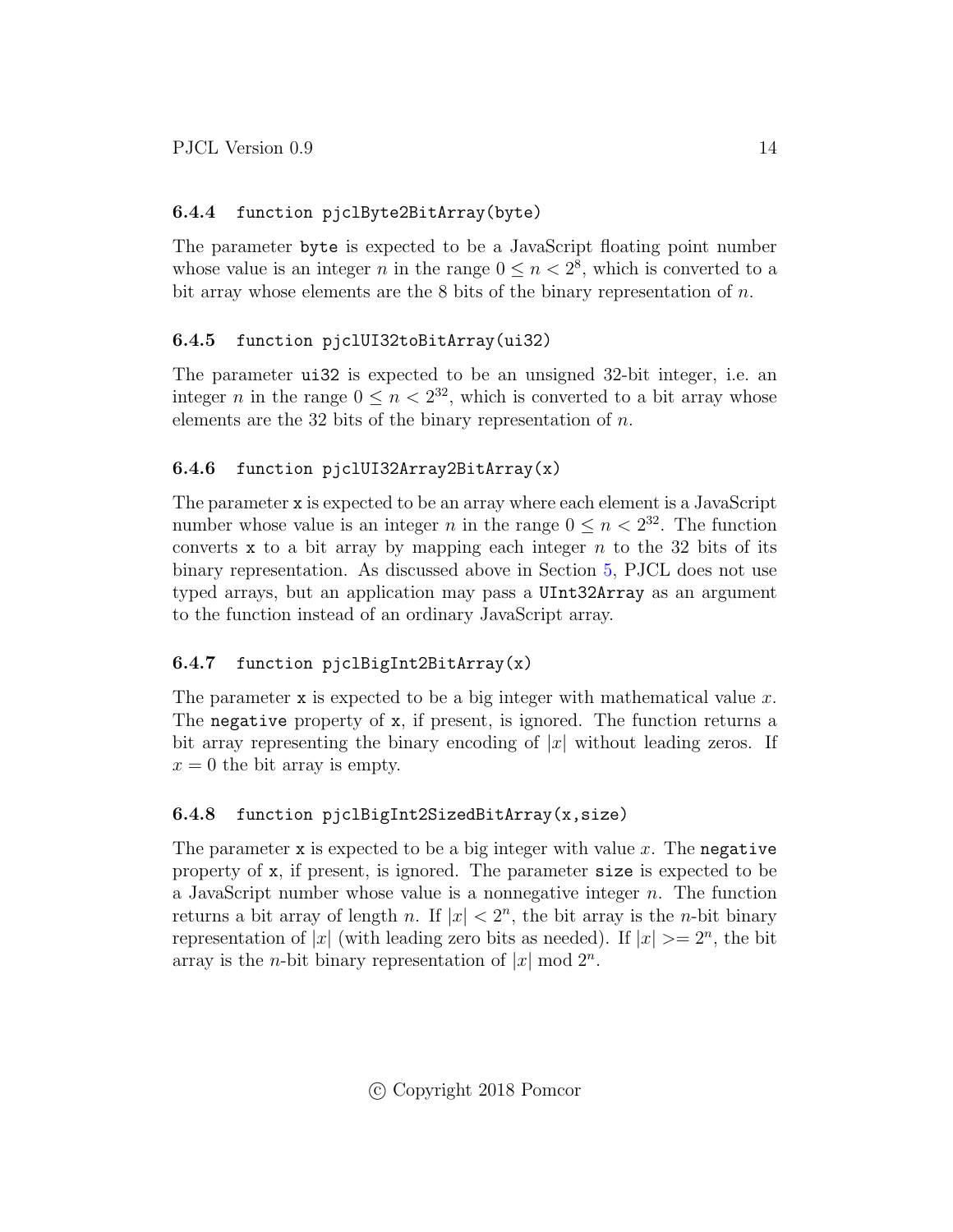### <span id="page-14-0"></span>6.4.9 function pjclBitLengthOfBigInt(x)

The parameter x is expected to be a big integer with value  $x$ . The negative property of x, if present, is ignored. The function returns the length of the binary representation of  $|x|$ , i.e. the length of the bit array that would be returned by pjclBigInt2BitArray(x).

### <span id="page-14-1"></span>6.4.10 function pjclBitArray2UI32Array(bitArray)

The parameter bitArray is expected to be a bit array of length  $32n$ . The function returns an array of  $n$  32-bit unsigned integers obtained by partitioning the bit array into groups of 32 bits and viewing each group as the binary representation of a nonnegative integer.

### <span id="page-14-2"></span>6.4.11 function pjclBitArray2BigInt(bitArray)

The parameter bitArray is expected to be a bit array of any length. The function returns the nonnegative big integer whose binary representation is the bit array.

### <span id="page-14-3"></span>6.4.12 function pjclBitArray2Hex(bitArray)

The parameter bitArray is expected to be a bit array of any length. The function returns a hex string obtained by: (i) prepending leading zero bits to the bit array as needed to make the length of the array a multiple of 4 (notice the difference with pjclBitArray2UI32Array, which expects the length of its argument to be a multiple of 32 and does not prepend any leading zeros); and (ii) partitioning the resulting bit array into groups of four bits and viewing each group as the binary representation of a hexadecimal digit; if the hexadecimal digit is greater than nine, whether it is encoded as an upper or lower case letter depends on the implementation of the toString(16) method by the JavaScript engine.

### <span id="page-14-4"></span>6.4.13 function pjclHex2BigInt(s)

The parameter s is expected to be a hex string. The function returns the big integer having s as its hexadecimal representation.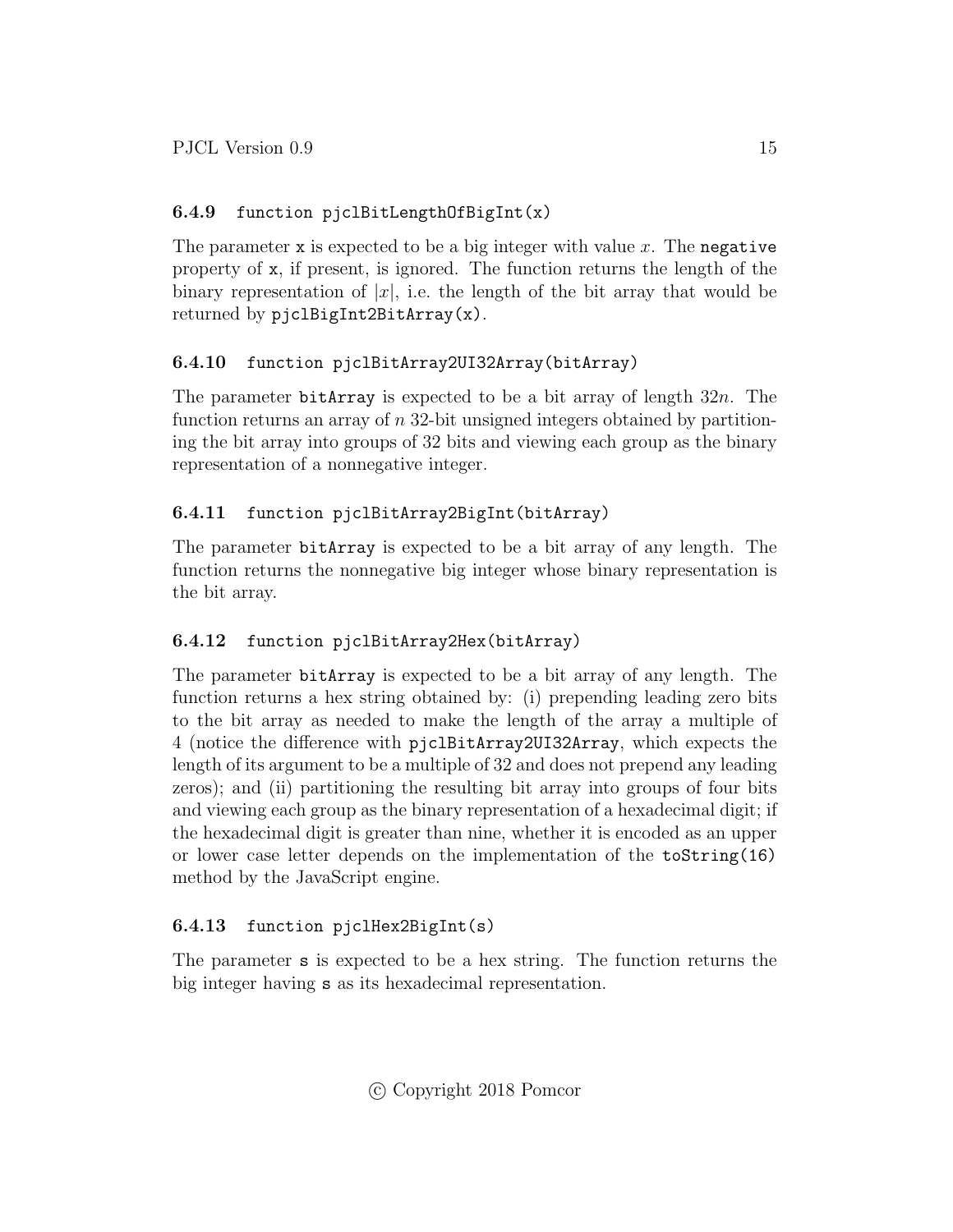# <span id="page-15-0"></span>6.4.14 function pjclBigInt2Hex(x) function pjclBigInt2Hex(x,minHexLength)

The parameter x is expected to be a big integer, and the parameter minHexLength, if the function is called with two arguments, a JavaScript number whose value is a nonnegative integer. The function returns a hex string consisting of the hexadecimal representation of the big integer, prepended with hexadecimal zero digits as needed to bring its length to the value of minHexLength.

# <span id="page-15-1"></span>6.4.15 function pjclUI32toHex(x)

The parameter x is expected to be an unsigned 32-bit integer, which is converted to its hexadecimal representation encoded as a hex string.

# <span id="page-15-2"></span>6.4.16 function pjclUI32Array2Hex(x)

The parameter x is expected to be an array of unsigned 32-bit integers. The function converts x to a hex string by mapping each integer to its hexadecimal representation.

# <span id="page-15-3"></span>6.5 Basic arithmetic functions

### <span id="page-15-4"></span>6.5.1 function pjclGreaterThan $(x, y)$

The parameters x and y are expected to be big integers with mathematical values x and y. Their negative properties, if present, are ignored. The function returns true if  $|x| > |y|$ , false otherwise.

### <span id="page-15-5"></span>6.5.2 function pjclGreaterThanRel(x,y)

The parameters x and y are expected to be big integers with mathematical values x and y. The function returns true if  $x > y$ , false otherwise.

### <span id="page-15-6"></span>6.5.3 function pjclGreaterThanOrEqual(x,y)

The parameters x and y are expected to be big integers with mathematical values x and y. Their negative properties, if present, are ignored. The function returns true if  $|x| \ge |y|$ , false otherwise.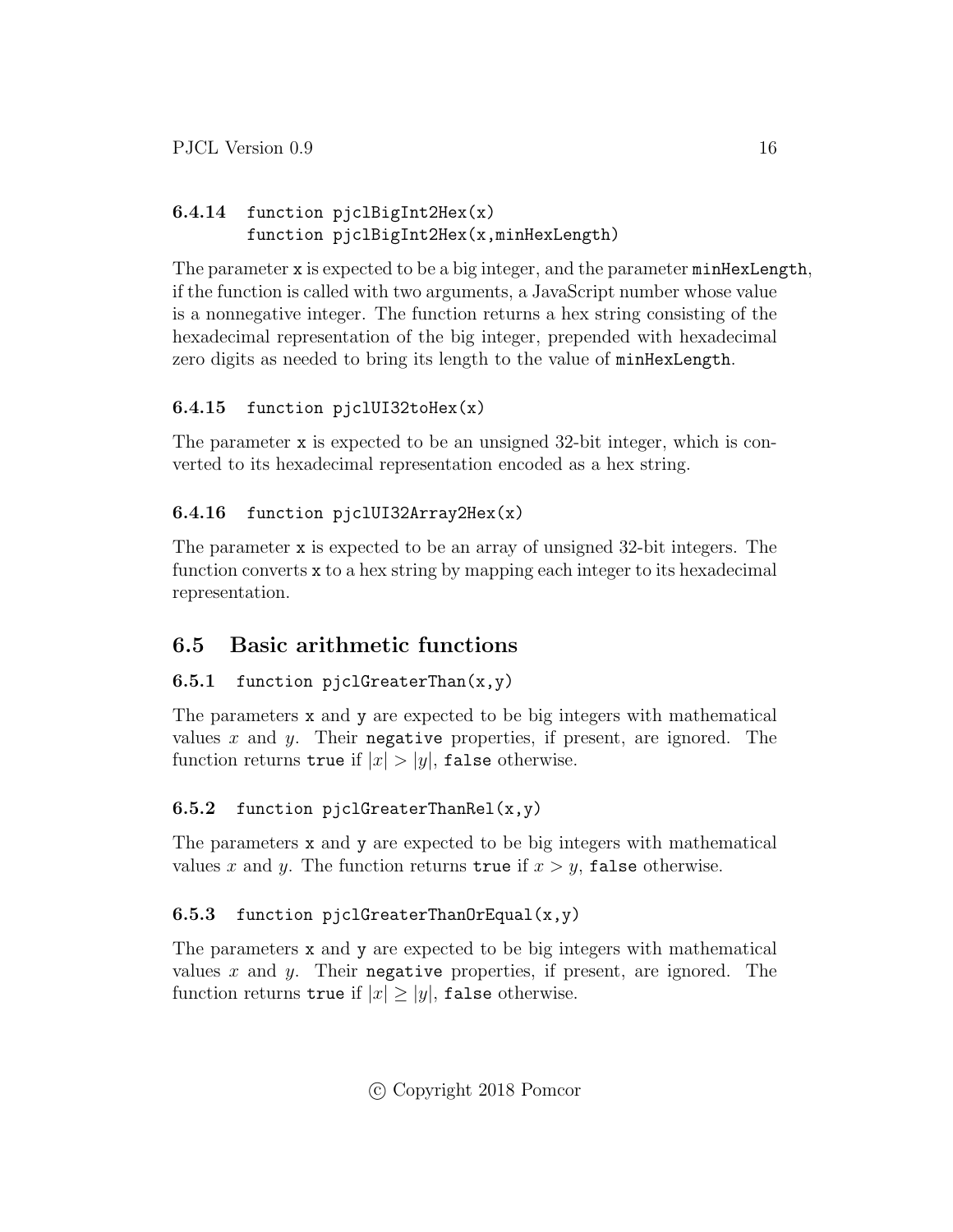### <span id="page-16-0"></span>6.5.4 function pjclGreaterThanOrEqualRel(x,y)

The parameters x and y are expected to be big integers with mathematical values x and y. The function returns true if  $x \geq y$ , false otherwise.

### <span id="page-16-1"></span>6.5.5 function pjclEqual $(x,y)$

The parameters x and y are expected to be big integers with mathematical values x and y. Their negative properties, if present, are ignored. The function returns true if  $|x| = |y|$ , false otherwise.

### <span id="page-16-2"></span>6.5.6 function pjclEqualRel( $x,y$ )

The parameters x and y are expected to be big integers with mathematical values x and y. The function returns true if  $x = y$ , false otherwise.

### <span id="page-16-3"></span>6.5.7 function  $p_jc1Add(x,y)$

The parameters x and y are expected to be big integers with mathematical values x and y. Their negative properties, if present, are ignored. The function returns the nonnegative big integer representing  $|x| + |y|$ . Thus if  $x, y \geq 0$ , it simply returns the big integer representing  $x + y$ .

### <span id="page-16-4"></span>6.5.8 function pjclAddRel $(x,y)$

The parameters x and y are expected to be big integers with mathematical values x and y. The function returns the big integer representing  $x+y$ , which may be negative.

### <span id="page-16-5"></span>6.5.9 function  $piclSub(x,y)$

The parameters x and y are expected to be big integers with mathematical values x and y. Their negative properties, if present, are ignored. The function expects that  $|x| \ge |y|$ , and returns the nonnegative big integer representing  $|x| - |y|$ .

### <span id="page-16-6"></span>6.5.10 function pjclSubRel $(x,y)$

The parameters x and y are expected to be big integers with mathematical values x and y. The function returns the big integer representing  $x-y$ , which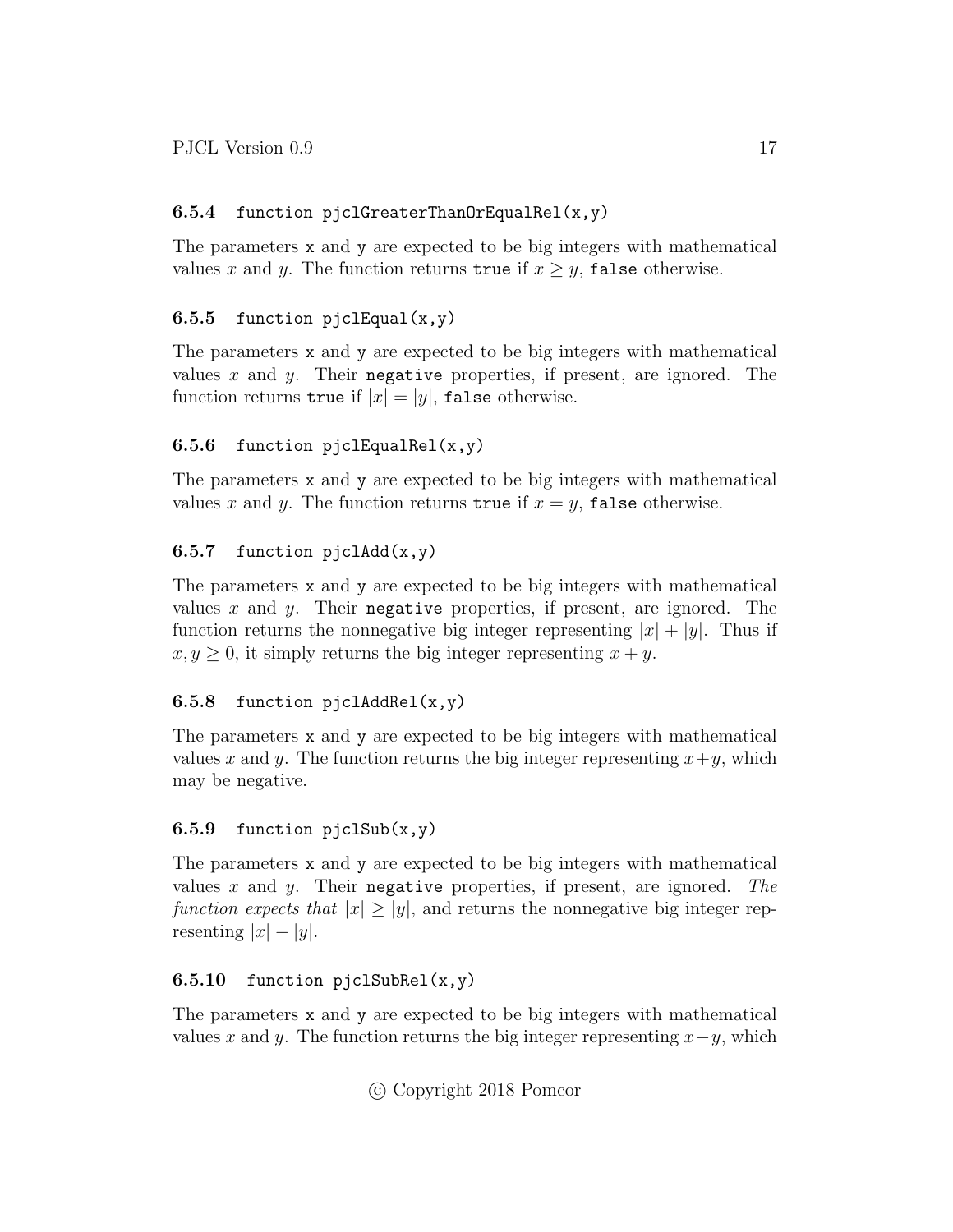may be negative.

### <span id="page-17-0"></span>6.5.11 var pjclMult function pjclMult Long(x,y) function pjclMult Karatsuba(x,y)

Big integer multiplication is performed by calling the function  $pjclMult(x,y)$ . However, there is no definition of that function. Instead, pjclMult is a global variable which must be assigned either the function pjclMult Long, which implements long multiplication, or the function pjclMult Karatsuba, which implements Karatsuba multiplication. Both implementations may be used within the same application by assigning different implementations to pjclMult at different times.

Both implementations expect the parameters  $x$  and  $y$  to be big integers with mathematical values  $x$  and  $y$ , ignore the negative properties of the parameters if present, and return the big integer representing the product of the absolute values of x and y,  $|x| \cdot |y|$ .

Long multiplication uses an optimized version of the same algorithm that is used for multiplication by hand. Karatsuba multiplication uses the recursive algorithm described in [\[1,](#page-49-0) § 15.1.2], carefully implemented for good performance on JavaScript.

The Karatsuba algorithm is asymptotically faster than long multiplication, so it is faster for larger operands but slower for smaller operands. During an execution of the algorithm, recursive calls fall back on long multiplication when the size of the operands becomes less than a Karatsuba multiplication threshold. The optimal threshold depends on the platform (machine and JavaScript engine) being used, and can be estimated for a particular machine and engine combination using the tool described below in Section [7.](#page-45-0) The estimated threshold, expressed as a number of limbs, should be assigned to the global variable pjclKaratsubaThresholdMult before using pjclMult Karatsuba. An exception is thrown if pjclMult Karatsuba is called when pjclKaratsubaThresholdMult is undefined, but a default is provided to avoid the exception.

#### <span id="page-17-1"></span>6.5.12 function MultRel $(x,y)$

The parameters x and y are expected to be big integers, with mathematical values  $x$  and  $y$ . Returns a big integer whose mathematial value is the product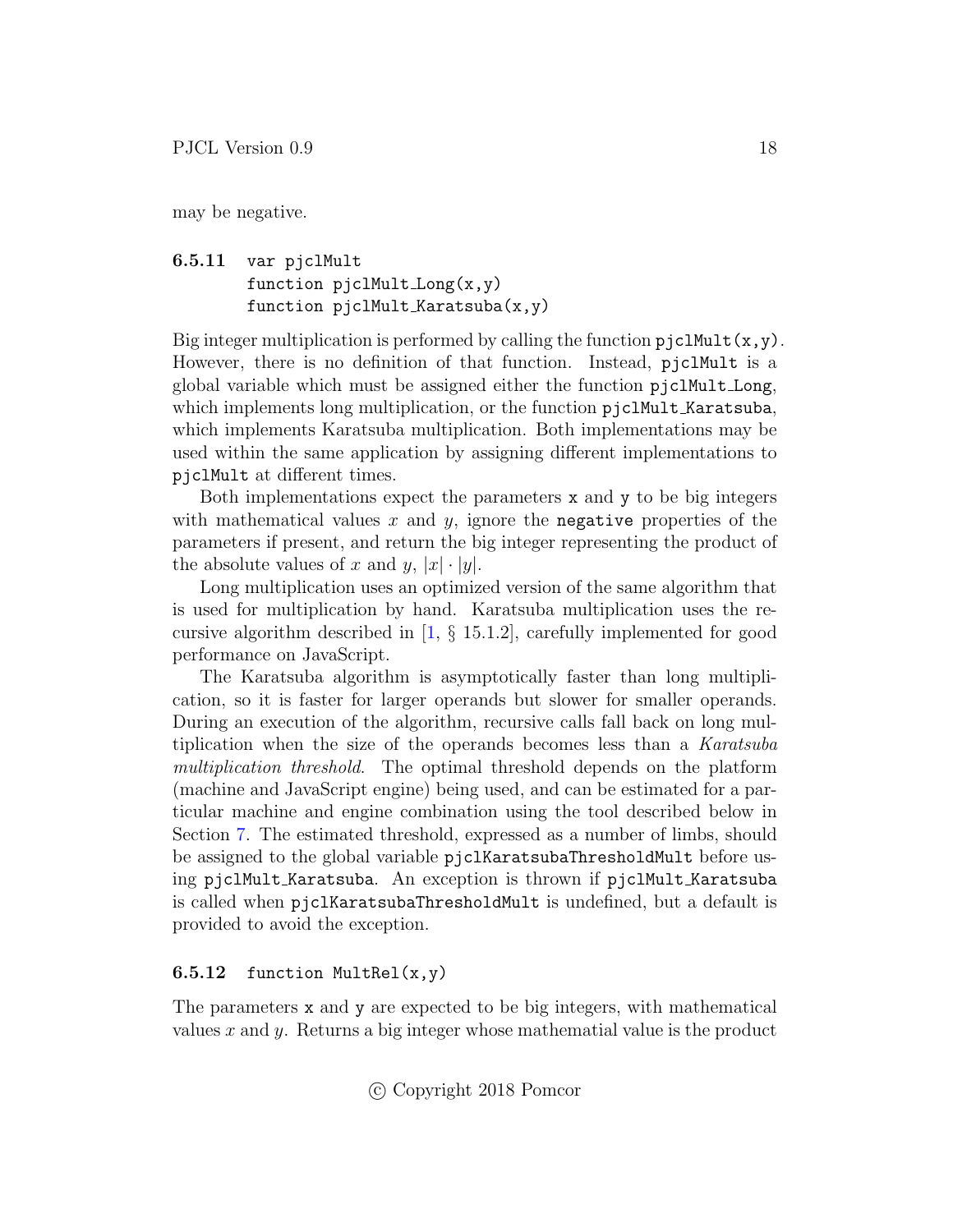xy.

#### <span id="page-18-0"></span>6.5.13 function pjclShortMult $(x,y)$

The parameter x is expected to be a big integer, with mathematical value  $x$ , whose negative property, if present, is ignored. The parameter y is expected to be a JavaScript number whose mathematical value y is an integer in the range  $0 \le y < B = 2^{24}$ . The function returns the big integer representing the product  $|x| \cdot y$ .

### <span id="page-18-1"></span>6.5.14 var pjclSqr function pjclSqr Long(x,y) function pjclSqr Karatsuba(x,y)

Big integer squaring is performed by calling the function  $pjclSqr(x)$ . Computing  $pjclSqr(x)$  is faster than computing  $pjclMult(x, x)$ .

As is the case for big integer multiplication, two implementations of the algorithm are available, which can be selected by assigning either pjclSqr Long or pjclSqr Karatsuba to the global variable pjclSqr.

Both implementations expect the parameter x to be a big integer with mathematical value x and return the big integer representing  $x^2$ . There is a Karatsuba squaring threshold analogous to the Karatsuba multiplication threshold. An optimal value of this threshold should be estimated using the tool described below in Section [7](#page-45-0) and assigned to pjclKaratsubaThresholdSqr, replacing the default, before using pjclSqr Karatsuba.

#### <span id="page-18-2"></span>6.5.15 function pjclShortShiftLeft(x,k)

As discussed above in Section [5.2,](#page-8-2) "shifting left" a big integer means shifting it towards its most significant end, i.e. multiplying it by a power of 2. For performance reasons, pjclShortShiftLeft operates by side-effect, modifying its first argument and returning no result; see pjclMultByPowerOf2 for an alternative without side-effect.

The parameter x is expected to be a big integer, possibly negative, with mathematical value x. The parameter  $\bf{k}$  is expected to be a JavaScript number whose mathematical value  $k$  is a nonnegative integer in the range  $0 \leq k < \beta = 24$ . The function operates by side-effect, computing the big integer representing  $x \cdot 2^k$  and assigning it to x.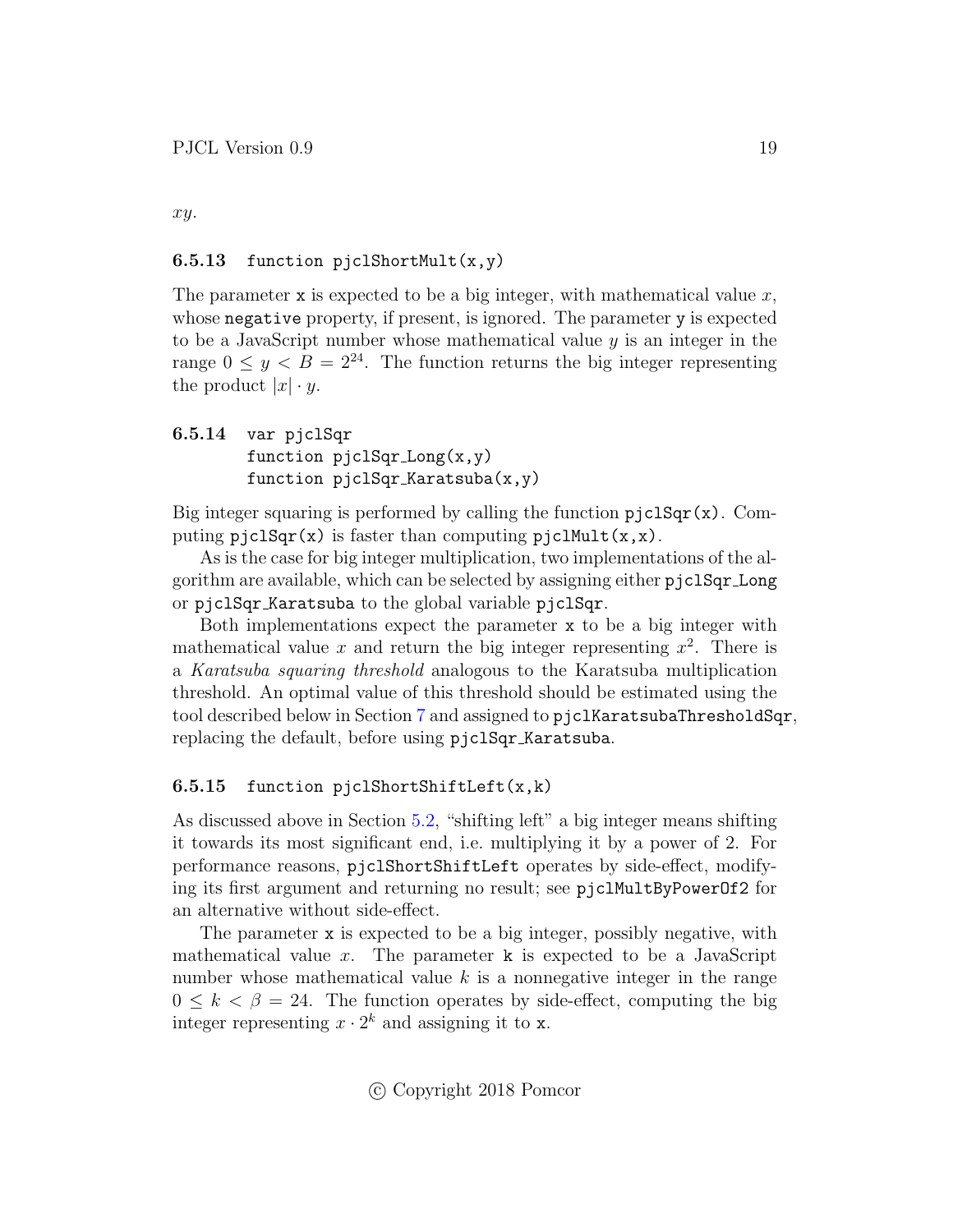Although at the API level the parameter x is expected to be a big integer, which must not have leading zero limbs, internally, in pjclDiv, the function pjclShortShiftLeft is used with a first argument that may have leading zero limbs. In pjcl-withArgChecking the argument checking code of pjclShortShiftLeft throws an exception if x has leading zero limbs, which  $pi$ iclDiv catches and cancels.

### <span id="page-19-0"></span>6.5.16 function pjclShiftLeft $(x, k)$ function pjclMultByPowerOf2(x,k)

As discussed above in Section [5.2,](#page-8-2) "shifting left" a big integer means shifting it towards its most significant end, i.e. multiplying it by a power of 2. For performance reasons, pjclShiftLeft operates by side-effect, modifying its first argument and returning no result; on the other hand pjclMultByPowerOf2 is a wrapper that avoids the side-effect, at the cost of a small performance penalty, by making a copy of its first argument before modifying it and returning the result.

The parameter x is expected to be a big integer, possibly negative. The parameter k is expected to be a JavaScript number whose mathematical value  $k$  is a nonnegative integer. The function returns the big integer representing  $x \cdot 2^k$ . The functions compute the big integer representing  $x \cdot 2^k$ ; pjclShiftLeft assigns this big integer to its first argument, while pjclMultByPowerOf2 returns the result without modifying its arguments.

### <span id="page-19-1"></span>6.5.17 function pjclShortShiftRight $(x, k)$

This function is analogous to pjclShortShiftLeft, shifting towards the least significant rather than the most significant end. It differs from pjclShortShiftLeft in that x is expected to be nonnegative. Without argument checking, the negative property is ignored and x may become ill-formed if its negative property is set and it becomes the empty array as a result of the shift.

<span id="page-19-2"></span>

|  |  | 6.5.18 function pjclShiftRight $(x, k)$ |
|--|--|-----------------------------------------|
|  |  | function $pjclDivByPowerOf2(x, k)$      |

These functions are analogous to pjc1ShiftLeft and pjc1MultByPowerOf2, but like pjclShortShiftRight they expect x to be nonnegative. They shift towards the least significant end, thus dividing by a power of 2, i.e. computing  $\lfloor x/2^k \rfloor$ .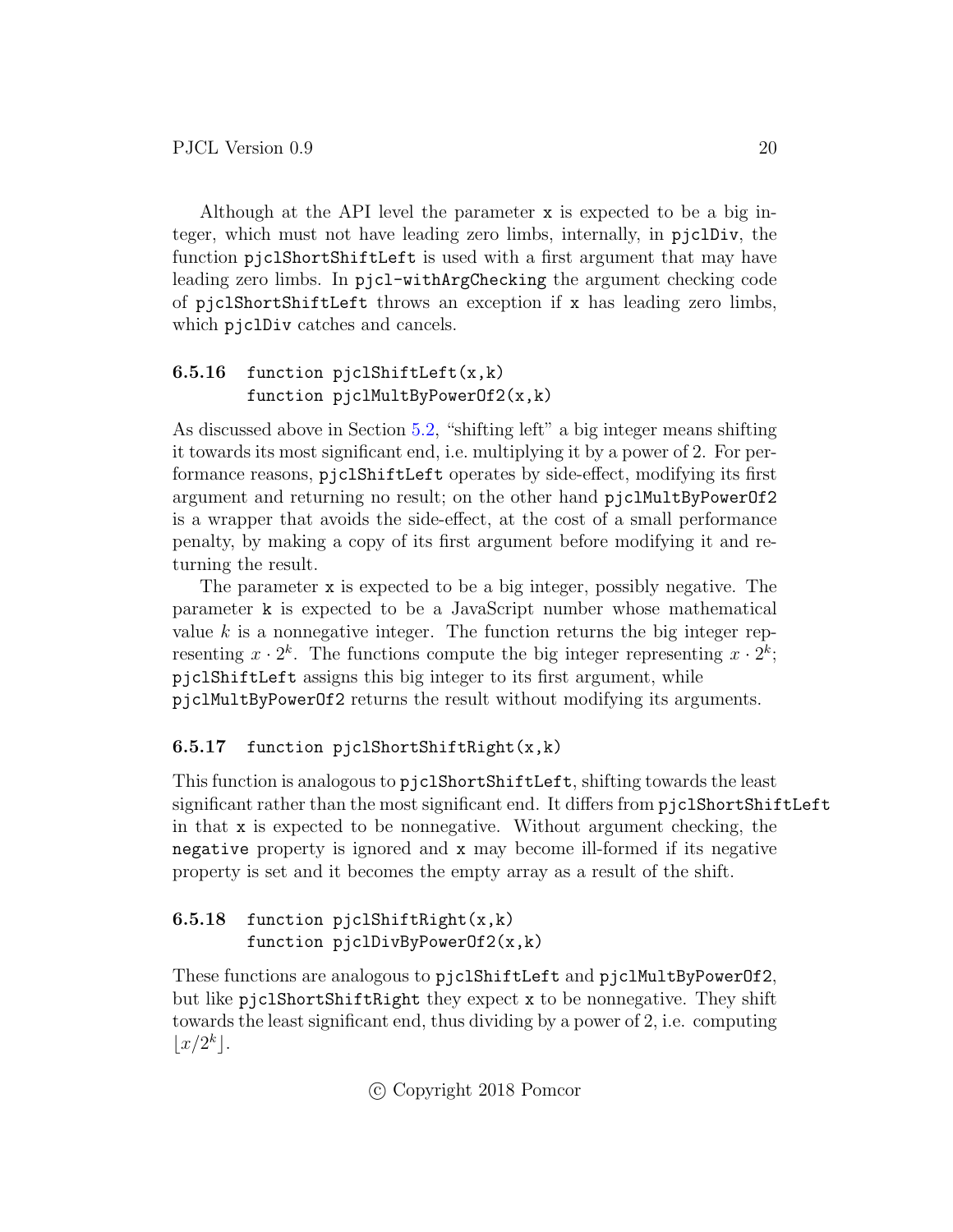#### <span id="page-20-0"></span>6.5.19 function  $pi(1)$ iv $(x, y)$

The parameter x and y are expected to be big integers, with mathematical values x and y, whose negative properties, if present, are ignored; y must not be zero. The function divides |x| by |y| using Algorithm 14.20 of [\[2\]](#page-49-1) and returns an object with properties quotient and remainder whose values are big integer representations of the quotient and the remainder.

#### <span id="page-20-1"></span>6.5.20 function pjclDivRel $(x,y)$

The parameter x is expected to be a (relative) big integer with mathematical value x, the parameter y a positive big integer with mathematical value  $y$ . The function returns an object with properties quotient and remainder whose values are big integer representations of the quotient and remainder of the division of x by y. The mathematical values q and r of the quotient and remainder properties are defined as follows:  $q$  is the largest (relative) integer such that  $qy \leq x$ , and  $r = x - qy$ .

#### <span id="page-20-2"></span>6.5.21 function pjclShortDiv(x,y)

The parameter x is expected to be a big integer, with mathematical value  $x$ , whose negative property, if any, is ignored. The parameter y is expected to be a nonzero limb, i.e. a JavaScript number whose mathematical value  $y$  is an integer in the range  $0 < y < B = 2^{24}$ . Returns an object with a property quotient whose value is the big integer representation of the quotient of the division of  $|x|$  by y, and a property remainder whose value is a JavaScript number representing the remainder.

This function relies on the fact that the JavaScript floating-point % operator is not the same as the "remainder" operation defined by IEEE 754, as explained in [\[15,](#page-50-4) §11.5.3].

#### <span id="page-20-3"></span>6.5.22 function  $pjclMod(x,m)$

The parameter x is expected to be a big integer with mathematical value x, the parameter  $m$  a positive big integer with mathematical value m. The function returns the big integer representing  $x \mod m$ .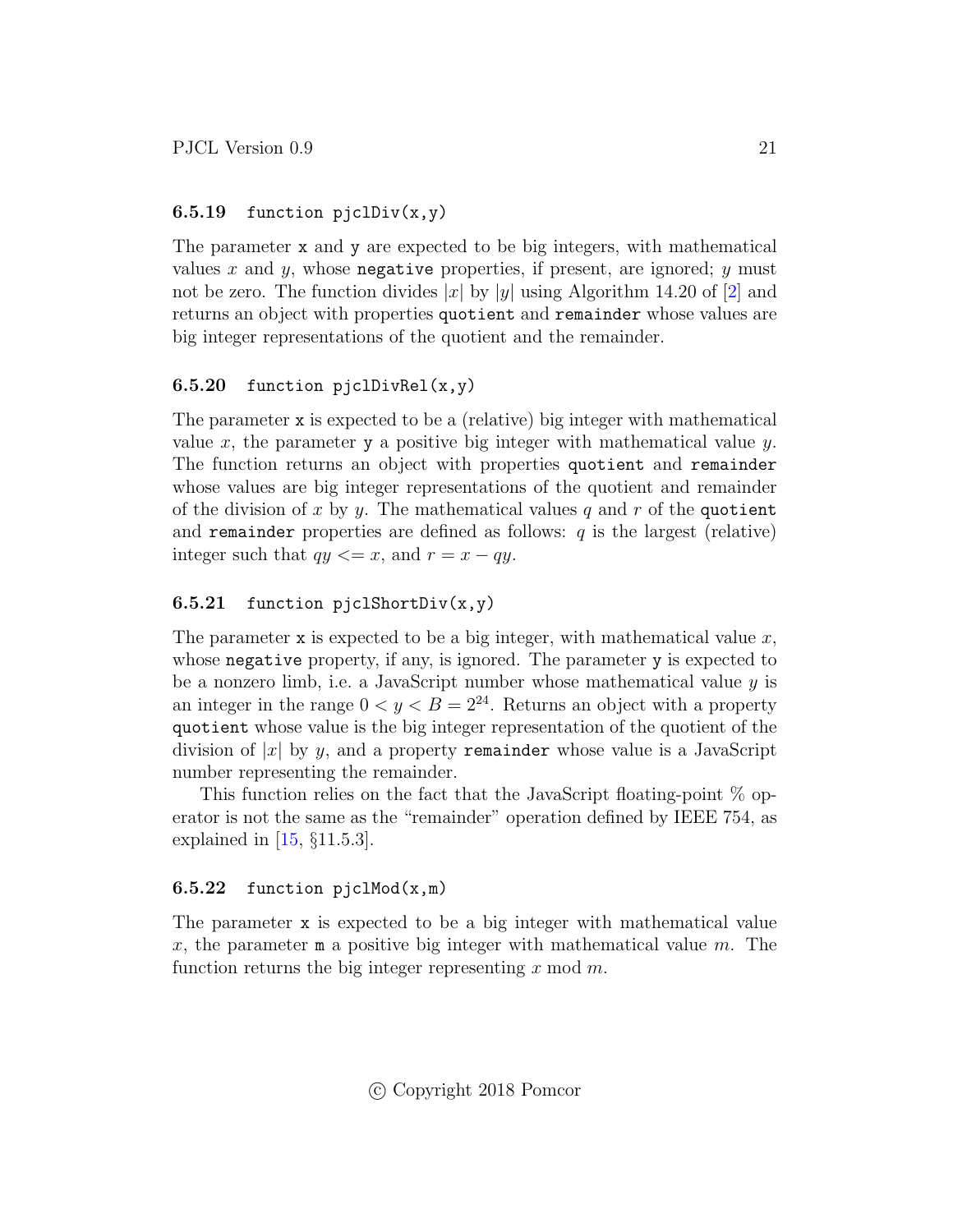### <span id="page-21-0"></span>6.5.23 function pjclTruncate $(x,t)$ function pjclModPowerOf2(x,t)

The parameter x is expected to be a nonnegative big integer, with mathematical value  $x$  and the parameter  $t$  a JavaScript number whose mathematical value  $t$  is a positive integer. Both functions compute the big integer representing  $x \mod 2^t$ . For performance reasons, pjclTruncate operates by side-effect, modifying its first argument and returning no result; on the other hand pjclModPowerOf2 is a wrapper that avoids the side-effect, at the cost of a small performance penalty, by making a copy of its first argument before modifying it and returning the result.

Please note that pjclModPowerOf2 can only be used to reduce a nonnegative integer. You may use pjclMod to reduce relative integers, at a much higher computational cost.

### <span id="page-21-1"></span>6.5.24 function pjclModLimb(x,m)

The parameter x is expected to be a nonnegative big integer with mathematical value  $x$ , the parameter  $m$  a JavaScript number whose mathematical value m is a positive integer less than  $B$ , i.e. less than  $2^{24}$ . Returns a JavaScript number whose mathematical value is  $x \mod m$ .

### <span id="page-21-2"></span>6.5.25 function pjclEGCD(a,b) function pjclEGCD(a,b,computeBothBezoutCoeffs)

The parameters a and b are expected to be nonnegative big integers with mathematical values  $a$  and  $b$ . If the function is called with three arguments and computeBothBezoutCoeffs is or type-converts to true, the function implements the Extended Euclidean Algorithm and returns an object with properties gcd, x and y whose mathematical values are d, x and y, where d is the greatest common divisor of a and b, and  $(x, y)$  is a pair of integers, called Bézout coefficients, that satisfy  $d = ax + by$ . If only two arguments are passed to the function, y is not computed and the object returned by the function does not have y property.

### <span id="page-21-3"></span>6.5.26 function pjclModInv(x,m)

The parameter x is expected to be a big integer with mathematical value x, the parameter  $m$  a positive big integer with mathematical value m. The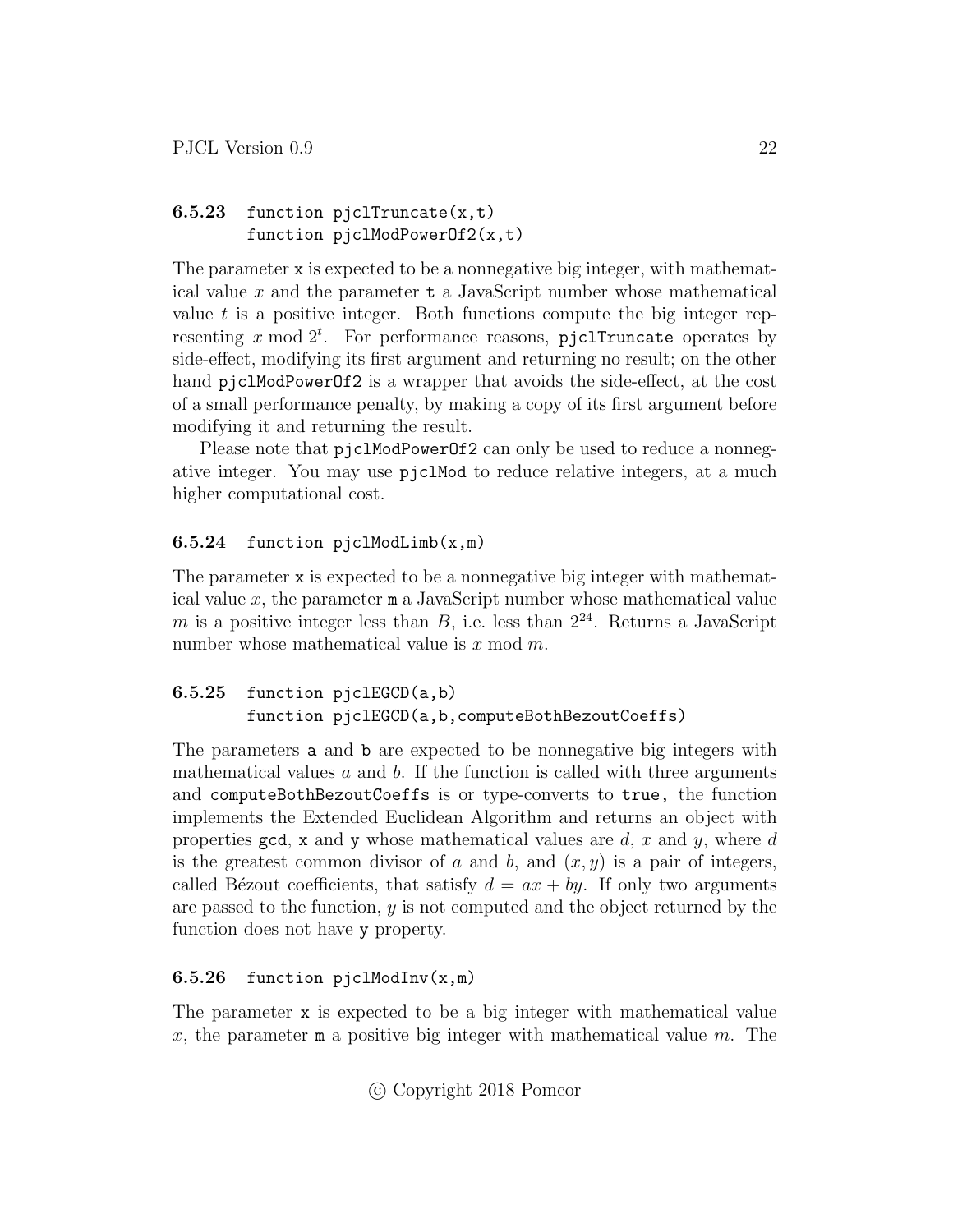function returns undefined if x and m are not coprime. Otherwise it returns a big integer whose mathematical value is the inverse of  $x$  modulo  $m$ .

#### <span id="page-22-0"></span>6.6 Montgomery reduction

Our implementation of Montgomery reduction is based on Section 14.3.2 of the Menezes et al. Handbook of Applied Cryptography [\[2\]](#page-49-1). More specifically, it is based on the optimzed Algorithm 14.32, further optimized and adapted for use with our big integer representation.

In this Section [6.6](#page-22-0) we use the same mathematical variables as in algorithm 14.32, except that we write B instead of b, since  $B = 2^{\beta} = 2^{24}$  is the base of our representation of big integers, as defined in Section [5.2.](#page-8-2)

Thus m is the modulus, which must be coprime with  $B$ , i.e. odd; n is the number of limbs of the big integer representation  $(m_{n-1} \ldots m_1, m_0)_B$  of m;  $R = B^{n}$ ;  $m' = -m^{-1}$  mod B; and T is the nonnegative integer to be reduced, which must be less than  $mR$  and therefore have a big integer representation with no more than  $2n$  limbs.

In our implementation, the big integer representation of  $m$  must have at least two limbs. This is not required by algorithm 14.32, but it it is required by our further optimization of the algorithm. For one-limb moduli you may use ordinary modular reduction as provided by pjclModLimb.

Montgomery reduction is much faster than ordinary modular reduction, but instead of computing T mod m, it computes  $TR^{-1}$  mod m. It is intended to be used in an algorithm that requires many multiplications (and/or squarings), such as modular exponentiation. All quantities in the algorithm are modified to incorporate the factor R. Instead of multiplying x by y to obtain  $z = xy$  and then reducing z modulo m, the modified algorighm multiplies  $xR$  by  $yR$  to obtain  $(xR)(yR)$ , then uses Montgomery reduction to compute  $(xR)(yR)R^{-1} = xyR = zR$ . zR can then be further multiplied by uR and Montgomery-reduced to produce vR with  $v = zu$ , and so on.

Our implementation includes a function pjclPreMontRed that precomputes  $m'$  and a function pjclMontRed that computes the Montgomery reduction of T modulo m using  $m'$ .

#### <span id="page-22-1"></span>6.6.1 function pjclPreMontRed(m)

The parameter m is expected to be an odd positive big integer with at least two limbs, whose mathematical value is the modulus  $m$ . The function returns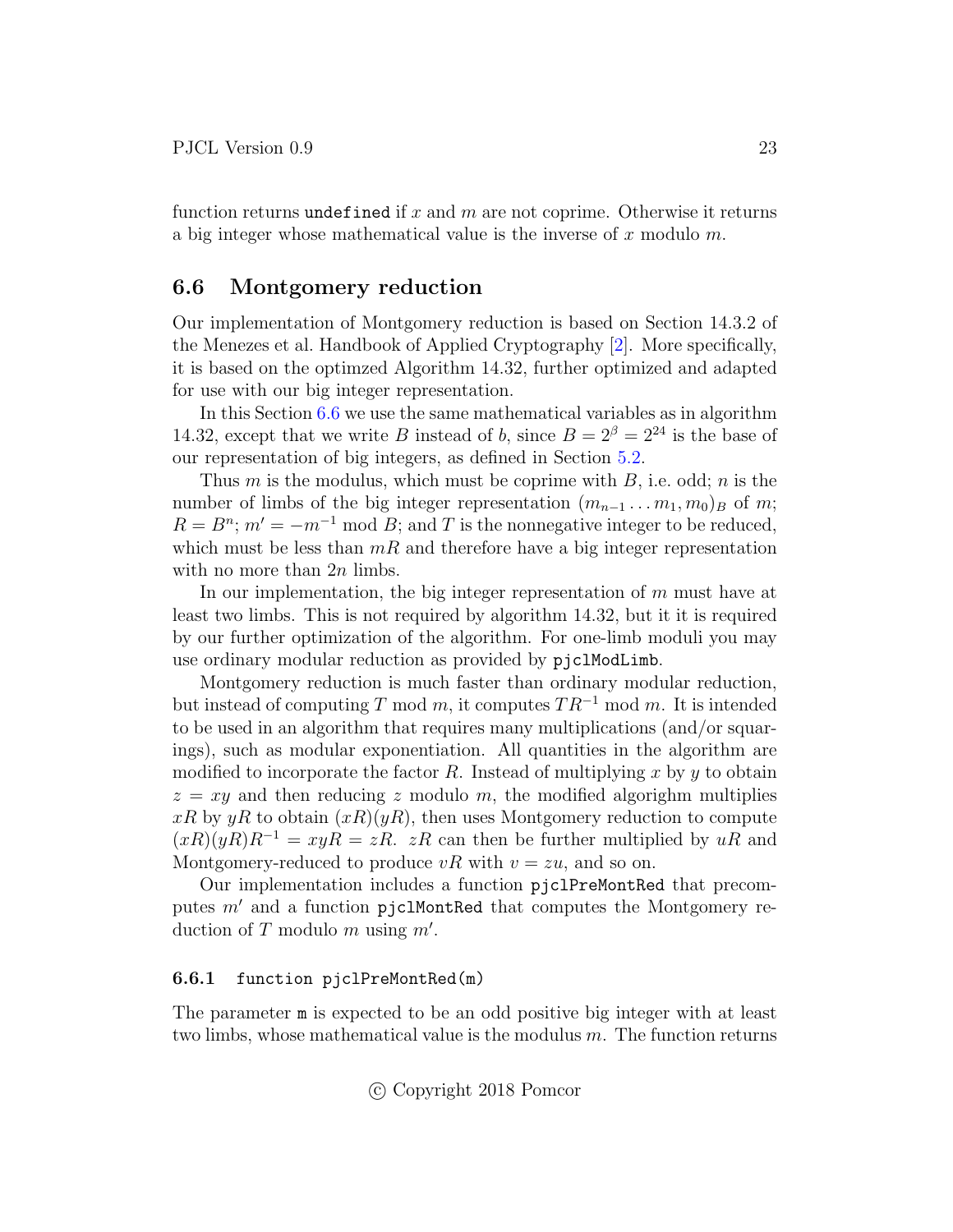a JavaScript number whose mathematical value is  $m' = -m^{-1} \mod B$ .

#### <span id="page-23-0"></span>6.6.2 function pjclMontRed(t,m,m1)

The parameter t is expected to be a nonnegative big integer, the parameter m an odd big integer having at least two limbs, and m1 a JavaScript number whose mathematical value is  $m' = -m^{-1} \mod B$ , as returned by pjclPreMontRed(m). The mathematical values  $T$  of  $t$  and  $m$  of m must satisfy  $T < mR$  with  $R = B<sup>n</sup>$ , where *n* is the number of limbs of the modulus. The function returns a big integer with mathematical value  $TR^{-1} \mod m$ .

### <span id="page-23-1"></span>6.7 Generic sliding window exponentiation in a monoid

### <span id="page-23-2"></span>6.7.1 function pjclOptimalWindowSize(l) function pjclPreExp(slidingWindowSize,context) function pjclExp(exponent,context)

The function pjclExp(exponent,context) implements generic sliding window exponentiation in some monoid M using a slightly optimized version of Algorithm 14.85 of  $[2]$ . In this section we refer to the monoid operation as multiplication, but pjclExp can be used, and we do use it in this version of the library, to implement scalar multiplication in monoids where the oper-ation is usually written as addition;<sup>[1](#page-23-3)</sup> pjclExp is used by pjclPlainExp to implement exponentiation in  $\mathbb{N}$ , by  $p_j \in \mathbb{N}$  implement modular exponentiation with ordinary reduction, by pjclMontExp to implement modular exponentiation with Montgomery reduction, and, as desribed below in Section [6.20.13,](#page-41-2) by pjclScalarMult to implement scalar multiplication in the group of points of an en elliptic curve. (In a future version of the library we plan to implement a sliding window exponentiation function further optimized for groups by using nonadjacent form (NAF) to represent the exponent, and use it to implement pjclScalarMult, taking adantage of the fact that the points of an elliptic curve form a group and point subtraction can be implemented efficiently.)

The parameter exponent of pcjlExp is expected to be a big integer whose mathematical value is a positive integer  $e$ . (We exclude the case

<span id="page-23-3"></span><sup>1</sup>"Scalar multiplication" and "exponentiation" are alternative names given to the same external operation in a monoid, the term "scalar multiplication" being used when the operation is called "addition" while the term "exponentiation is used when the operation is called "multiplication".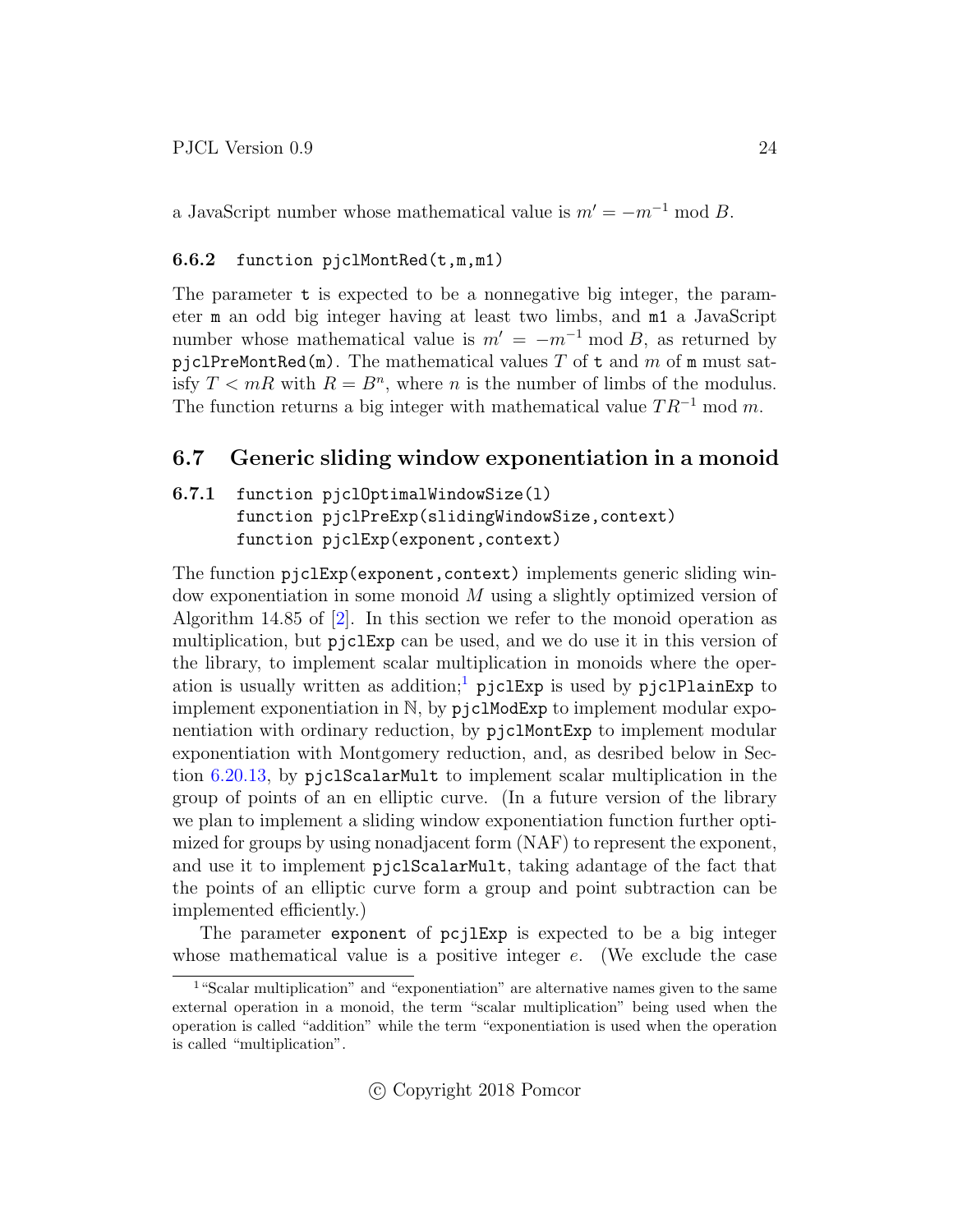$e = 0$ , where the function would return the unit of the monoid, but the functions that call pjclExp, i.e. pjclPlainExp, pjclModExp, pjclMontExp and pjclScalarMult, take care of this special case). The parameter context is expected to be an object with a property context.g specifying the base  $g \in M$  of the exponentiation, whose encoding depends on the nature of M. The function returns an encoding of the element  $g^e$  of M.

The parameter context must also have a method context.mult implementing the monoid operation, a method context.sqr such that context.  $\text{sqrt}(x)$  produces the same result as context.mult $(x, x)$ , and a property context.preComputed whose value must be an array providing the results of the precomputation that takes place at step 1 of Algorithm 14.85. It may also have additional properties specific to a particular monoid, such as context.m, whose value is the modulus m, when  $pi$ clExp is called by  $pi$ clModExp or pjclMontExp, and context.m1, whose value is  $m' = -m^{-1} \mod B$  where  $B = 2^{\beta} = 2^{24}$  when it is called by pjclMontExp.

The function pjclPreExp(slidingWindowSize,context) is a side-effect function that performs the precomputation of step 1 of Algorithm 14.85. The parameter slidingWindowSize is expected to be a Javascript number whose mathematical value is a positive integer, called  $k$  in the algorithm, to be used as the window size. The parameter context is expected to be an object with the above-mentioned properties and methods context.g, context.mult and context.sqr. The function creates and fills the array context.preComputed. It does not return a result.

The function pjc10ptimalWindowSize(1) gives the optimal window size for a given exponent size. The parameter l is expected to be a JavaScript number whose mathematical value is a positive integer that should be the approximate bitlength of the exponent. The function retuns a JavaScript number whose mathematical value is the optimal window size.

### <span id="page-24-0"></span>6.8 Exponentiation in N

#### <span id="page-24-1"></span>6.8.1 function pjclPlainExp $(g, x)$

The function  $pjclPlainExp(g, x)$  performs exponentiation in the monoid  $(N, +)$ . The parameters g and x are expected to be nonnegative big integers with mathematical values  $g$  and  $x$ . The function returns the big integer representation of  $g^x$ .

Notice that the result of this function will be unmanageable if the ex-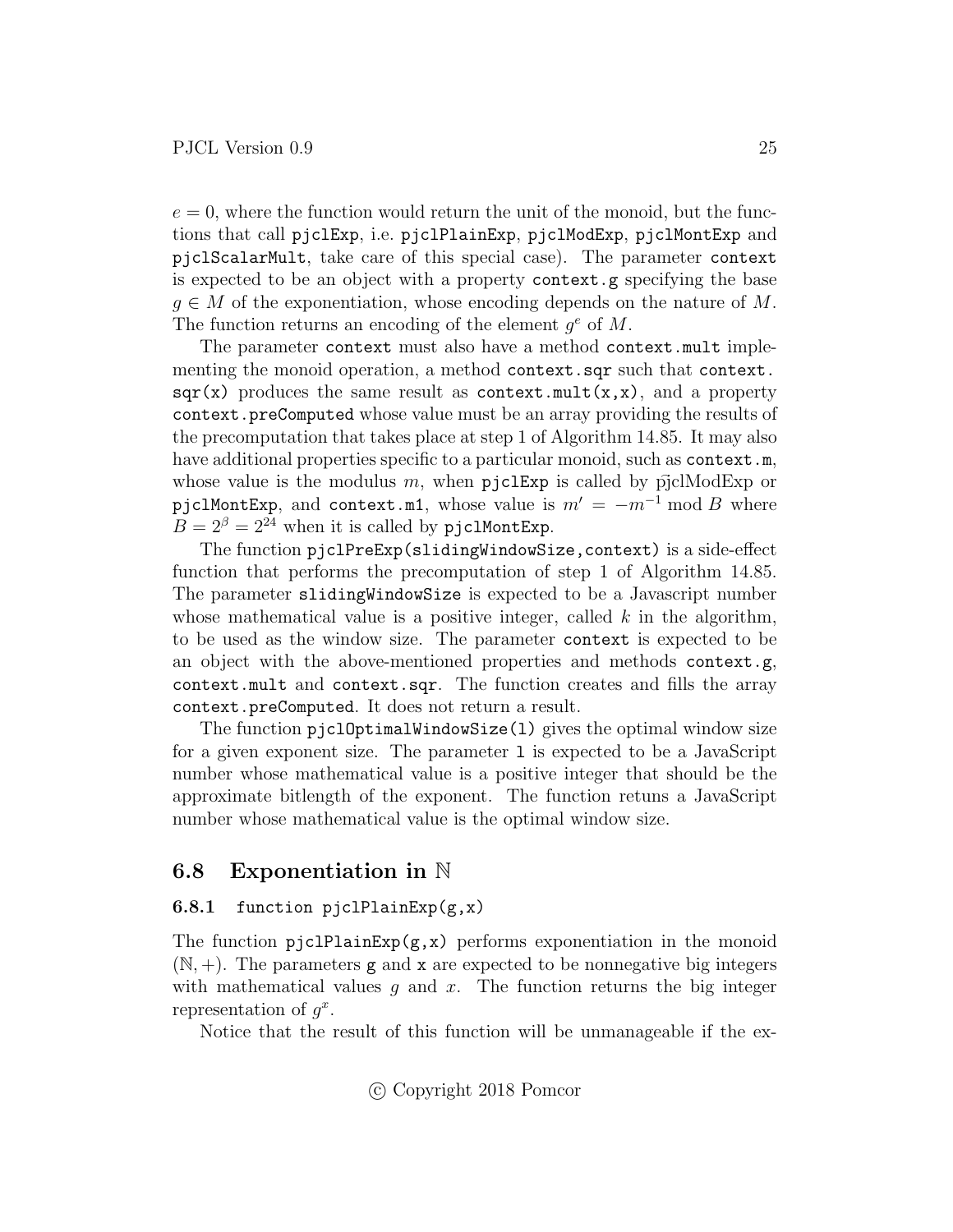ponent has more than one limb: if  $g$  and  $x$  have big integer representations [2] and [0,1], with mathematical values  $g = 2$  and  $x = 2^{24}$ , then the result of the function should have the mathematical value  $2^{2^{24}}$ , whose big integer representation has 3,659,183 limbs.

### <span id="page-25-0"></span>6.9 Modular exponentiation with ordinary reduction

#### <span id="page-25-1"></span>6.9.1 function pjclModExp(g,x,m)

The function  $pjclModExp(g, x, m)$  performs exponentiation in the monoid  $(\mathbb{Z}_m, \times)$ , where m is the mathematical value of the parameter m, and  $\mathbb Z$  is the set of integers modulo  $m$ . The parameters  $g$ ,  $x$  and  $m$  are expected to be big integers with mathematical values  $q \geq 0$ ,  $x \geq 0$  and  $m \geq 1$ . The function returns the big integer representation of  $g^x$  mod m.

Although pjclModExp does not produce unmanageable results like pjclModExp, it is too slow to be used in most cryptographic applications.

# <span id="page-25-2"></span>6.10 Modular exponentiation with Montgomery reduction

#### <span id="page-25-3"></span>6.10.1 function pjclMontExp $(g, x, m)$

The function  $p_j \text{clMontExp}(g, x, m)$  produces the same result as  $p_j \text{clModExp}(g, x, m)$  $g, x, m$ , but using Montgomery reduction rather than ordinary reduction, which makes it fast enough to be used in cryptographic applications.

The parameters g and x are expected to be nonnegative big integers, with mathematical values  $g$  and  $x$ . The parameter  $m$  is expected to be a nonnegative big integer with  $n \geq 2$  limbs whose mathematical value m is odd.

Recall that  $B = 2^{\beta} = 2^{24}$  was defined in Section [6.6](#page-22-0) as the base of the big integer representation. Let  $R = B<sup>n</sup>$ . Using Montgomery reduction amounts to performing the exponentiation in the isomorphic image of the monoid  $(\mathbb{Z}_m, \times)$  by the function  $\phi_R$  that maps  $u \in \mathbb{Z}_m$  to uR. If we call  $*_R$ the operator of the image monoid, the product  $uR *_R vR$  of two elements of  $\phi_R(\mathbb{Z}_m)$  is  $uvR \mod m$ , which is computed in two steps by first multiplying  $uR$  and  $vR$  to obtain  $uvR<sup>2</sup>$  then performing a Montgomery reduction to obtain  $(uvR^2)R^{-1}$  mod  $m = uvR$  mod m.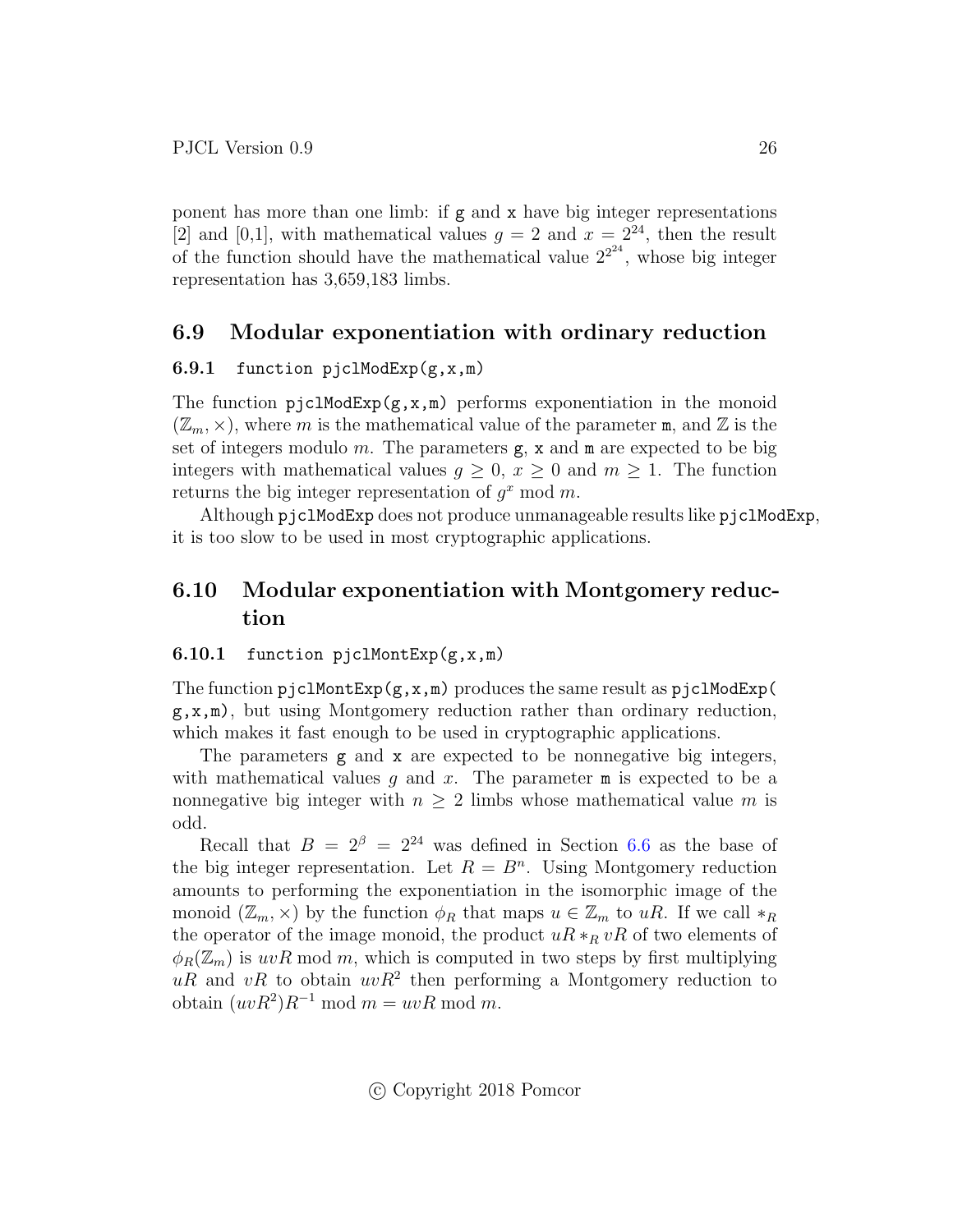pjclMontExp assigns the big integer representation of  $gR$  to context.g and uses pjclExp to raise  $qR$  to x in the image monoid by performing multiplications followed by Montgomery reduction using pjclContextualMontMult and squarings followed by Montgomery reduction using pjclContextualMontSqr. The result  $g^x R \mod m$  is converted to  $g^x \mod m$  by one final Montgomery reduction.

# <span id="page-26-0"></span>6.11 Generic double exponentiation in a commutative monoid

<span id="page-26-1"></span>6.11.1 function pjclOptimalWindowSize2(l) function pjclPreExp2(slidingWindowSize,context) function pjclExp2(exponentG,exponentY,context)

These functions are like those of Section [6.7.1,](#page-23-2) with the difference that pjclExp2 computes the product of two exponentials, with exponents exponentG and exponentY and corresponding bases context.g and context.y, using "Shamir's trick" of combining the squarings of the two exponentiations. Either exponent, but not both, may be (the big integer) zero. In this version of the library, pjclExp2 is used by pjclMontExp2 and pjclScalarMult2. The array context.preComputed computed by pjclPreExp2 as a side-effect is doubly indexed, and pjclOptimalWindowSize2 computes the optimal window size for double exponentiation, taking as input the bit length of the longest of the two exponents.

# <span id="page-26-2"></span>6.12 Double exponentiation with Montgomery reduction

<span id="page-26-3"></span>6.12.1 function pjclMontExp2(g,y,exponentG,exponentY,m)

The function pjclMontExp2(g,y,exponentG,exponentY,m) produces the same result as

pjclMod(pjclMult(pjclMontExp(g,exponentG,m),pjclMontExp(y,exponentY,m)),m)

but substantially faster, using pjclExp2.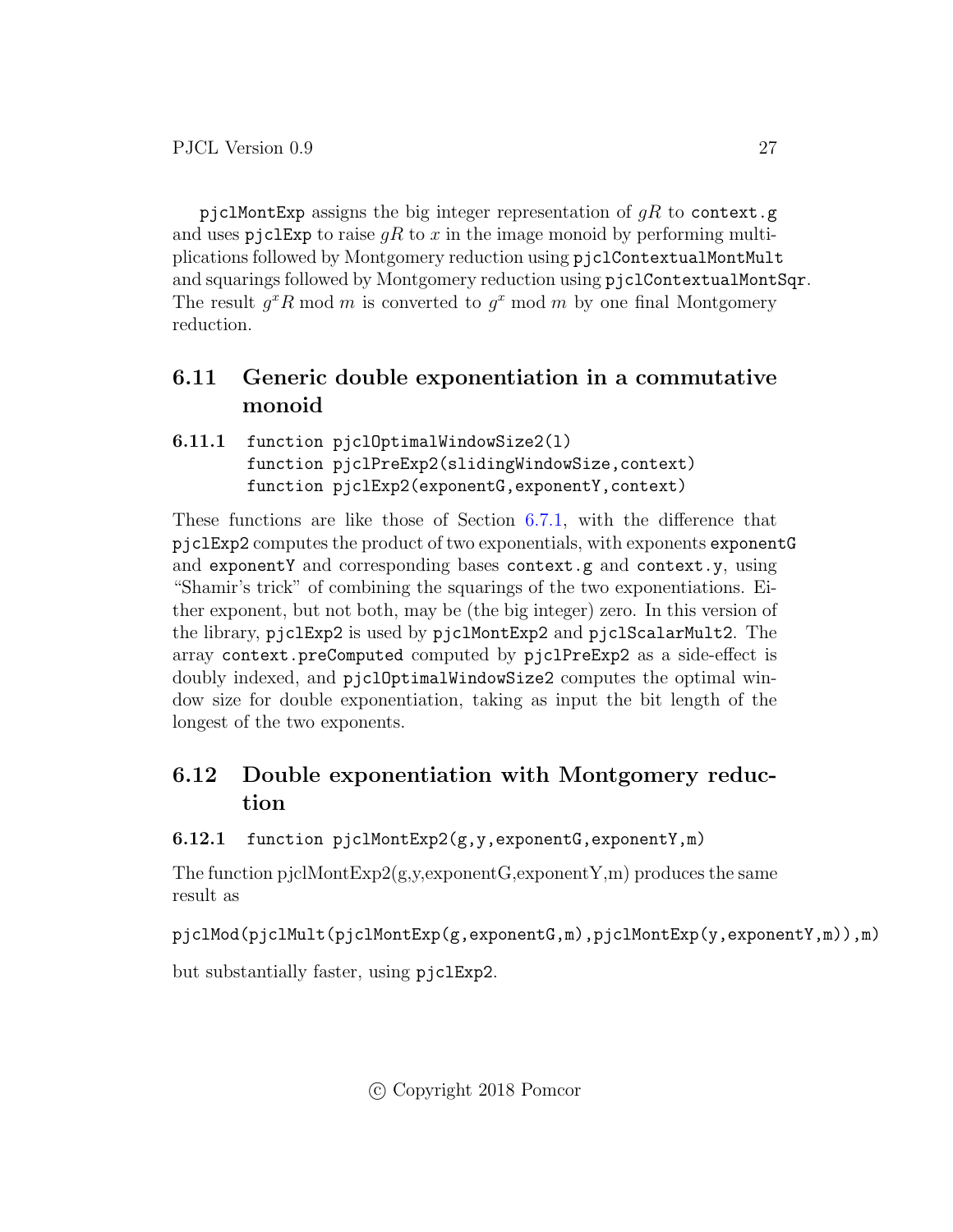# <span id="page-27-0"></span>6.13 Hash functions and message authentication codes (SHA, HMAC)

### <span id="page-27-1"></span>6.13.1 function pjclSHA256(bitArray)

The function pjclSHA256 takes as input a sequence of bits encoded as a bit array and returns a bit array that encodes the result of applying the function SHA-256 of [\[16\]](#page-50-5) to the input.

# <span id="page-27-2"></span>6.13.2 function pjclSHA384(bitArray)

The function pjclSHA384 takes as input a sequence of bits encoded as a bit array and returns a bit array that encodes the result of applying the function SHA-384 of [\[16\]](#page-50-5) to the input.

# <span id="page-27-3"></span>6.13.3 function pjclHMAC SHA256(key,text)

The function pjclHMAC SHA256 implements the HMAC algorithm of [\[7\]](#page-49-6) in conjunction with the hash function SHA-256 of  $[16]$ . The parameters key and text are expected to be bit arrays, and the result is a bit array.

# <span id="page-27-4"></span>6.13.4 function pjclHMAC SHA384(key,text)

The function pjclHMAC SHA384 performs an HMAC computation using the hash function SHA-384 instead of SHA-256.

### <span id="page-27-5"></span>6.13.5 function pjclHMAC SHA256PreComputeKeyHashes(key) function pjclHMAC SHA256WithPreCompute( iKeyHash,oKeyHash,text)

An HMAC computation consists of two hash computations, and the first block of each computation does not depend on the text. When you need to perform many HMAC computations with the same key, you can use pjclHMAC SHA256PreComputeKeyHashes(key) to precompute the hashes of those two blocks. The result is an object with properties iKeyHash and oKeyHash, whose values you can pass as arguments to

pjclHMAC SHA256WithPreCompute(iKeyHash,oKeyHash,text) to obtain the value of the HMAC computation for each text.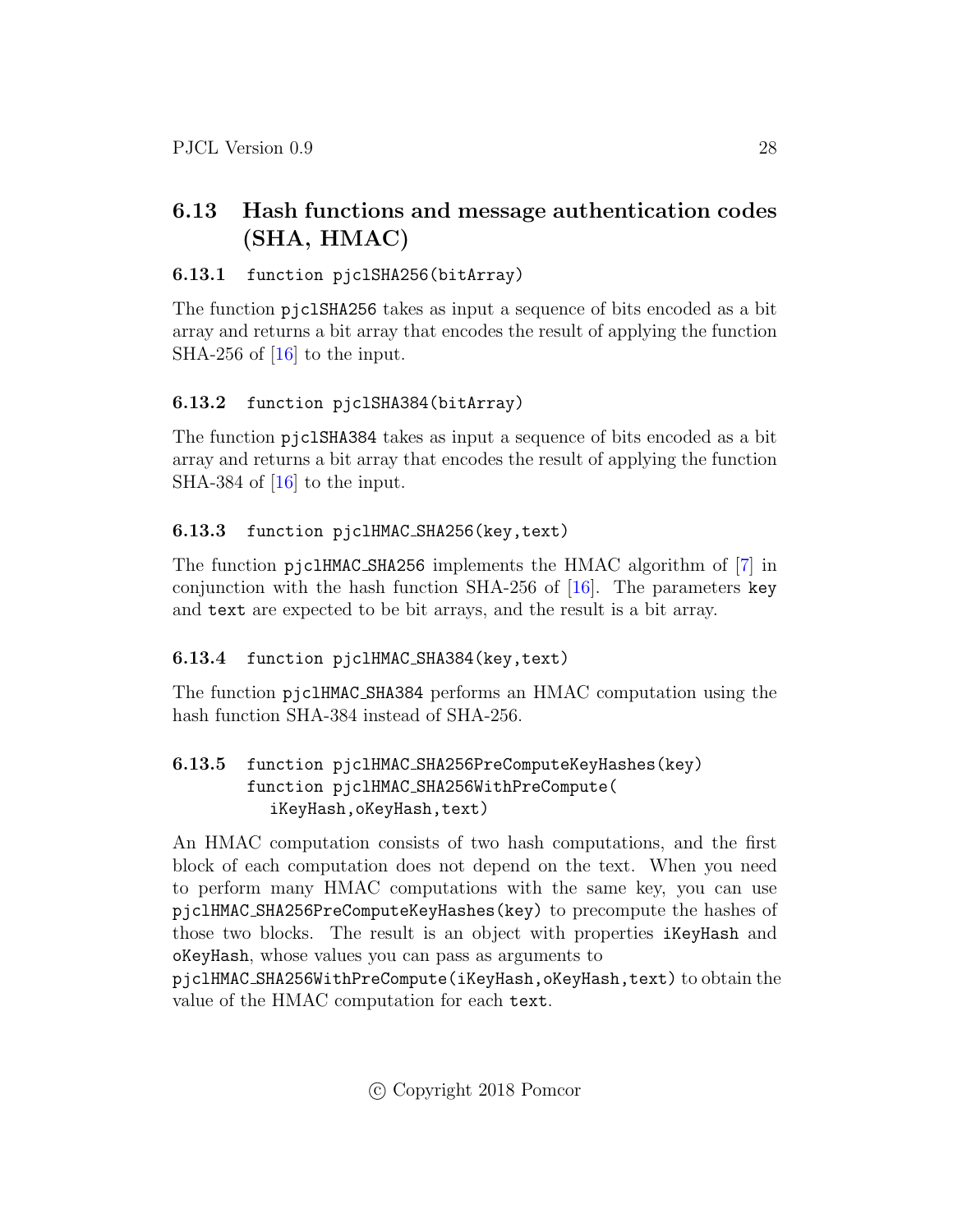### <span id="page-28-0"></span>6.13.6 function pjclHMAC SHA384PreComputeKeyHashes(key) function pjclHMAC SHA384WithPreCompute( iKeyHash,oKeyHash,text)

The functions pjclHMAC SHA384PreComputeKeyHashes and pjclHMAC SHA384WithPreCompute perform a split HMAC precomputation like pjclHMAC SHA256PreComputeKeyHashes and pjclHMAC SHA256WithPreCompute using the hash function SHA-384 instead of SHA-256.

# <span id="page-28-1"></span>6.14 Statistically random data vs. cryptographically random data

We make a distinction between statistically random d[ata and cryptographically random data. We say that data produced by a data source is statistically random if it is uniformly distributed over a given range but may be predictable from data previously generated by the source. By contrast we say that data produced by a data source is *cryptographically random* if it is uniformly distributed and unpredictable from data previously generated by the source.

We use the built-in JavaScript function Math.random to generate statistically random data, and a pseudo-random bit generator implemented as specified in  $[8, \S 10.1.1]$  $[8, \S 10.1.1]$  to generate cryptographically random data. Math.random is well suited for generating statistically random data because its output is specified as having an approximately uniform distribution [\[15,](#page-50-4) 15.8.2.14]. It must not be used to generate cryptographically random data, or to seed or reseed the random bit generator, because its output may be predictable.

# <span id="page-28-2"></span>6.15 Random bit generation (RBG) vs. random number generation (RNG)

We make a distinction between random bit generation and random number generation. Generating  $l$  random bits is equivalent to generating a random number *n* in the range  $0 \le n < 2^l$ . We use the term *random bit generation* (RBG) to refer to the generation of random bits or to the generation of a number in such a range. On the other hand we use the term *random number generation*  $(RNG)$  to refer to the generation of a random number n in a range  $a \leq n \leq b$ , where a may not be zero and  $b - a$  may not be a power of two.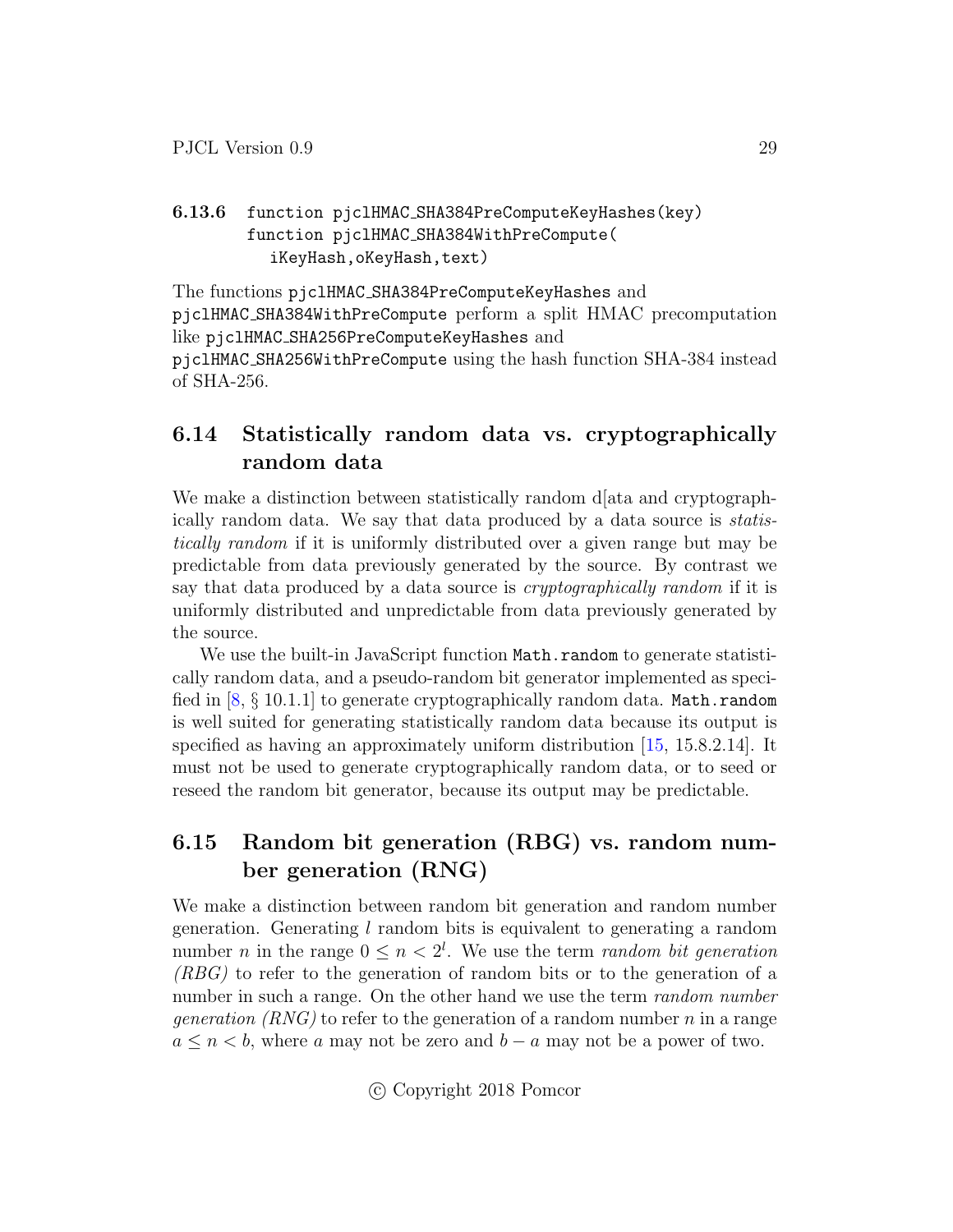# <span id="page-29-0"></span>6.16 Generation of statistically random data

### <span id="page-29-1"></span>6.16.1 function pjclStRndLimb()

The function pjclStRndLimb takes no arguments and returns a statistically random JavaScript number that can serve as big integer limb, i.e. whose mathematical value *n* is an integer in the range  $0 \le n < B = 2^{\beta} = 2^{24}$ .

### <span id="page-29-2"></span>6.16.2 function pjclStRndBigInt(n)

The parameter n is expected to be a JavaScript number whose mathematical value is a nonnegative number  $n$ . The function returns a statistically random big integer with up to n limbs, i.e. whose mathematical value  $x$  is uniformly distributed in the range  $0 \leq x < B^n$ .

### <span id="page-29-3"></span>6.16.3 function pjclStRndHex(n)

The parameter n is expected to be a JavaScript number whose mathematical value is a nonegative number  $n$ . The function returns a hex string consisting of n statistically random hex digits. Whether hex digits greater than 9 are in upper or lower case depends on the implementation of the toString(16) method by the JavaScript engine.

### <span id="page-29-4"></span>6.16.4 function pjclStatisticalRNG(a,b)

The parameters a and b are expected to be big integers with mathematical values a and b such that  $0 \le a < b$ . The function returns a statistically random big integer whose mathematical value  $x$  is uniformly distributed in the range  $a \leq x < b$ .

# <span id="page-29-5"></span>6.17 Cryptographic random number generation

The functions in this section implement a deterministic random bit generator (DRBG) based on hash functions. More specifically, they implement the Hash DRBG mechanism of of  $[8, \S 10.1.1]$  $[8, \S 10.1.1]$ , using the hash functions SHA-256 for 128 bits of security strength and SHA-384 for 192 bits of security strength.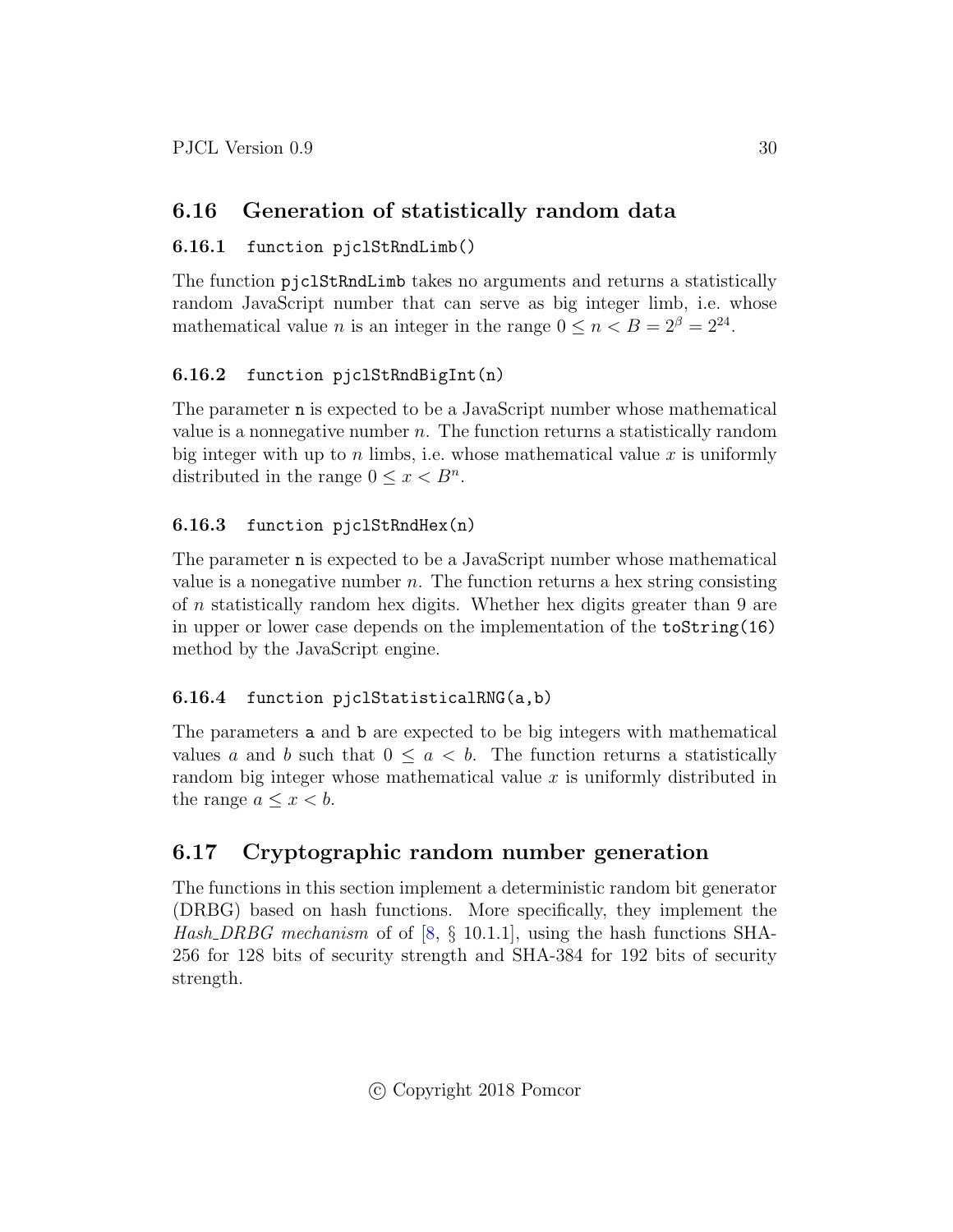### <span id="page-30-0"></span>6.17.1 function pjclRBG128Instantiate( rbgStateStorage,entropy) function pjclRBG128Instantiate( rbgStateStorage,entropy,nonce)

This function instantiates the DRBG based on SHA-256 specified in Section  $10.1.1.2$  of  $[8]$ . No personalization string is used.

The parameter rbgStateStorage may be a JavaScript object or, in a JavaScript runtime environment that implements the W3C Web Storage specification  $[17]$ , a *storage object*, i.e. either localStorage or sessionStorage.

The parameter entropy is expected to be an array of at least 128 bits. An exception is thrown otherwise by both the argument checking and the production versions of the library. However this is only a sanity check, since there is no way for the function to know if the value of the parameter has full entropy. (A bit string is said to have full entropy if its entropy is equal to its length.)

Do not use Math.random to generate the value of the entropy parameter. In a JavaScript runtime environment that implements the Web Cryptography API you may use crypto.getRandomValues() to generate entropy; notice, however, that the Web Cryptography API does not explicitly guarantee that the output of crypto.getRandomValue() has full entropy. Examples of how to do this are provided by two functions pjclBrowserEntropy128Bits and pjclBrowserEntropy192Bits, which can be found in the file browserEntropy.js. The first of them is used for DSA performance testing. Notice, however, that the Web Cryptography API does not explicitly guarantee that the output of crypto.getRandomValue() has full entropy. In a JavaScript runtime environment that provides access to an underlying Unix-like OS you may use /dev/random, which is supposed to provide full entropy but may block if not enough entropy is available, or /dev/urandom, which does not block but is not guaranteed to provide full entropy. A web application may want to download entropy from the back-end to the front-end if a source of full entropy is available on the back-end.

The parameter nonce is also expected to be a bit array, but it is optional. (The use of this input is motivated in Section 8.6.7 of [\[8\]](#page-49-7).) If no value is supplied, the function uses a value derived from Data.getTime().

The function instantiates the DRBG by storing its initial internal state in three properties of rbgStateStorage, rbgStateStorage.pjclRBG128\_v, rbgStateStorage.pjclRBG128 c and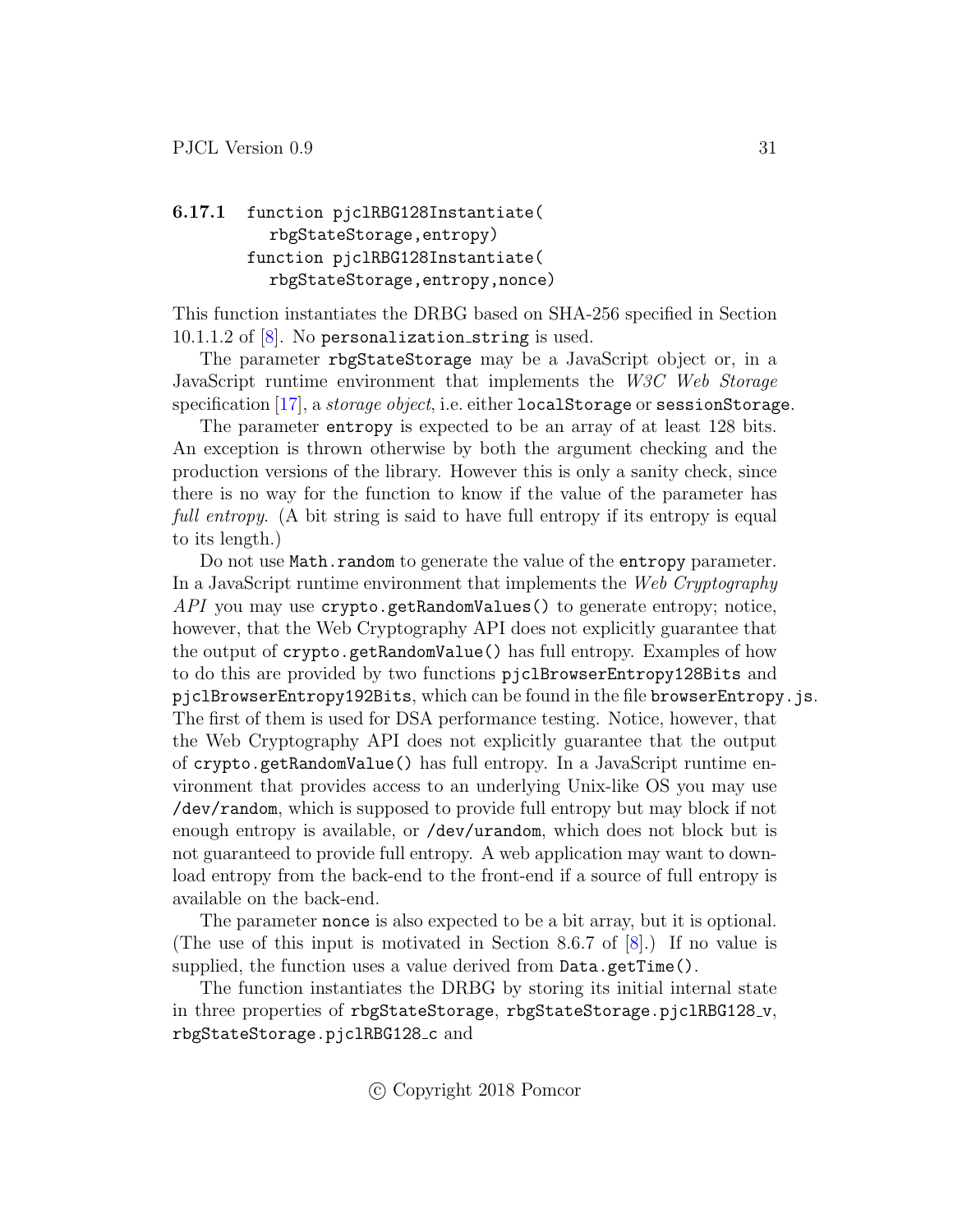rbgStateStorage.pjclRBG128 reseed counter. The function does not return a value.

### <span id="page-31-0"></span>6.17.2 function pjclRBG128Reseed( rbgStateStorage, entropy)

This function reseeds a DRBG based on SHA-256 as specified in Section 10.1.1.3 of  $[8]$ . No additional input is used.

The parameter rbgStateStorage is expected to be a JavaScript object or storage object (localStorage or sessionStorage) containing the internal state of a DRBG in three properties rbgStateStorage.pjclRBG128<sub>-v</sub>, rbgStateStorage.pjclRBG128\_c and

rbgStateStorage.pjclRBG128 reseed counter.

As in pjclRBG128Instantiate, the parameter entropy is expected to be an array of at least 128 bits, and an exception is thrown otherwise by both the argument checking and the production versions of the library. The function updates the internal state of the DRBG at rbgStateStorage and returns no value.

### <span id="page-31-1"></span>6.17.3 function pjclRBG128InstantiateOrReseed( rbgStateStorage,entropy,nonce)

This is a convenience function that uses entropy and nonce to initialize a DRBG at rbgStateStorage unless one already exists there, in which case the existing DRBG is reseeded using both entropy and nonce as entropy inputs. The parameters entropy and nonce are expected to be bit arrays.

### <span id="page-31-2"></span>6.17.4 function pjclRBG128Gen(rbgStateStorage, bitLength)

This function generates bits from a DRBG based on SHA-256 as specicified in Section 10.1.1.4 of [\[8\]](#page-49-7).

The parameter rbgStateStorage is expected to be a JavaScript object or storage object (localStorage or sessionStorage) containing the internal state of a DRBG in three properties rbgStateStorage.pjclRBG128\_v, rbgStateStorage.pjclRBG128<sub>c</sub> and

### rbgStateStorage.pjclRBG128 reseed counter.

The bitLength parameter is expected to be a JavaScript number specifying the number of bits to be returned, whose mathematical value must be a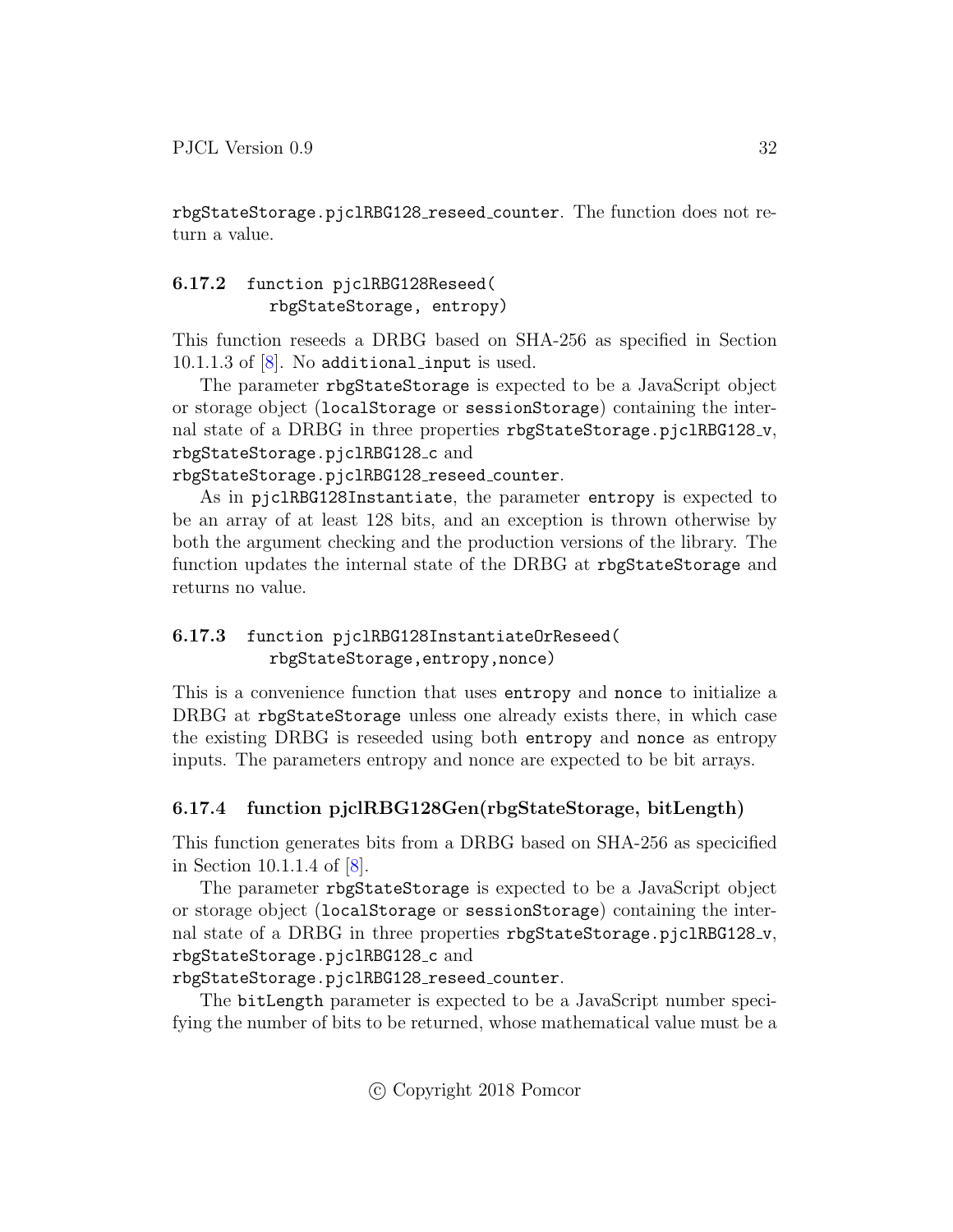positive integer no greater than  $2^{19}$  according to Table 2 of [\[8\]](#page-49-7). The function throws an exception otherwise.

The function returns a bit array with the specified number of bits.

### <span id="page-32-0"></span>6.17.5 function pjclCryptoRNG128(rbgStateStorage,a,b)

The parameter rbgStateStorage is expected to be a JavaScript object or storage object (localStorage or sessionStorage) containing the internal state of a DRBG in three properties rbgStateStorage.pjclRBG128\_v, rbgStateStorage.pjclRBG128 c and

rbgStateStorage.pjclRBG128 reseed counter. The parameters a and b are expected to be big integers with mathematical values  $a$  and  $b$  such that  $0 \leq a \leq b$ . The function returns a cryptographically random big integer whose mathematical value x is uniformly distributed in the range  $a \leq x \leq b$ . To ensure a quasi-uniform distribution, the function uses the "extra random bits" method used in Section B.1.1 of [\[4\]](#page-49-3) for key pair generation and in Section B.2.1 for per-message secret number generation.

```
6.17.6 function pjclRBG192Instantiate(
   rbgStateStorage,entropy,nonce)
function pjclRBG192Reseed(
   rbgStateStorage,entropy)
function pjclRBG192InstantiateOrReseed(
   rbgStateStorage,entropy,nonce)
function pjclRBG192Gen(
   rbgStateStorage,bitLength)
function pjclCryptoRNG192(rbgStateStorage,a,b)
```
The functions pjclRBG192\* and pjclCryptoRNG192 are like the corresponding functions pjclRBG128\* and pjclCryptoRNG128 except that they use SHA-384 as the hash function and accordingly provide 192 bits of security strength. The value of the entropy parameter in pjclRBG192Instantiate, pjclRBG192Reseed and pjclRBG192InstantiateOrReseed must be a bit array of length at least 192.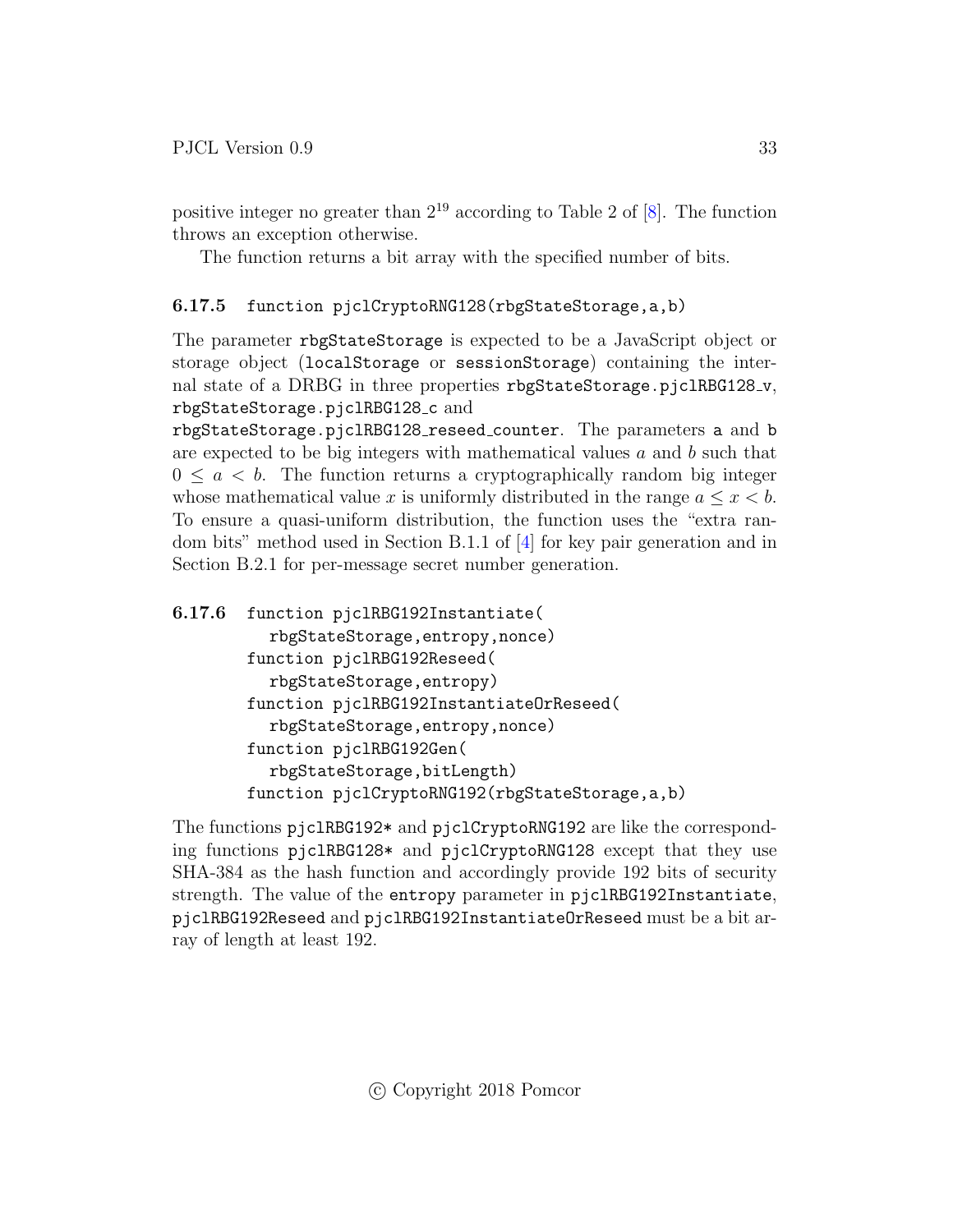### <span id="page-33-0"></span>6.18 Primality testing

### <span id="page-33-1"></span>6.18.1 function pjclIsPrime(n,t) function pjclMillerRabin(n,t)

The function pjclIsPrime performs a probabilistic primality test on a big integer n, using the Miller-Rabin test if the big integer has more than one limb, and checking for divisibility by a 12-bit prime if it has only one limb. This is one place in the library where the number of bits per limb is hardwired.

The function pjclMillerRabin, which is called by pjclIsPrime, implements the Miller-Rabin probabilistic primality test as described in Algorithm 4.42 of [\[2\]](#page-49-1) with a number of repetitions specified by the parameter t. In cryptographic applications the number to be tested is usually cryptographically random, but the potential witnesses to compositness only need to be statistically random, so the function pjclIsPrime uses the function pjclStatisticalRNG to generate witnesses.

In both functions the parameter n is expected to be a nonnegative integer and the parameter t a JavaScript number whose mathematical value is a positive integer. In pjclMillerRabin the parameter n must have two limbs and be odd.

### <span id="page-33-2"></span>6.19 DSA

This version of the library provides an implementation of DSA [\[4\]](#page-49-3) with only one security strength, 128 bits, which requires a 256-bit private key and a 3072-bit public key according to Table 2 of [\[9\]](#page-49-8). Higher security strengths are deemed impractical by NIST according to Table 2.

#### <span id="page-33-3"></span>6.19.1 function pjclDSAGenPQ(domainParameterSeed) function pjclDSAGenPQ()

The function pjclDSAGenPQ generates probable primes  $p$  and  $q$  of bit lengths  $L = 3072$  and  $N = 256$  respectively, with q dividing  $p - 1$ , as specified in Section A.1.1.2 of [\[4\]](#page-49-3) using SHA-256 as the hash function, Miller-Rabin with 64 repetitions as the probabilistic primality test, and a seed length of 256 bits.

The algorithm of A.1.1.2 is non-deterministic: a domain parameter seed with the specified seed length is chosen at step 5, then a deterministic attempt at generating a probable prime q is made, going back to step 5 if the attempt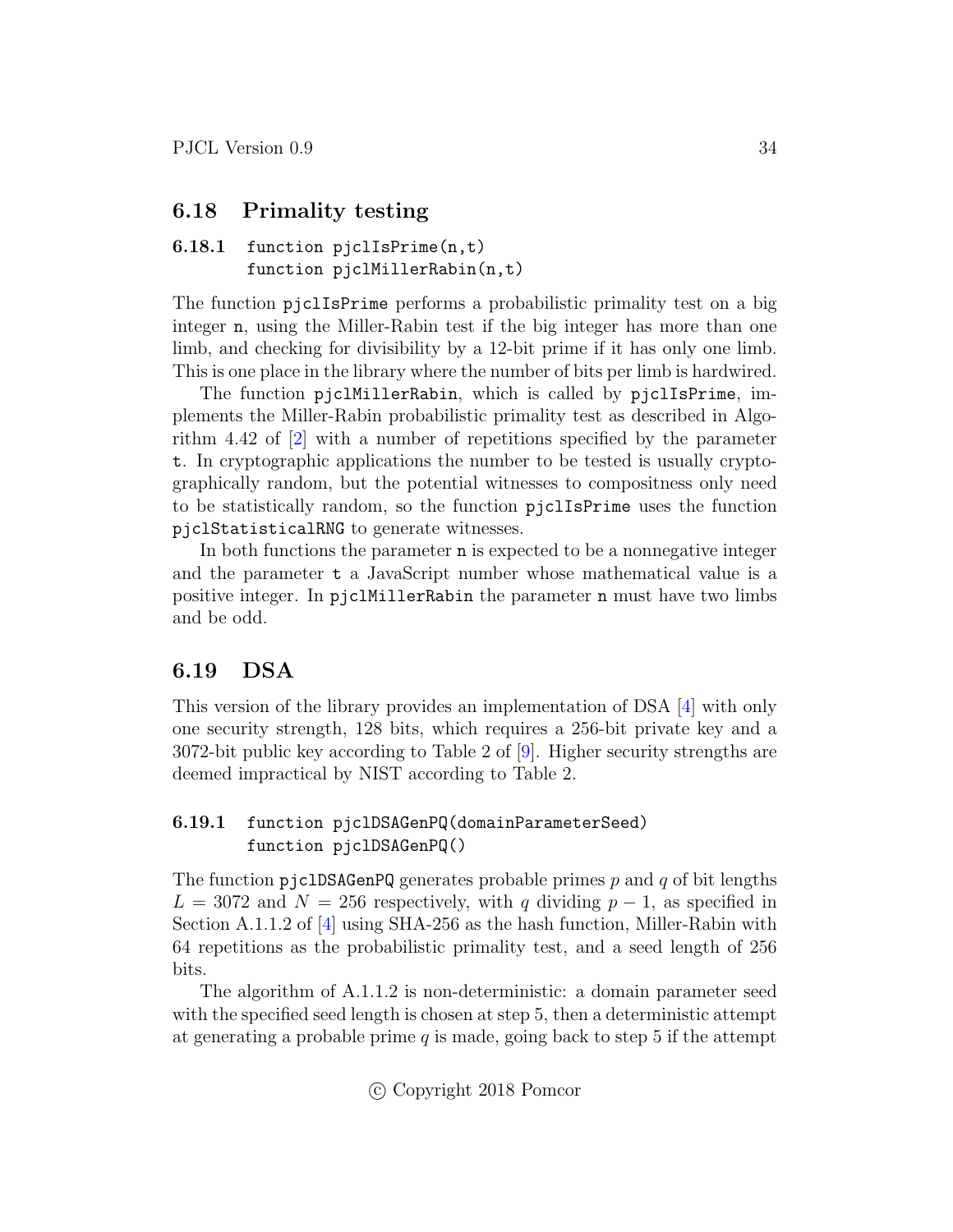fails. Once an attempt at generating  $q$  succeeds, a deterministic attempt at generating a probable prime p such that q divides  $p-1$  is made, going back to step 5 if the attempt fails. The algorithm returns  $p, q$ , the last domain parameter seed chosen at step 5 and a counter. The returned values can be used in algorithm A.1.1.3 to validate prime numbers p and q if generated by a non-trusted party. We may provide an implementation of algorithm A.1.1.3 in a future verion of the library.

The optional parameter domainParameterSeed is expected to be a bit array, which can be chosen arbitrarily and is used as the initial domain parameter seed of step 5 of the NIST algorithm. If not supplied, a bit array with 256 statistically random bits is used.

The function returns an object with properties p, q, domainParameterSeed and counter corresponding to the values returned by Algorithm A.1.1.2, p and q being big integers, domainParameterSeed being a bit array, and counter being a JavaScript number.

### <span id="page-34-0"></span>6.19.2 function pjclDSAGenG( p,q,domainParameterSeed,index)

The function pjclDSAGenG produces a big integer whose value is the genera-tor q as specified in Section A.2.3 of [\[4\]](#page-49-3) using SHA-256 as the hash function. The values of the parameters p, q, domainParameterSeed must be the corresponding properties of the object returned by pjclDSAGenPQ, and index must be a bit array of length 8, which may be chosen arbitrarily. With argument checking, the function verifies that p and q are well-formed nonnegative big integers with bit lengths are 3072 and 256 and domainParameterSeed and index are bit arrays of lengths 256 and 8 respectively.

### <span id="page-34-1"></span>6.19.3 function pjclDSAGenPQG( domainParameterSeed,index)

Calls pjclDSAGenPQ then pjclDSAGenG. Returns an object with the properties p, q, domainParameterSeed and counter returned by pjclDSAGenPQ, and a property g whose value is the big integer returned by pjclDSAGenG.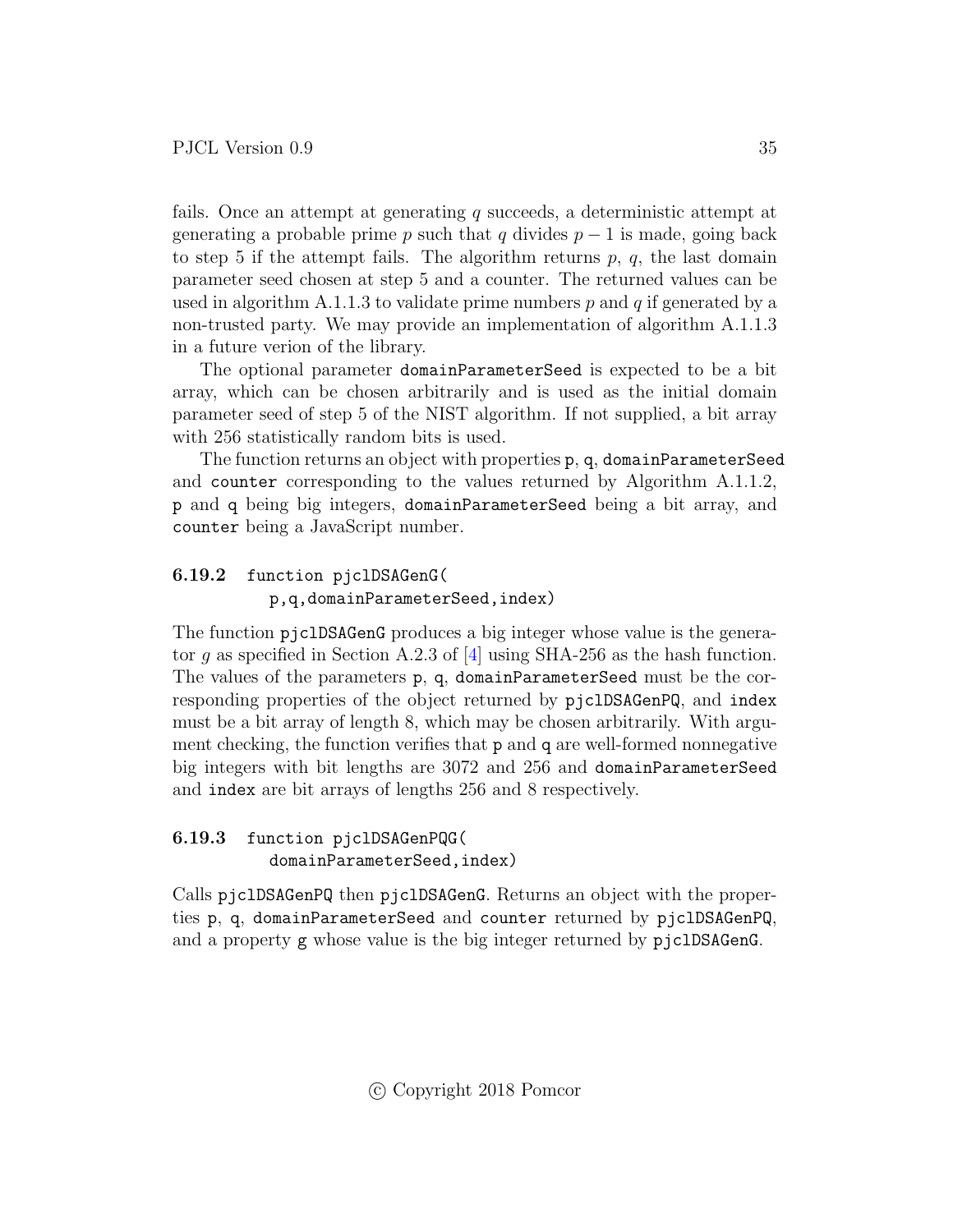### <span id="page-35-0"></span>6.19.4 function pjclDSAGenKeyPair(rbgStateStorage,p,q,g) function pjclDSAGenKeyPair(rbgStateStorage)

Generates a DSA key pair  $(x, y)$  with 128 bits of security strength, i.e. with a 256-bit private key x and a 3072-bit public key  $y$ , as specified in Section B.1.1 of [\[4\]](#page-49-3).

The parameter rbgStateStorage is expected to be a JavaScript object or storage object (localStorage or sessionStorage) containing the internal state of a DRBG in three properties rbgStateStorage.pjclRBG128\_v, rbgStateStorage.pjclRBG128\_c and

rbgStateStorage.pjclRBG128 reseed counter.

The optional parameters p, q and g are expected to be domain parameters such as returned by pjclDSAGenPQG. With argument checking, besides verifying that p, q and g are well-formed nonnegative big integers, the function verifies that the bit lengths of p and q are 3072 and 256 respectively.

The function returns an object with properties x and y, whose values are the big integer representations of  $x$  and  $y$ .

#### <span id="page-35-1"></span>6.19.5 function pjclDSASign(rbgStateStorage,p,q,g,x,msg)

The function pjclDSASign computes a DSA signature with 128 bits of security strength on the parameter msg as described in Section 4.6 of [\[4\]](#page-49-3).

The internal variable k is the per-message secret, or nonce, whose value k is generated cryptographically at random using  $piclCryptoRRG128$ , which provides 128-bits of security strength assuming that it is seeded with 128 bits of entropy. The function should not be modified to take  $k$  as an argument;  $k$  should not be precomputed, because that may facilitate a timing attack, as discusssed in Section ??; and k must be treated as a secret, because the private key can be computed from k and the signature.

The parameter rbgStateStorage is expected to be a JavaScript object or storage object (localStorage or sessionStorage) containing the internal state of a DRBG in three properties rbgStateStorage.pjclRBG128\_v, rbgStateStorage.pjclRBG128 c and

rbgStateStorage.pjclRBG128 reseed counter. The parameters p, q and g are expected to be nonnegative big integers, representing the domain parameters as generated by pjclDSAGenPQG. The parameter x is expected to be a big integer, representing the private key, as generated by pjclDSAGenKeyPair. The parameter msg is expected to be a bit array, which is hashed using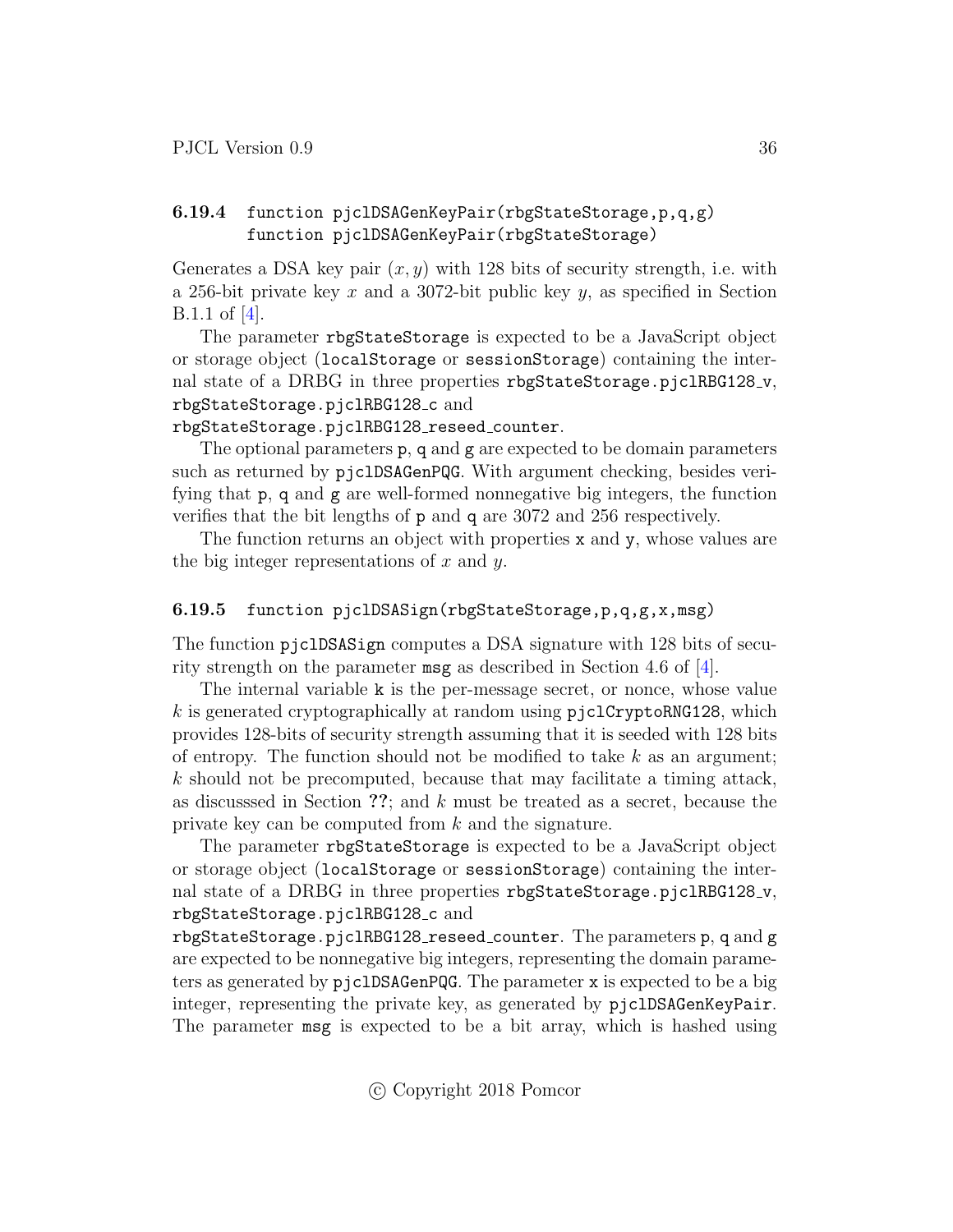#### SHA-256.

The function returns an object with properties  $\mathbf r$  and  $\mathbf s$  whose values are big integer representations of the components of the signature  $(r, s)$ .

#### <span id="page-36-0"></span>6.19.6 function pjclDSAVerify(p,q,g,y,msg,r,s)

The function pjclDSAVerify verifies a signature as described in Section 4.7 of  $[4]$ . The parameters p, q and g are expected to be big integers, representing the domain parameters. The parameter y is expected to be a big integer, representing the public key. The parameter msg is expected to be a bit array representing the message. The parameters  $\mathbf r$  and  $\mathbf s$  are expected to be big integers, representing the components of the signature. The function returns true if verification succeeds, false otherwise.

### <span id="page-36-1"></span>6.20 Elliptic curves

#### <span id="page-36-2"></span>6.20.1 NIST curves

The Digital Signature Standard of NIST specifies five elliptic curves over prime fields [\[4,](#page-49-3) § D.2]: P-192, P-224, P-256, P-384 and P-521. Descriptions of these curves can also be found in [\[10,](#page-49-9)  $\S 10.2$ ], [\[18\]](#page-50-7) and [\[19\]](#page-50-8). This version of the library implements ECDSA on curves P-256 and P-384. Other NIST and non-NIST curves may be supported in future versions.

The term "Weierstrass equation" is defined with various degrees of generality. Here we shall use the term to refer to an equation of the form  $y^2 = x^3 + ax + b$  over a field F, where  $a, b \in F$  are constants such that  $4a^3 + 27b^2 \neq 0$ . We shall refer to a curve with a Weierstrass equation as a Weierstrass curve. Here we shall only be concerned with Weierstrass curves over a prime field  $F = \mathbb{F}_p$ .

NIST curves over prime fields have Weierstrass equations where the coefficient a is  $-3$ . An explanation of the motivation for choosing  $a = -3$  can be found in  $[11, § 2.6.2]$  $[11, § 2.6.2]$ . This version of the library hardcodes the fact that  $a = -3$ .

The domain parameters for ECDSA on a Weierstrass curve over a prime field  $\mathbb{F}_p$  include, in addition to p, a, and b, the choice of a base point G. The base point is a point of prime order  $n$ , i.e. a point that generates a subgroup of order n of the group  $E(\mathbb{F}_p)$  of points of the curve. By Lagrange's theorem, n divides the order  $\#E(\mathbb{F}_p)$  of (the group of points of) the curve. The quotient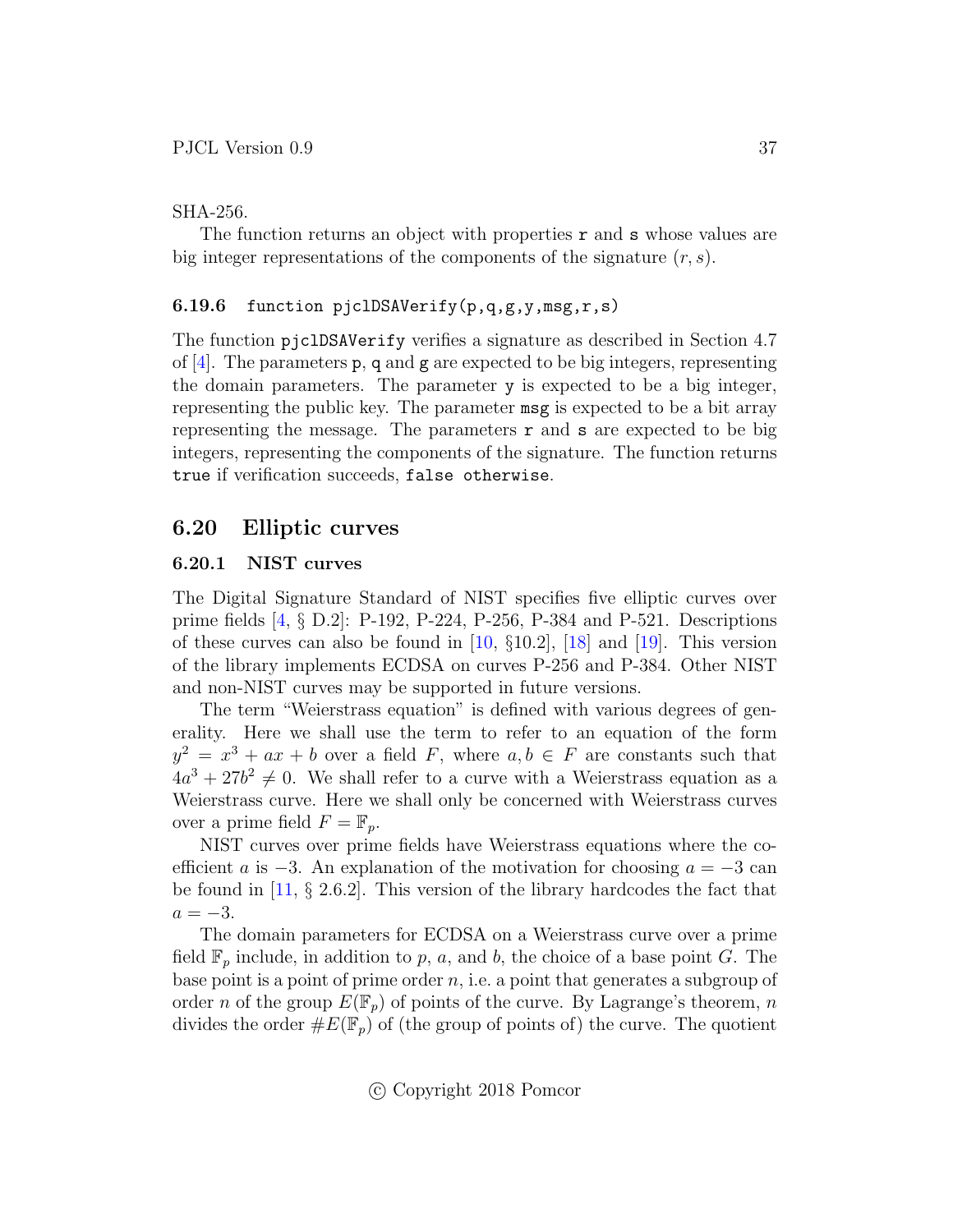$h = \#E(\mathbb{F}_p)/n$ , called the cofactor, is another domain parameter. In all the NIST curves over prime fields the order of the curve is a prime number, and therefore the cofactor is 1.

NIST  $[4, \S$  $[4, \S$  D.2] suggests taking advantage of the fact that the primes p in the five curves over prime fields are Generalized Mersenne Primes whose exponents are multiples of 32 in order to improve the performance of reduction modulo  $p$ . However the suggested method is only suitable for big integer representations with 32-bit limbs. But those primes are also Pseudo-Mersenne Primes (see Section [6.20.7\)](#page-39-0) and reduction modulo a Pseudo-Mersenne prime can be performed using Algorithm 14.47 of [\[2\]](#page-49-1) with about the same perfor-mance improvement [\[20\]](#page-50-9). This is what the library does.

#### <span id="page-37-0"></span>6.20.2 Affine vs. projective vs. Jacobian coordinates

(This section can be skipped without loss of continuity.)

An elliptic curve has a "point at infinity" that cannot be represented in affine coordinates, but can be represented in projective coordinates or, preferably for performance reasons, in Jacobian coordinates.

A point with affine coordinates  $(X, Y)$  in a two-dimensional space over a field F has projective coordinates  $(x, y, z)$  such that  $z \neq 0$ ,  $x = Xz$  and  $y = Yz$ , which are the coordinates in the three-dimensional space of the points of the line containing the origin and the point  $(X, Y, 1)$ , excluding the origin. On the other hand the projective coordinates of a point at infinity are the coordinates of the points of a line that goes through the origin and lies in the plane  $z = 0$ , again not including the origin itself, i.e. there are the triples  $(x, y, z)$  such that  $z \neq 0$  and  $ax + by = 0$  for some  $a, b \in F$  not both equal to zero.

A line with equation  $aX + bY + c = 0$  in affine coordinates has equation  $a\frac{x}{z}+b\frac{y}{z}+c=0, z\neq 0$  in projective coordinates, which becomes  $ax+by+cz=0$ when the point at infinity of the line is included. The projective coordinates of the point at infinity are obtained by making  $z = 0$  but  $x, y \neq 0$  in the equation, i.e. they are the triples  $(x, y, 0)$  other than the origin  $(0, 0, 0)$  such that  $ax + by = 0$ .

An elliptic curve with affine equation  $Y^2 = X^3 + aX + b$  has a projective equation  $\frac{y^2}{z^2}$  $\frac{y^2}{z^2} = \frac{x^3}{z^3}$  $\frac{x^3}{z^3} + a\frac{x}{z} + b, z \neq 0$ , which becomes  $y^2z = x^3 + axz^2 + bz^3$  when completed with the point at infinity. The projective coordinates of the point at infinity of the ellipical curve are obtained by making  $z = 0$  but  $x, y \neq 0$  in the equation, i.e. they are the triples  $(x, y, 0)$  other than  $(0, 0, 0)$  such that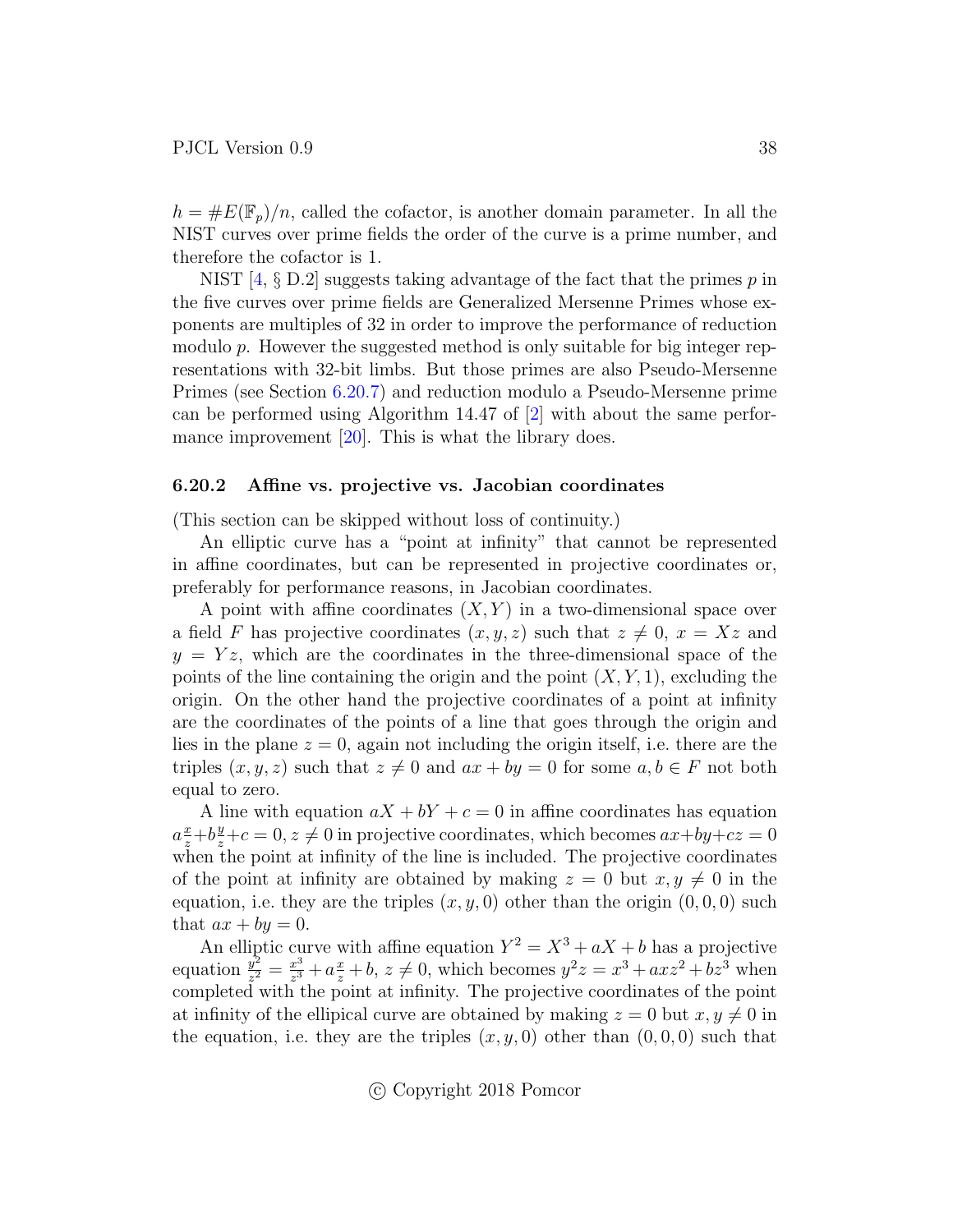$x^3 = 0$ , which implies  $x = 0$ .

A point with affine coordinates  $(X, Y)$  has Jacobian coordinates  $(x, y, z)$ such that  $z \neq 0, x = Xz^2$  and  $y = Yz^3$ , while a point at infinity in Jacobian space has the set of coordinates  $(x, y, z)$  such that  $z \neq 0$  and  $ax^3 + by^2 = 0$ for some  $a, b \in F$  not both equal to zero.

An elliptic curve with affine equation  $Y^2 = X^3 + aX + b$  has a projective equation  $\frac{y^2}{z^6}$  $\frac{y^2}{z^6} = \frac{x^3}{z^6}$  $rac{x^3}{z^6} + a \frac{x}{z^2}$  $\frac{x}{z^2} + b, z \neq 0$ , which becomes  $y^2 = x^3 + axz^4 + bz^6$  when completed with the point at infinity. The Jacobian coordinates of the point at infinity of the elliptical curve are obtained by making  $z = 0$  but  $x, y \neq 0$ in the equation, i.e. they are the triples  $(x, y, 0)$  other than  $(0, 0, 0)$  such that  $y^2 = x^3$ .

#### <span id="page-38-0"></span>6.20.3 Jacobian representation of a point

In the library, a point of an elliptic curve is represented in Jacobian coordinates, as a JavaScript object with three properties x, y and z whose values are big integers representing the Jacobian coordinates  $x, y$  and  $z$  of the point. We shall refer to such an object as a *Jacobian representation* of the point.

#### <span id="page-38-1"></span>6.20.4 Affine representation as a special case of Jacobian representation

If  $(x, y, 1)$  are Jacobian coordinates of a point P, then  $(x, y)$  are its affine coordinates. In the library, the affine representation of a finite point is a special case of a Jacobian representation where the value of the z property is the big integer representation of 1, i.e. [1]. The function pjclJacobian2Affine produces that affine representation.

#### <span id="page-38-2"></span>6.20.5 Jacobian-affine optimization of point addition

The function pjclPointAdd takes as arguments two Jacobian representations, but checks if the second one is an affine representation and optimizes that special case.

#### <span id="page-38-3"></span>6.20.6 function pjclModSpecial(x,t,xc,m)

The function pjc1ModSpecial computes x mod m, where  $m = 2<sup>t</sup> - c$ , using Algorithm 14.47 of [\[2\]](#page-49-1), which is applicable when  $0 < c < 2^{t-1}$  and efficient when c is "small" compared to  $2^{t-1}$ , which we shall write  $c \ll 2^{t-1}$ .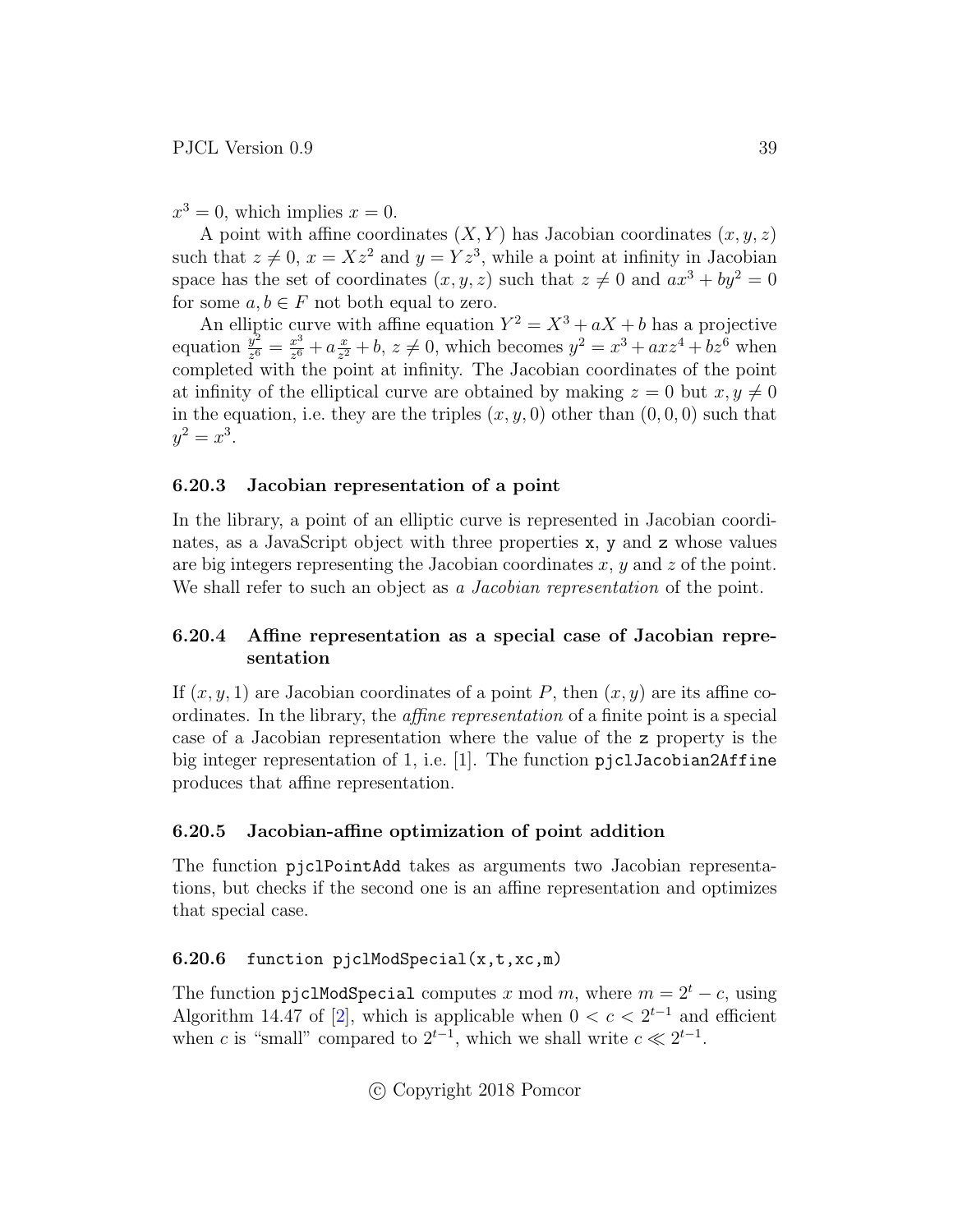The parameter x is expected to be a nonnegative big integer representing the integer x to be reduced. The parameter  $t$  is expected to be a JavaScript number representing the exponent  $t$ , which must be a positive integer. The parameter xc, read "times c", is expected to be a function that takes as its only argument a positive big integer and returns a big integer representing its product by c; different such functions can be written and optimized for different values of c. The parameter m is expected to be a positive big integer representing the modulus  $m = 2<sup>t</sup> - c$ . The function returns a big integer representing  $x \mod m$ .

In this version of the library, the function pjclModSpecial is used to compute reductions modulo Pseudo-Mersenne primes. Note, however, that pjclModSpecial can also be used in cases where  $m$  is not a prime.

#### <span id="page-39-0"></span>6.20.7 Pseudo-Mersenne representation of a prime

A Pseudo-Mersenne Prime is a prime of the form  $p = 2^t - c$  with  $0 < c \ll$  $2^{t-1}$ . Modular reduction by such a prime p can thus be sped up by using pjclModSpecial instead of pjclMod. A Pseudo-Mersenne representation of  $p$  is a triple of JavaScript values consisting of the JavaScript number representing  $t$ , a function that multiplies a big integer by  $c$ , and the big integer representation of p suitable to be passed as second, third and fourth arguments to pjclModSpecial.

#### <span id="page-39-1"></span>6.20.8 var pjclCurve P256

The value of the global variable pjclCurve  $P256$  is an object whose properties describe the ECDSA domain parameters for NIST curve P-256, which is the curve with equation

$$
y^2 = x^3 - 3x^2 + b
$$

over prime field  $\mathbb{F}_p$ , where<sup>[2](#page-39-2)</sup>

$$
p = 2^{256} - 2^{224} + 2^{192} + 2^{96} - 1
$$

and b has the big integer representation shown in the code as the value of the property **b**. The prime p can be written  $p = 2^t - c$  with

$$
c = 2^{224} - 2^{192} - 2^{96} + 1
$$

<span id="page-39-2"></span> $2A$  typo in the value of p has been fixed after release. The error was only in the documentation. The code was correct.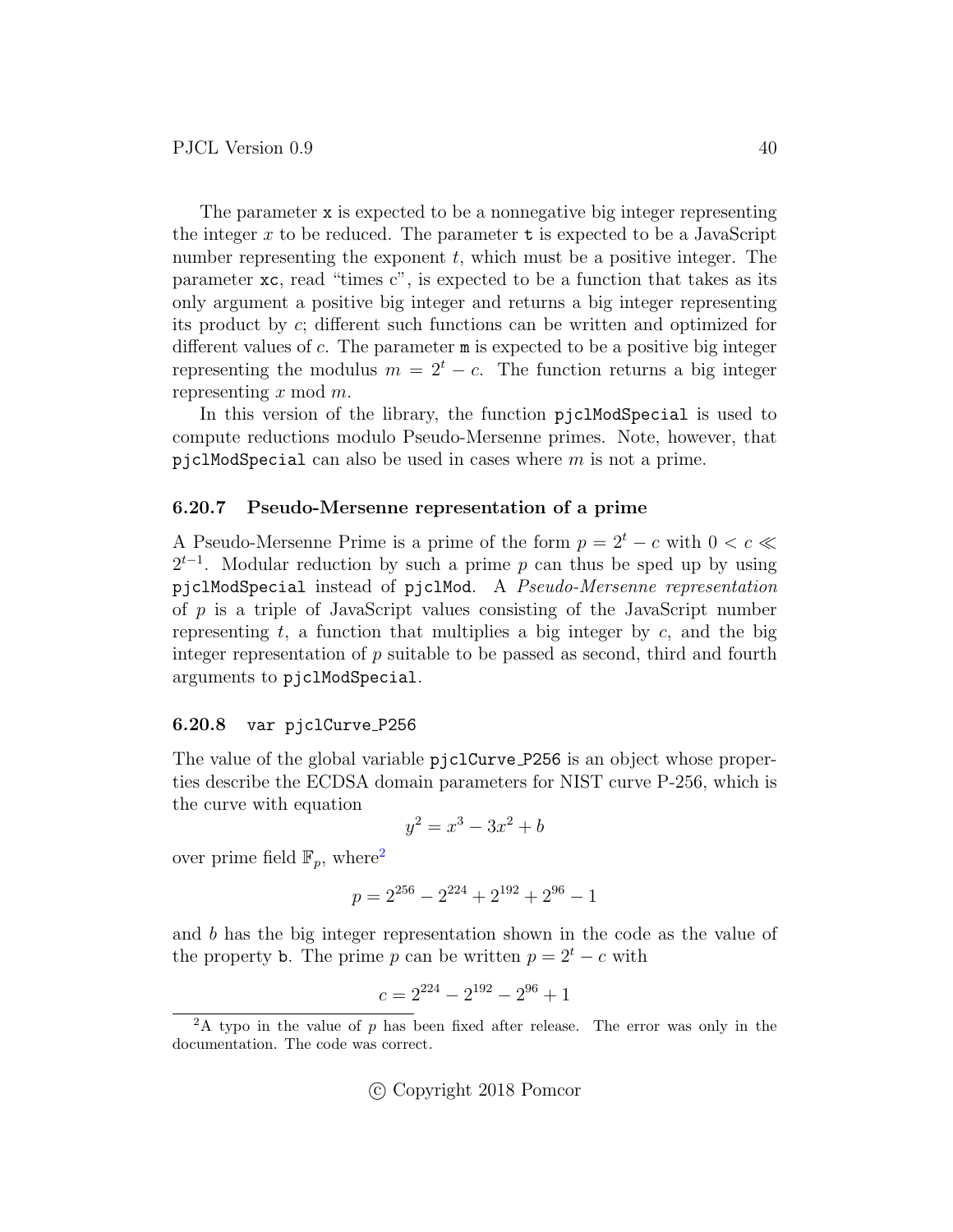The object has the following properties and methods:

- Three properties **t**, xc and **p** comprising the Pseudo-Mersenne representation of the prime p.
- A property b whose value is a big integer representing the coefficient b of the curve.
- A property **n** whose value is a big integer representing the order n of the curve, which is also the order of the base point, since the cofactor is 1.
- A property G whose value is the affine representation of the base point of the curve. (Recall that, in the library, an affine representation is a special case of a Jacobian representation, as explained in Section [6.20.4.](#page-38-1))

#### <span id="page-40-0"></span>6.20.9 var pjclCurve P384

The value of the global variable pjclCurve P384 is an object whose properties describe the ECDSA domain parameters for NIST curve P-384, which is the curve with equation

$$
y^2 = x^3 - 3x^2 + b
$$

over prime field  $\mathbb{F}_p$ , where

$$
p = 2^{384} - 2^{128} - 2^{96} + 2^{32} - 1
$$

and b has the big integer presentation shown in the code as the value of the property b. The prime p can be written  $p = 2<sup>t</sup> - c$  with

$$
c = 2^{128} + 2^{96} - 2^{32} + 1
$$

The object has properties and methods like those of pjclCurve P256.

#### <span id="page-40-1"></span>6.20.10 function pjclJacobian2Affine(P,curve)

The parameter P is expected to be a Jacobian representation of a finite point P over a prime field  $\mathbb{F}_p$ . The parameter curve is expected to be an object with properties **t**, xc and **p** that comprise a Pseudo-Mersenne representation of the prime number  $p$ , such as one of the curve objects pjclCurve P256 or pjclCurve P384. The function returns the affine representation of P. (Recall that, in the library, an affine representation is a special case of a Jacobian representation, as explained in Section [6.20.4.](#page-38-1))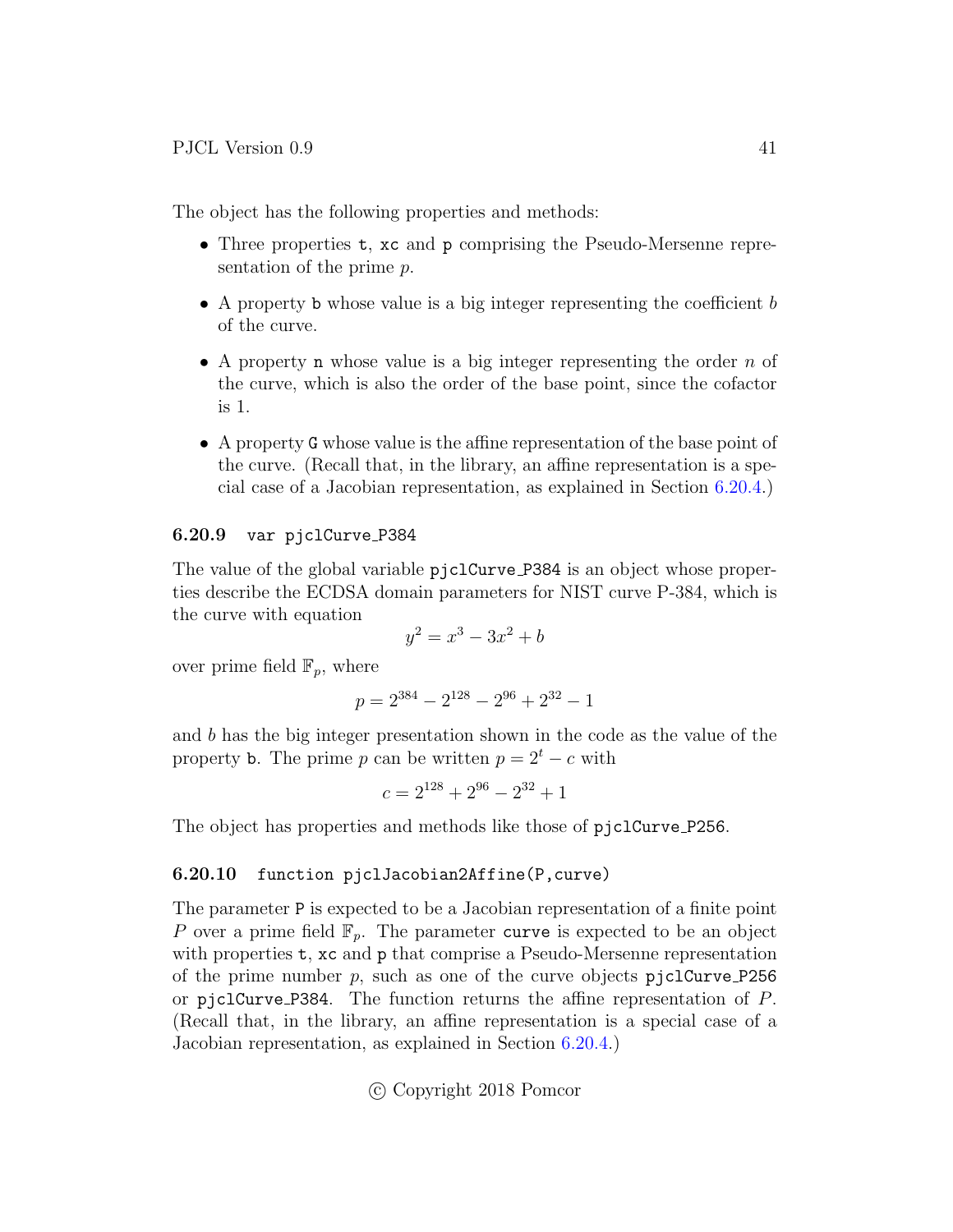#### <span id="page-41-0"></span>6.20.11 function pjclPointAdd(P1,P2,curve)

The parameters P1 and P2 are expected to be Jacobian representations of two points  $P_1$  and  $P_2$  of a Weierstrass curve over a prime field  $\mathbb{F}_p$ , and the parameter curve is expected to be an object representing the curve. There are two objects representing curves in the current version of the library: pjclCurve P256 and pjclCurve P384.

If one of the points  $P_1, P_2$  is the point at infinity of the curve, the function represents the value of the parameter representing the other point. Otherwise, if  $P_1 \neq P_2$ , the function returns a Jacobian representation of the sum  $P_1 + P_2$  and if  $P_1 = P_2$  the function calls pjclPointDouble(P1, curve) and returns the result.

The function optimizes the case where  $P_2$  is given by an affine representation. (Recall that, in the library, an affine representation is a special case of a Jacobian representation, as explained in Section [6.20.4.](#page-38-1)) This is useful for scalar multiplication, as explained below.

#### <span id="page-41-1"></span>6.20.12 function pjclPointDouble(P,curve)

The parameter P is expected to be the Jacobian representation of a point P of a Weierstrass curve with coefficient  $a = -3$ , and the parameter curve is expected to be an object representing the curve. There are two objects representing curves in the current version of the library, pjclCurve P256 and pjclCurve P384, both representing Weierstrass curves with coefficient  $a =$ −3. The function returns a Jacobian representation of the point  $2P = P + P$ .

#### <span id="page-41-2"></span>6.20.13 function pjclScalarMult(P,k,curve)

The parameter P is expected to be a Jacobian representation of a point P of a Weierstrass curve with coefficient  $a = -3$ , the parameter k is expected to be a big integer whose mathematical value is a nonnegative integer  $k$ , and the parameter curve is expected to be an object representing the curve. There are two objects representing curves in the current version of the library, pjclCurve P256 and pjclCurve P384, both representing Weierstrass curves with coefficient  $a = -3$ .

The function returns a Jacobian representation of the point  $kP = P + \cdots + P$  $\overbrace{k}$ ,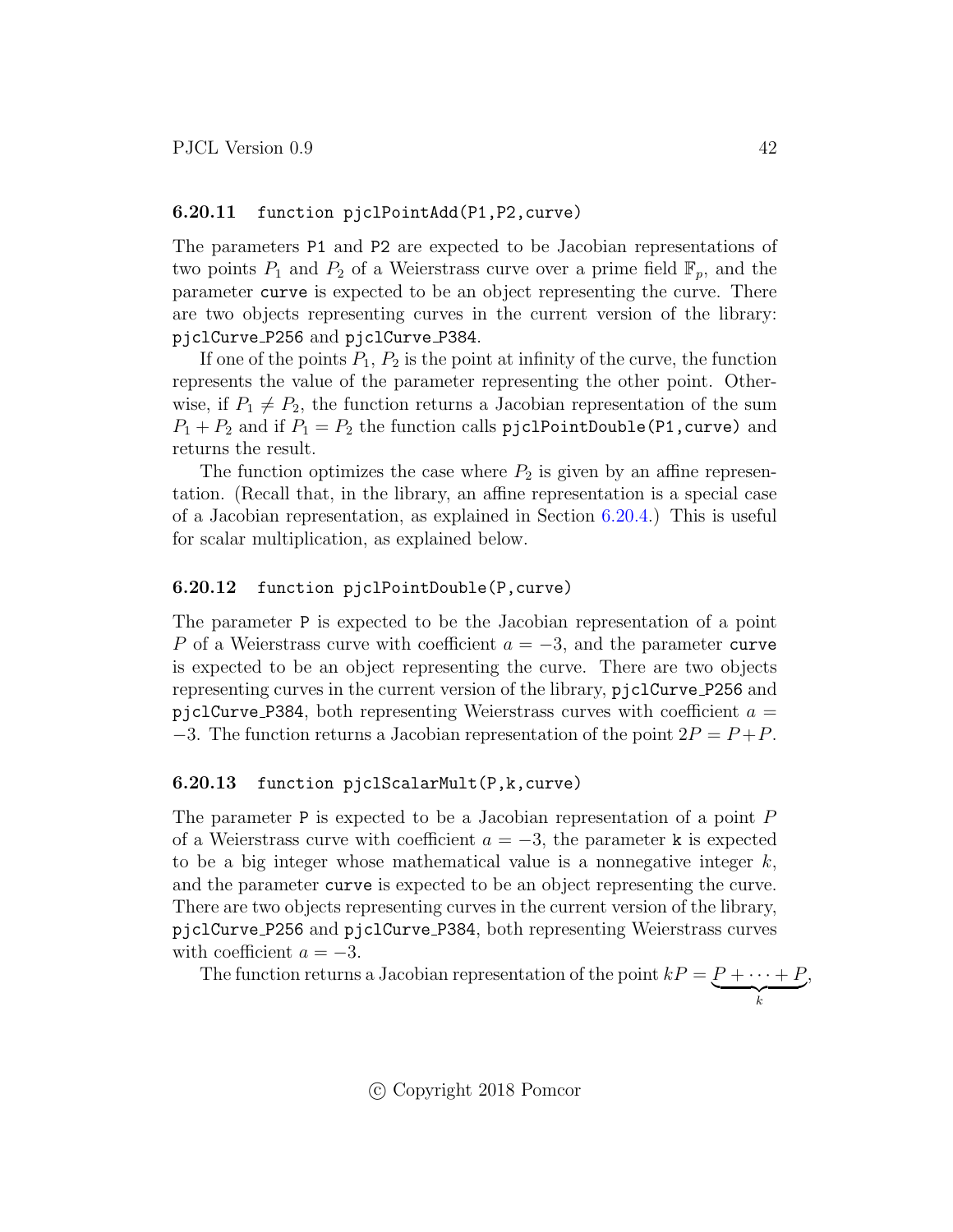calculated using the sliding window algorithm implemented by pjclExp,<sup>[3](#page-42-3)</sup> after calling pjclPreExp to perform the precomputation. The call to pjclPreExp is followed by a loop that calls pjclJacobian2Affine on all the precomputed values, so that pjclPointAdd can take advantage of the Jacobian-affine optimization mentioned above in Section [6.20.5](#page-38-2) when used in pjclExp.

In a future version of the library we plan to use NAF to further optimize scalar multiplication. Different code will then be used for modular exponentiation and scalar multiplication.

### <span id="page-42-0"></span>6.20.14 function pjclScalarMult2(P1,P2,u1,u2,curve)

The function pjclScalarMult2(P1,P2,u1,u2,curve) produces the same result as

pjclPointAdd(pjclScalarMult(P1,u1,curve),pjclScalarMult(P2,u2,curve))

but substantially faster, by combining the point doublings of the two exponentiations. It calls pjclPreExp2 and pjclExp2, and, like pjclScalarMult, calls pjclJacobian2Affine on the values precomputed by pjclPreExp2 before using them in pjclExp2.

# <span id="page-42-1"></span>6.21 ECDSA

### <span id="page-42-2"></span>6.21.1 function pjclECDSA128GenKeyPair(rbgStateStorage,curve)

This function generates an ECDSA key pair with 128 bits of security strength. It uses the DRBG based on SHA-256 described at the beginning of Section [6.17,](#page-29-5) which provides that strength. The parameter rbgStateStorage is expected to be an object containing the state of the DRBG. The parameter curve is expected to be an object representing a Weierstrass curve with coefficient  $a = 3$  providing that security strength, i.e., in this version of the library, pjclCurve P256. The function returns an object containing two properties d and Q representing the private and public keys respectively. The value of the property  $d$  is a big integer whose mathematical value  $d$  is in the range  $1 \leq d < n$ , where *n* is the order of the curve, i.e. the mathematical

<span id="page-42-3"></span><sup>&</sup>lt;sup>3</sup>Recall that "scalar multiplication" and "exponentiation" are alternative names given to the same external operation in a monoid, the term "scalar multiplication" being used when the operation is called "addition" while the term "exponentiation is used when the operation is called "multiplication".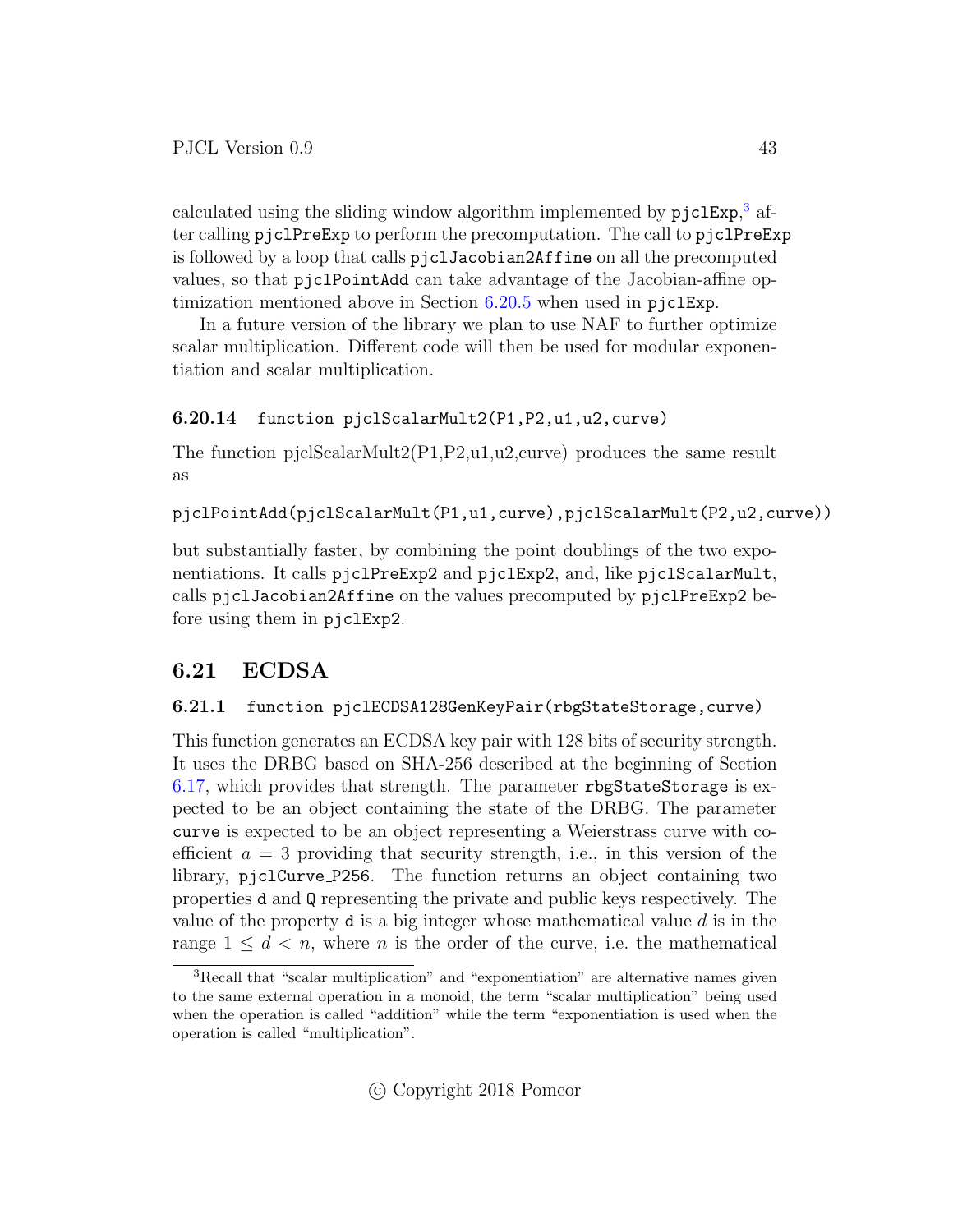value of curve.n. The value of the property  $\mathbb Q$  is a Jacobian representation of the point  $Q = dG$  where G is the base point of the curve, i.e. the value of curve.G.

### <span id="page-43-0"></span>6.21.2 function pjclECDSA192GenKeyPair(rbgStateStorage,curve)

This function generates an ECDSA key pair with 192 bits of security strength, using the DRBG based on SHA-384 described at the beginning of Section [6.17.](#page-29-5) It should be passed a curve that provides the same security strength, i.e., pjclCurve P384. It is otherwise like pjclECDSA128GenKeyPair.

### <span id="page-43-1"></span>6.21.3 function pjclECDSAValidatePublicKey(Q,curve)

The function pjclECDSAValidatePublicKey(Q,curve) implements Algorithm 6 of [\[10\]](#page-49-9) for ECDSA public key validation after verifying that Q is finite and converting it to its affine representation, except that it omits the last step of the algorithm, which is unnecessary if the cofactor is 1, since in that case (with the notations of Algorithm 6)  $n = \#E(\mathbb{F}_p)$ , and therefore  $nQ = \mathcal{O}$ . This hardcodes the fact that the cofactor is 1 in NIST curves, and will change in the future if the library supports curves with other cofactors.

### <span id="page-43-2"></span>6.21.4 function pjclECDSASign(curve,d,h,k)

### THIS IS NOT AN API FUNCTION. DO NOT USE IT IN YOUR CODE.

This function computes an ECDSA signature on the hash h of a message, using a nonce k passed as an argument. It is used by pjclECDSA128Sign and pjclECDSA192Sign. Use one of those functions instead. Using this function with a value of h that is not a cryptographic hash of a message would not be secure, because an ECDSA signature is not secure against existential forgery if the message is not hashed. Using this function with a precomputed value of k might facilitate a timing attack: see Section ??.

### <span id="page-43-3"></span>6.21.5 function pjclECDSA128Sign(rbgStateStorage,curve,d,msg)

This function computes an ECDSA signature with 128 bits of security strength, using a DRBG of that strength to generate the nonce. The parameter rbgStateStorage is expected to be an object containing the internal state of the DRBG. The parameter curve is expected to be an object representing a Weiesrstrass curve with coefficient  $a = -3$  that provides 128 bits of security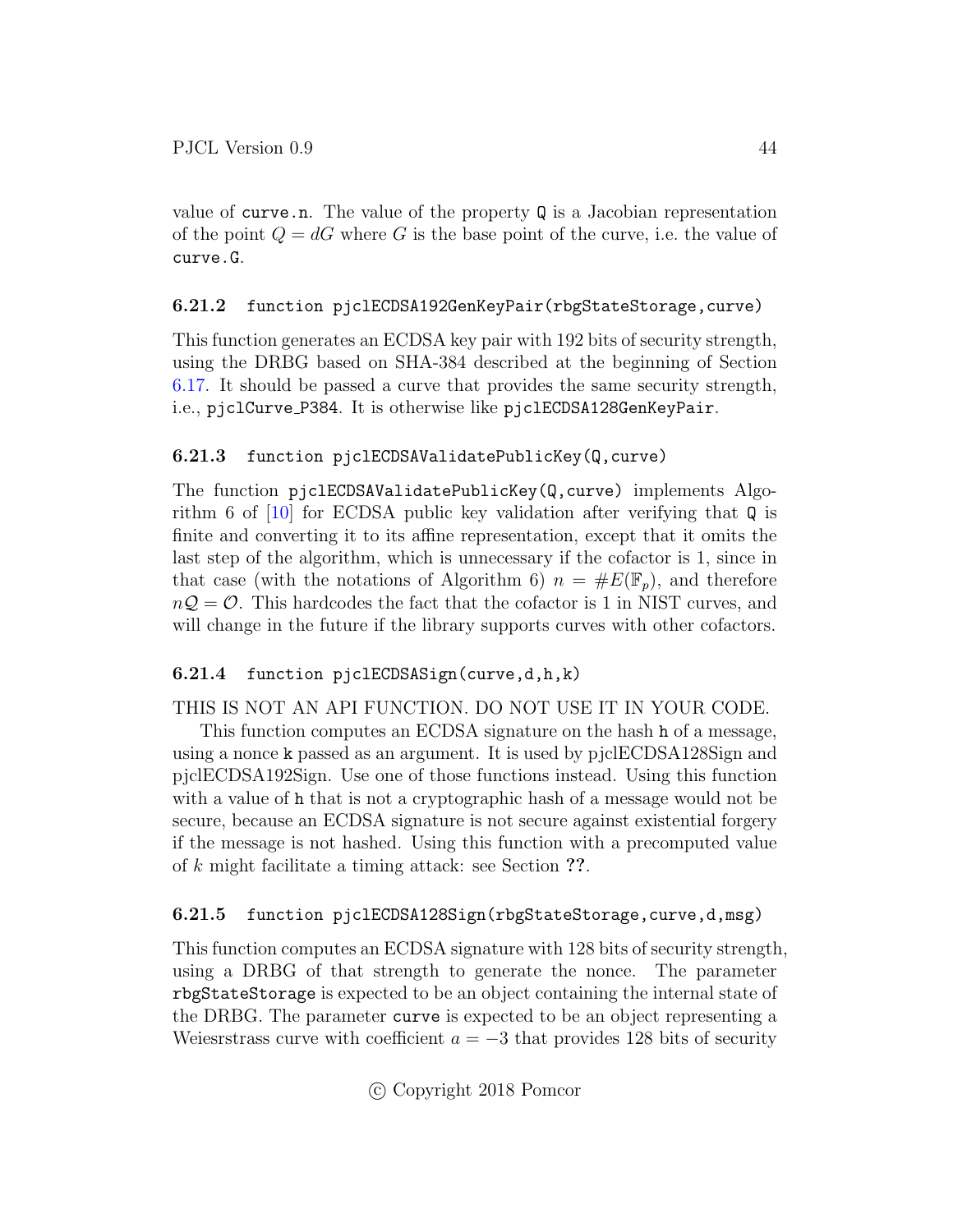strength, i.e., in this version of the library, pjclCurve P256. The parameter d is expected to be a nonnegative big integer whose value is the private key. The parameter msg is the message to be signed encoded as a bit array. The function returns the signature as an object with two properties  $\mathbf r$  and  $\mathbf s$  whose values are big integers.

### <span id="page-44-0"></span>6.21.6 function pjclECDSA192Sign(rbgStateStorage,curve,d,msg)

This function computes an ECDSA signature with 192 bits of security strength. It must be passed a curve of that strength. The other parameters and the result are as in pjclECDSA128Sign.

### <span id="page-44-1"></span>6.21.7 function pjclECDSAVerify(curve,Q,msg,r,s)

THIS IS NOT AN API FUNCTION. DO NOT USE IN YOUR OWN CODE. Use pjclECDSA128Verify or pjclECDSA192Verify instead.

### <span id="page-44-2"></span>6.21.8 function pjclECDSA128Verify(curve,Q,msg,r,s)

This function verifies an ECDSA signature with 128 bits of security strength computed using the curve referenced by the first parameter, returning true if successful or false otherwise. In the current version of the library there is one object representing a curve with 128 bits of security strength, pjclCurve P256, which you may use as the first argument. The parameter  $\mathbf Q$  is the public key. The parameter msg is the signed message, encoded as a bit array. The parameters **r** and **s** are the properties of the signature object, as returned by pjclECDSA128Sign or pjclECDSA192Sign.

### <span id="page-44-3"></span>6.21.9 function pjclECDSA192Verify(curve,Q,msg,r,s)

This function verifies an ECDSA signature with 192 bits of security strength computed using the curve referenced by the first parameter, returning true if successful or false otherwise. In the current version of the library there is one object representing a curve with 192 bits of security strength, pjclCurve P384, which you may use as the first argument. The parameter  $\mathbf Q$  is the public key. The parameter msg is the signed message, encoded as a bit array. The parameters r and s are the properties of the signature object, as returned by pjclECDSA192Sign or pjclECDSA192Sign.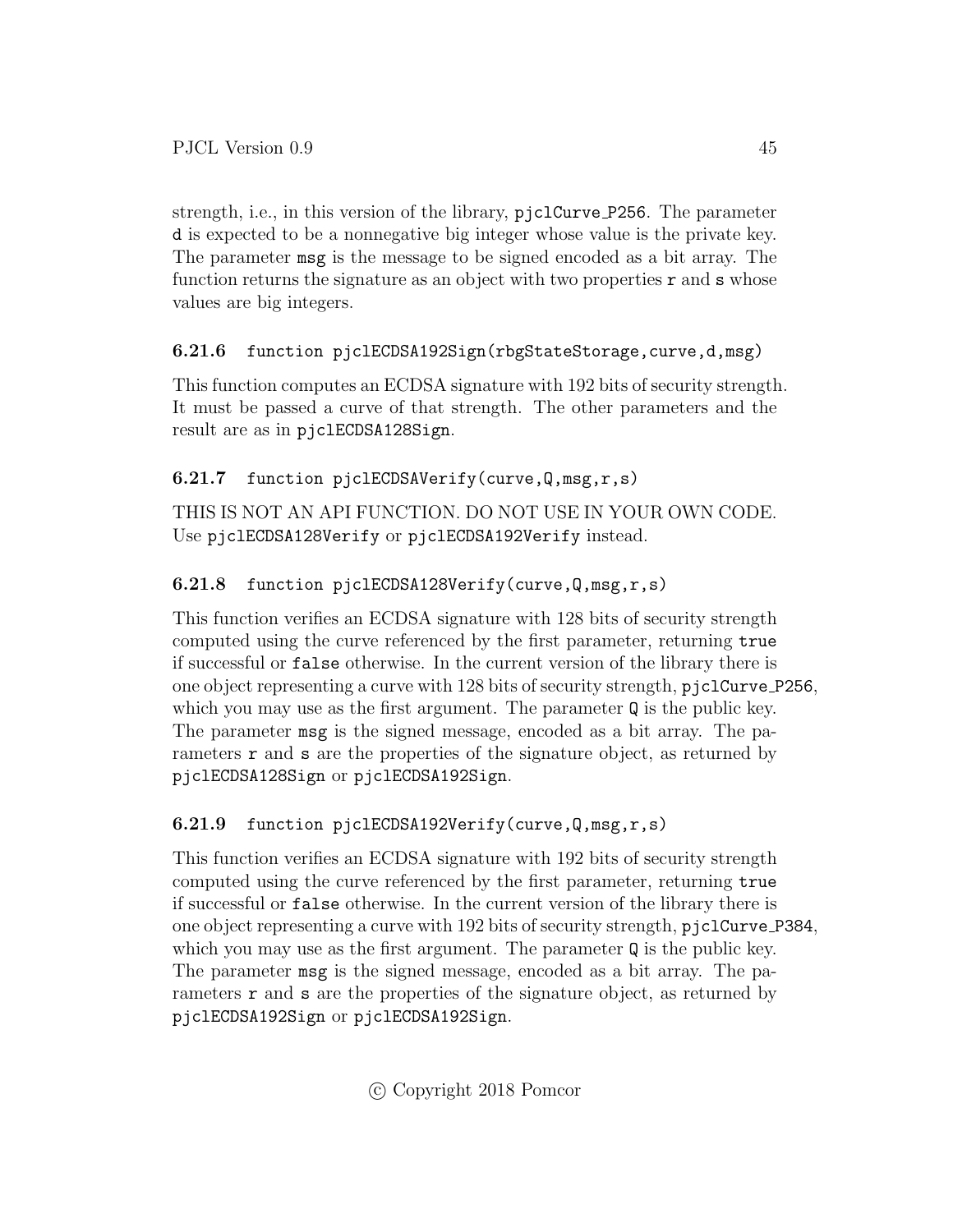# <span id="page-45-0"></span>7 Estimation of the Karatsuba thresholds

The directory KaratsubaThresholds contains a facility for estimating the optimal Karatsuba thresholds for multiplication and squaring on a target browser in a particular machine. JavaScript does not provide a means of measuring the number of clock cycles used in a computation, so the estimates are computed by measuring elapsed time, using the performance.now() method of the User Timing API. Results may be highly inaccurate if there is other activity on the machine where the browser is running.

To compute the optimal thresholds, simply visit the file

KaratsubaThresholds.html found in the KaratsubaThresholds directory with the target browser. You may place the KaratsubaThresholds directory in a server and access the file using an http or https URL, or in the same machine where the browser is running and access the file using a file URL or open the file with the browser. However the facility cannot be used with Chrome if the file is local, and it cannot be used at all with Safari or Internet Explorer because those browsers do not support the User Timing API in web workers. There are no problems with Firefox or Edge. You must place the file pjcl.js containing the PJCL library in the parent directory of the KaratsubaThresholds directory.

The computation of the optimal thresholds is performed in the background by a web worker, which is launched automatically as soon as you visit the file, It takes a couple of minutes and may be monitored on the browser console. You may want to repeat the computation several times, discard outliers that might be caused by other activity on the machine, and average the retained results.

Once computed, the optimal thresholds should be assigned to the global variables pjclKaratsubaThresholdMult and pjclKaratsubaThresholdSqr, overriding the defaults. The default thresholds should be adequate for ordinary laptops. They may be too high for some smartphones, and too low for machines with very fast floating-point multiplication. Karatsuba is unlikely to be useful for elliptic curve computations.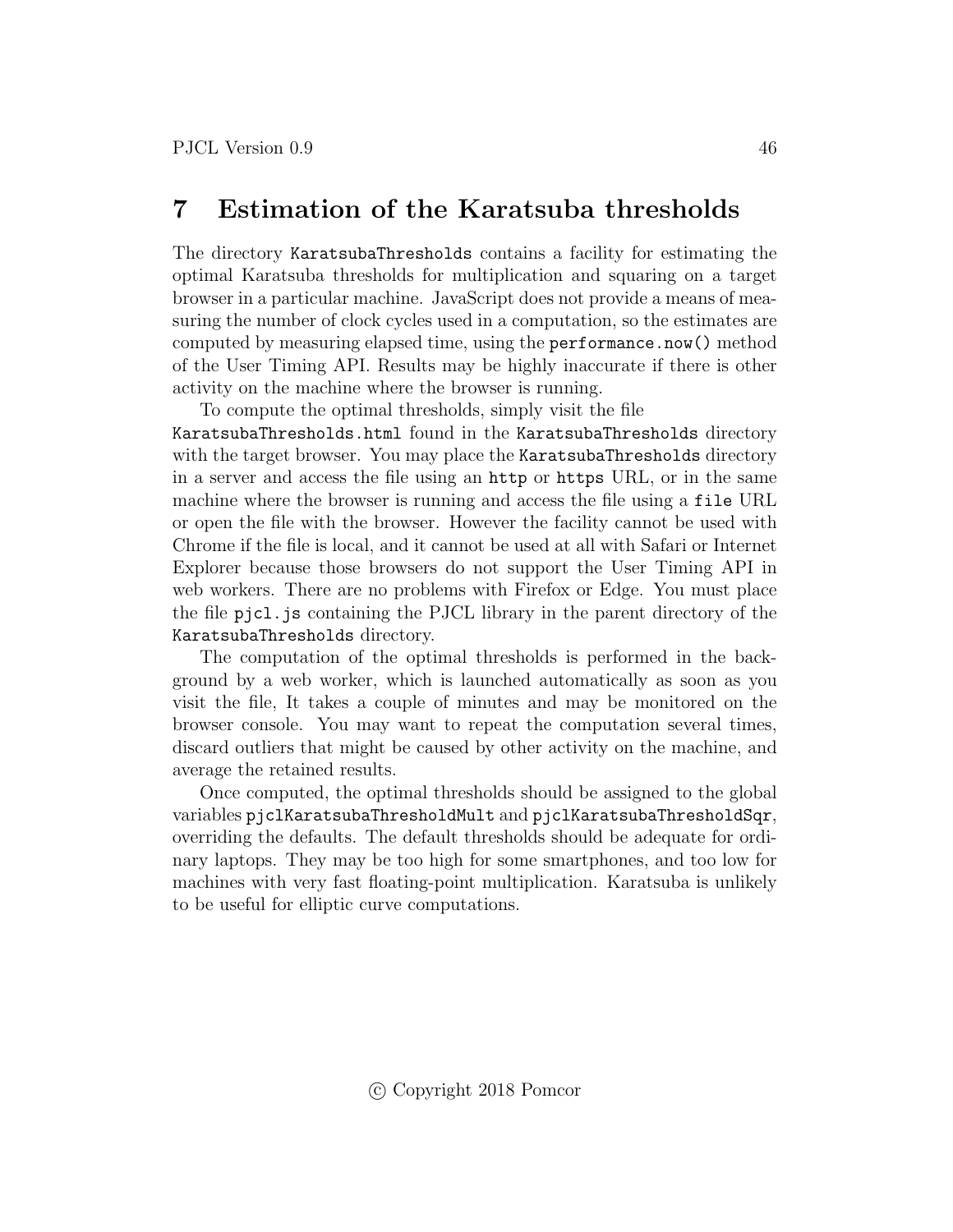# <span id="page-46-0"></span>8 Performance testing

# <span id="page-46-1"></span>8.1 Testing the performance of modular exponentiation

The directory ModExpPerfTesting contains files that allow you to test the performance of modular exponentiation on a browser using long multiplication or Karatsuba multiplication, and to compare it to the performance of SJCL.

For the performance test, simply visit the file ModExpPerfTest.html found in the pjcl/ModExpPerfTesting directory with a browser, and follow the instructions in the file. As when measuring the optimal Karatsuba thresholds, you may place the directory in a server and access the file using an http or https URL, or in the same machine where the browser is running and access the file using a file URL or open the file with the browser; but the facility cannot be used with Chrome if the file is local, and it cannot be used at all with Safari or Internet Explorer because those browsers do not support the User Timing API in web workers. There are no problems with Firefox or Edge. You must place the file  $pjcl$ , js containing the PJCL library in the parent directory of the ModExpPerfTesting directory.

For the performance comparison, place in the same directory the pjcl directory found in the PJCL zip archive downloaded from [https://pomcor.](https://pomcor.com/pjcl/pjcl-090.zip) [com/pjcl/pjcl-090.zip](https://pomcor.com/pjcl/pjcl-090.zip) and the sjcl directory found in the SJCL zip archive downloaded from <https://github.com/bitwiseshiftleft/sjcl>. (If you are using Windows, be sure to move the pjcl and sjcl directories out of the wrapping directories that Windows creates when unzipping the archives.) The SJCL code used in the comparison is in the files sjcl/sjcl.js and sjcl/bn/core.js.

Tables [1,](#page-47-0) [2](#page-47-1) and [3](#page-47-2) provide some measurements that we have made ourselves, using the default Karatsuba thresholds, 150 limbs = 3600 bits for multiplication and  $175 \text{ limbs} = 4200$  for squaring. The SJCL performance figures have been obtained with a version of the SJCL library downloaded on November 15, 2017.

### <span id="page-46-2"></span>8.2 Testing the performance of DSA

The directory DSAPerfTesting contains files that allow you to test the performance of DSA key pair generation, signature and verification.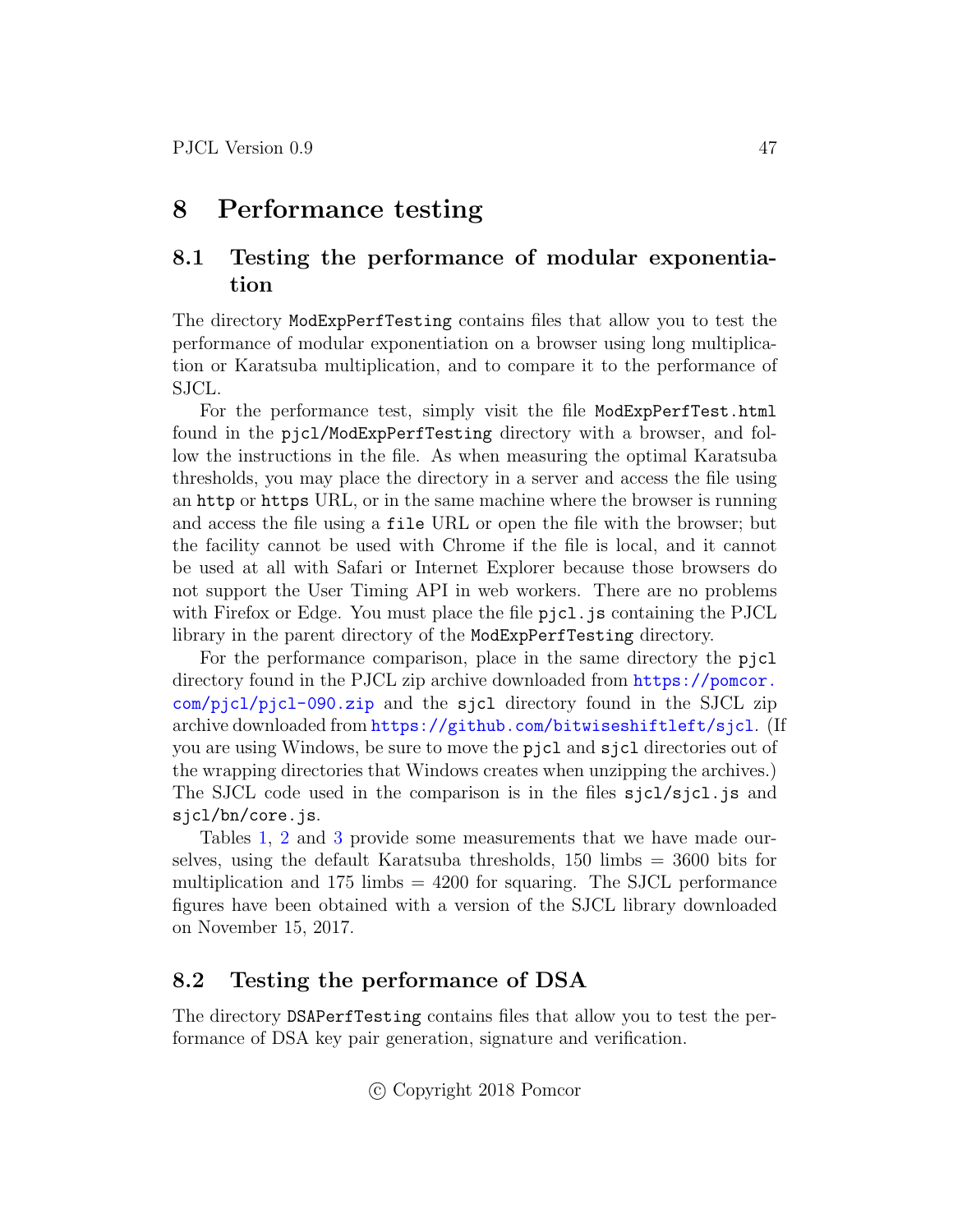<span id="page-47-0"></span>

| Machine: Surface with Intel Core i5-6300U CPU @ 2.40 GHz 2.50 GHz |            |                 |                 |          |  |
|-------------------------------------------------------------------|------------|-----------------|-----------------|----------|--|
| Browser: Firefox $56.0.2$ (64-bit)                                |            |                 |                 |          |  |
| <b>SJCL</b><br>Modulus<br>Karatsuba<br>Exponent<br>Long           |            |                 |                 |          |  |
| and base                                                          |            | multiplication  | multiplication  |          |  |
|                                                                   |            | and squaring    | and squaring    |          |  |
| $3072$ bits                                                       | $256$ bits | $22 \text{ ms}$ | $22 \text{ ms}$ | $186$ ms |  |
| $15360$ bits                                                      | $512$ bits | $819$ ms        | 845 ms          | 7559 ms  |  |

### Table 1: Modular exponentiation performance in Firefox

<span id="page-47-1"></span>

| Machine: Surface with Intel Core i5-6300U CPU @ 2.40 GHz 2.50 GHz    |            |                 |                |           |  |
|----------------------------------------------------------------------|------------|-----------------|----------------|-----------|--|
| Browser: Chrome 62.0.3202.89 (64-bit)                                |            |                 |                |           |  |
| Modulus<br><b>SJCL</b><br>Exponent<br>Karatsuba<br>Long <sub>l</sub> |            |                 |                |           |  |
| and base                                                             |            | multiplication  | multiplication |           |  |
|                                                                      |            | and squaring    | and squaring   |           |  |
| $3072$ bits                                                          | $256$ bits | $25 \text{ ms}$ | $27$ ms        | $170$ ms  |  |
| 15360 bits                                                           | $512$ bits | $1098$ ms       | $1005$ ms      | $6756$ ms |  |

### Table 2: Modular exponentiation performance in Chrome

<span id="page-47-2"></span>

| Machine: Surface with Intel Core i5-6300U CPU $@$ 2.40 GHz 2.50 GHz |            |                 |                 |           |  |
|---------------------------------------------------------------------|------------|-----------------|-----------------|-----------|--|
| Browser: Edge 41.16299.15.0, EdgeHTML 16.16299                      |            |                 |                 |           |  |
| Modulus<br><b>SJCL</b><br>Exponent  <br>Karatsuba<br>$Long \mid$    |            |                 |                 |           |  |
| and base                                                            |            | multiplication  | multiplication  |           |  |
|                                                                     |            | and squaring    | and squaring    |           |  |
| $3072$ bits                                                         | $256$ bits | $21 \text{ ms}$ | $22 \text{ ms}$ | $233$ ms  |  |
| 15360 bits                                                          | $512$ bits | $811$ ms        | $763$ ms        | $7009$ ms |  |

Table 3: Modular exponentiation performance in Edge

<span id="page-47-3"></span>

|         | Key pair generation   Signature   Verification |                 |                 |
|---------|------------------------------------------------|-----------------|-----------------|
| Firefox | 21 ms                                          | $21 \text{ ms}$ | $26 \text{ ms}$ |
| Chrome  | $22 \text{ ms}$                                | $26 \text{ ms}$ | $38 \text{ ms}$ |

Table 4: DSA performance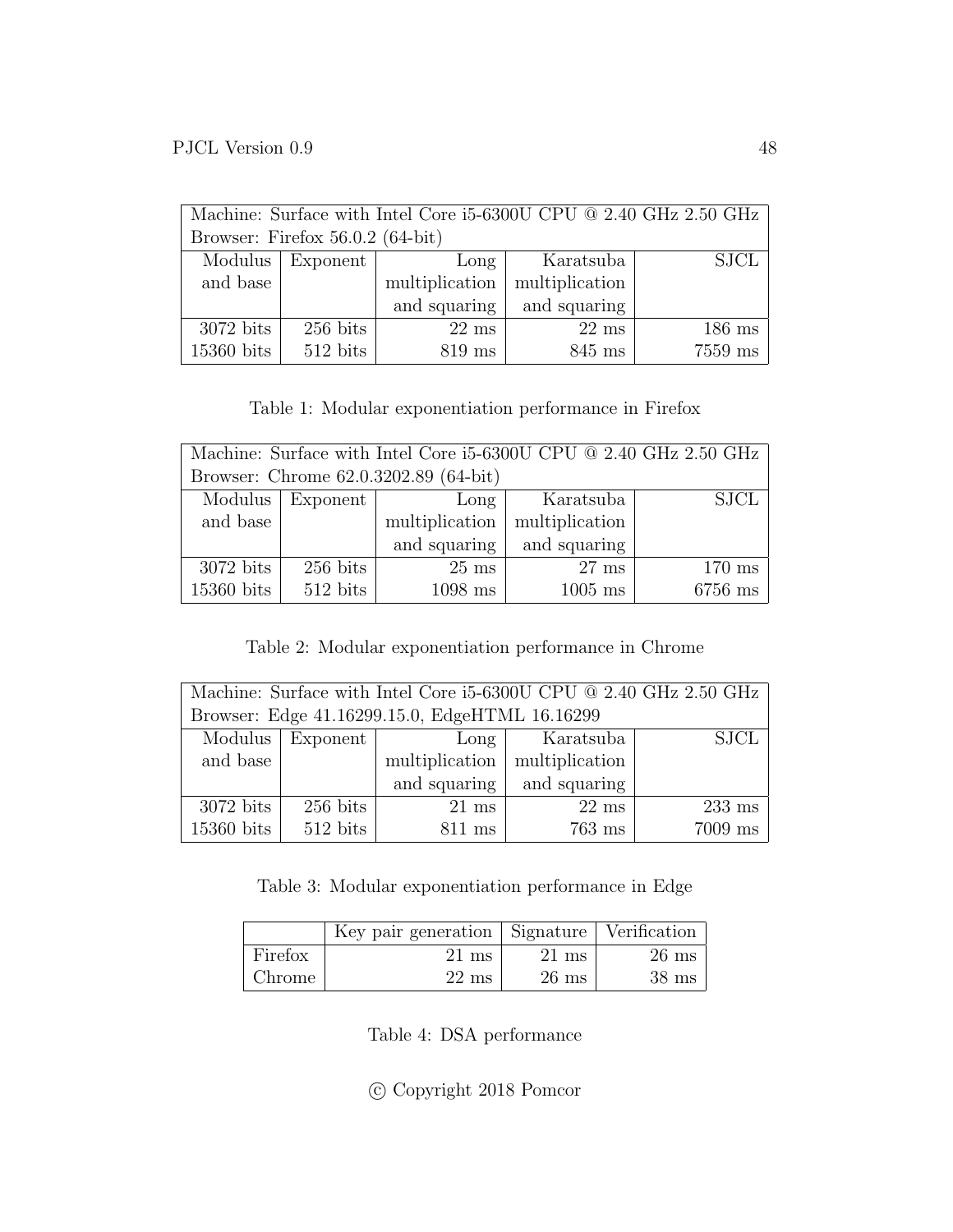To use this facility, visit the file DSAPerfTest.html found in the DSAPerfTesting directory with a browser, and follow the instructions in the file. As when measuring the optimal Karatsuba thresholds or the performance of modular exponentiation, you may place the directory in a server and access the file using an http or https URL, or in the same machine where the browser is running and access the file using a file URL or open the file with the browser. You must place the file pjcl.js containing the PJCL library in the parent directory of the DSAPerfTesting directory.

The facility can be used in Firefox, and in Chrome if the directory DSAPerfTesting is installed on a remote server. It cannot be used in Chrome if the directory is local because Chrome does not assign a common web origin to local files. It cannot be used in Edge because crypto.getRandomValues() is not available in worker context. It cannot be used in Safari or Internet Explorer because those browsers do not support the User Timing API in web workers.

Table [4](#page-47-3) shows some measurements that we have made ourselves using Firefox and Chrome on a Windows machine with a processor identified as Intel Core i5-6300U CPU @ 2.40 GHz 2.50 GHz. The version of Firefox is 56.0.2 (64-bit) and the version of Chrome is 62.0.3202.89 (64-bit).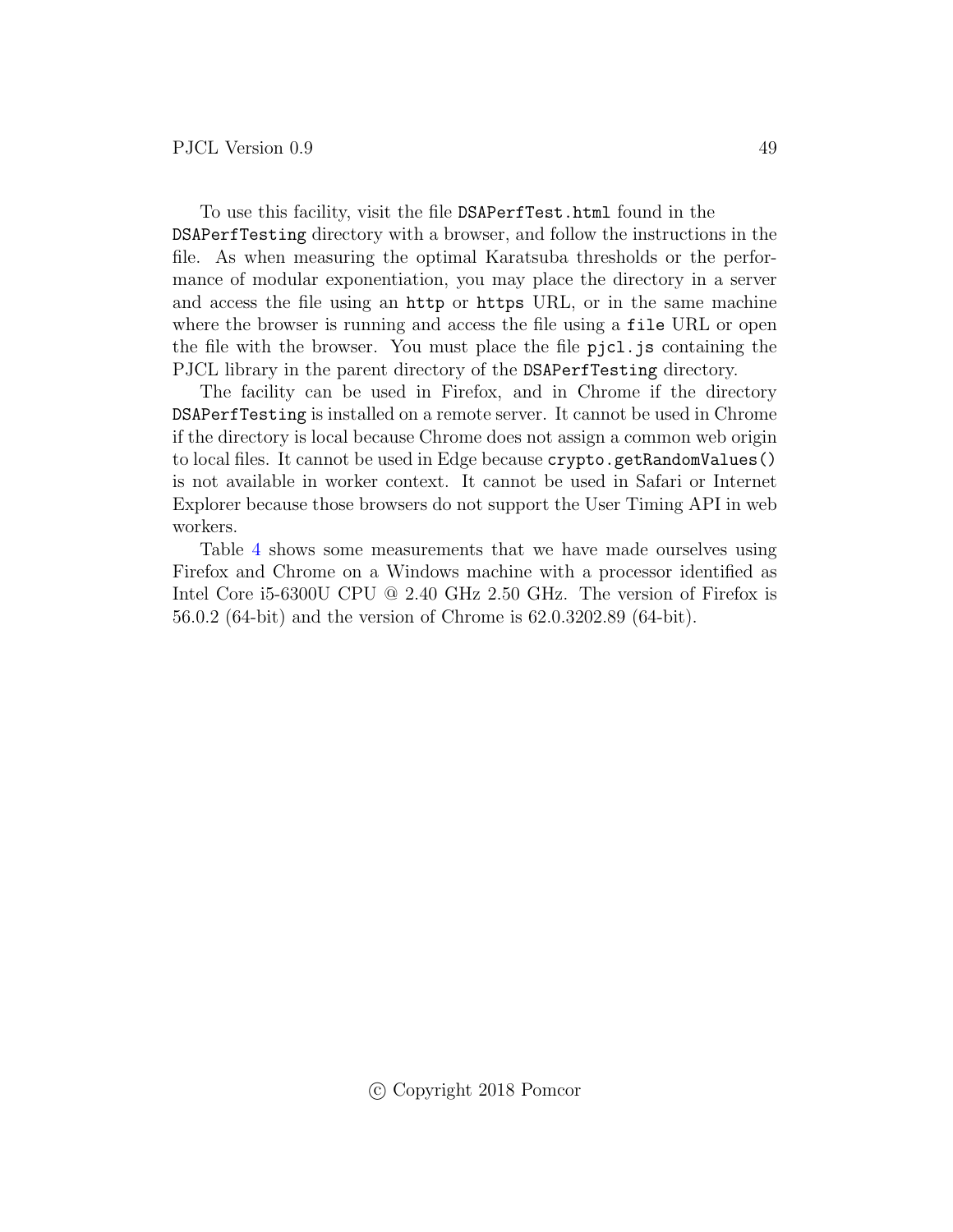# References

- <span id="page-49-0"></span>[1] Torbjörn Granlund and the GMP development Team. The GNU Multiple Precision Arithmetic Library. Edition 6.1.2. 16 December 2016. <https://gmplib.org/gmp-man-6.1.2.pdf>.
- <span id="page-49-1"></span>[2] Alfred J. Menezes and Paul C. Van Oorschot and Scott A. Vanstone and R. L. Rivest. Handbook of Applied Cryptography, 1997. Chapters available online at <http://cacr.uwaterloo.ca/hac/>.
- <span id="page-49-2"></span>[3] Emily Stark, Mike Hamburg, and Dan Boneh. Stanford JavaScript Crypto Library. <https://github.com/bitwiseshiftleft/sjcl>.
- <span id="page-49-3"></span>[4] NIST. Digital Signature Standard (DSS), July 2013. FIPS PUB 186-4, <http://nvlpubs.nist.gov/nistpubs/FIPS/NIST.FIPS.186-4.pdf>.
- <span id="page-49-4"></span>[5] NIST. Secure Hash Standard (SHS), August 2015. FIPS PUB 180-4, <http://nvlpubs.nist.gov/nistpubs/FIPS/NIST.FIPS.180-4.pdf>.
- <span id="page-49-5"></span>[6] H. Krawczyk, M. Bellare, and R. Canetti. HMAC: Keyed-Hashing for Message Authentication, February 1997. <http://tools.ietf.org/html/rfc2104>.
- <span id="page-49-6"></span>[7] NIST. The Keyed-Hash Message Authentication Code (HMAC), July 2008. FIPS PUB 198-1, [http://csrc.nist.gov/publications/fips/fips198-1/FIPS-198-](http://csrc.nist.gov/publications/fips/fips198-1/FIPS-198-1_final.pdf) [1\\_final.pdf](http://csrc.nist.gov/publications/fips/fips198-1/FIPS-198-1_final.pdf).
- <span id="page-49-7"></span>[8] Elaine Barker and John Kelsey. Recommendation for Random Number Generation Using Deterministic Random Bit Generators, June 2015. NIST Special Publication 800-90A Revision 1. [http://nvlpubs.nist.](http://nvlpubs.nist.gov/nistpubs/SpecialPublications/NIST.SP.800-90Ar1.pdf) [gov/nistpubs/SpecialPublications/NIST.SP.800-90Ar1.pdf](http://nvlpubs.nist.gov/nistpubs/SpecialPublications/NIST.SP.800-90Ar1.pdf).
- <span id="page-49-8"></span>[9] Elaine Barker. Recommendation for Key Management. NIST Special Publication 800-57 Part 1 Revision 4. [http://nvlpubs.nist.gov/](http://nvlpubs.nist.gov/nistpubs/SpecialPublications/NIST.SP.800-57pt1r4.pdf) [nistpubs/SpecialPublications/NIST.SP.800-57pt1r4.pdf](http://nvlpubs.nist.gov/nistpubs/SpecialPublications/NIST.SP.800-57pt1r4.pdf).
- <span id="page-49-9"></span>[10] Don Johnson, Alfred Menezes, and Scott Vanstone. The elliptic curve digital signature algorithm (ecdsa). Int. J. Inf. Secur., 1(1):36–63, August 2001.